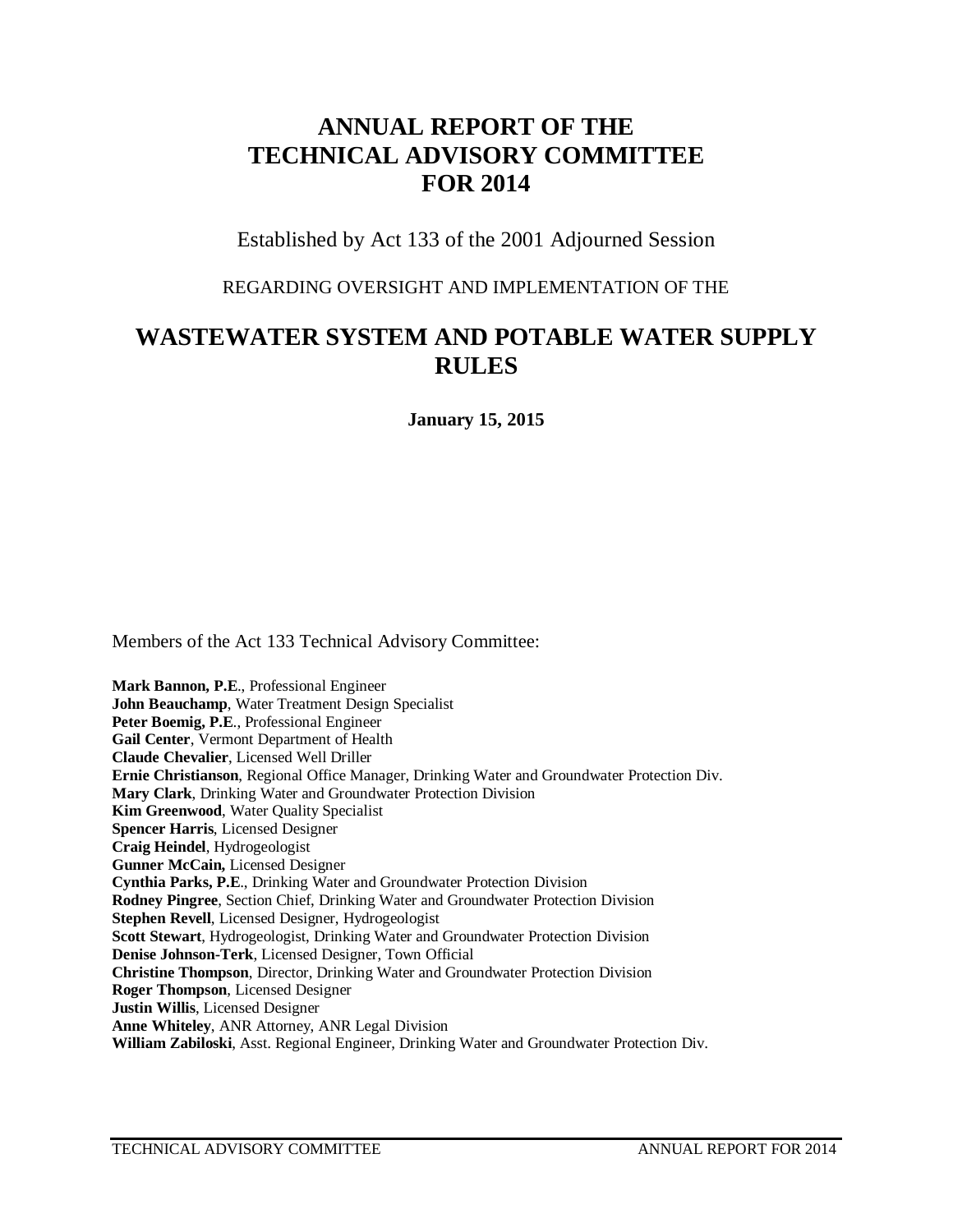# **ANNUAL REPORT OF THE TECHNICAL ADVISORY COMMITTEE**

Established by Act 133 of the 2001 Adjourned Session

# REGARDING OVERSIGHT AND IMPLEMENTATION OF THE

# **WASTEWATER SYSTEM AND POTABLE WATER SUPPLY RULES**

## **January 15, 2015**

### **TABLE OF CONTENTS**

| <b>ITEM</b>        |                                                        | PAGE           |
|--------------------|--------------------------------------------------------|----------------|
| Purpose            |                                                        | $\overline{2}$ |
| <b>TAC Members</b> |                                                        | $\overline{2}$ |
|                    | <b>TAC Executive Committee and Subcommittees</b>       | $\overline{2}$ |
| Meetings           |                                                        | 3              |
|                    | <b>Activities of the Technical Advisory Committee:</b> |                |
| 1.                 | <b>General Comments</b>                                | 3              |
| 2.                 | Wastewater System and Potable Water Supply Rules       | 3              |
| 3.                 | <b>High Strength Wastewater</b>                        | 4              |
| 4.                 | Innovative/Alternative Systems                         | 4              |
| 5.                 | <b>Compliance Initiatives</b>                          | 5              |
| 6.                 | Design Flows                                           | 7              |
| 7.                 | <b>Isolation Distances</b>                             | 8              |
| 8.                 | <b>Soil Description Methods</b>                        | 8              |
| 9.                 | Performance Based Designs                              | 8              |
| 10.                | Groundwater Level Monitoring                           | 9              |
| 11.                | Overflowing Wells                                      | 9              |
| 12.                | Water System Issues                                    | 10             |
| 13.                | <b>Bottomless Sand Filters</b>                         | 10             |
| Annendices:        |                                                        |                |

## **Appendices:**

| Appendix A - Technical Advisory Committee Members and Subcommittees |    |  |
|---------------------------------------------------------------------|----|--|
| Appendix B - Regional Office Permitting and Training Information    |    |  |
| Appendix C - Technical Advisory Committee Meeting Minutes           | 22 |  |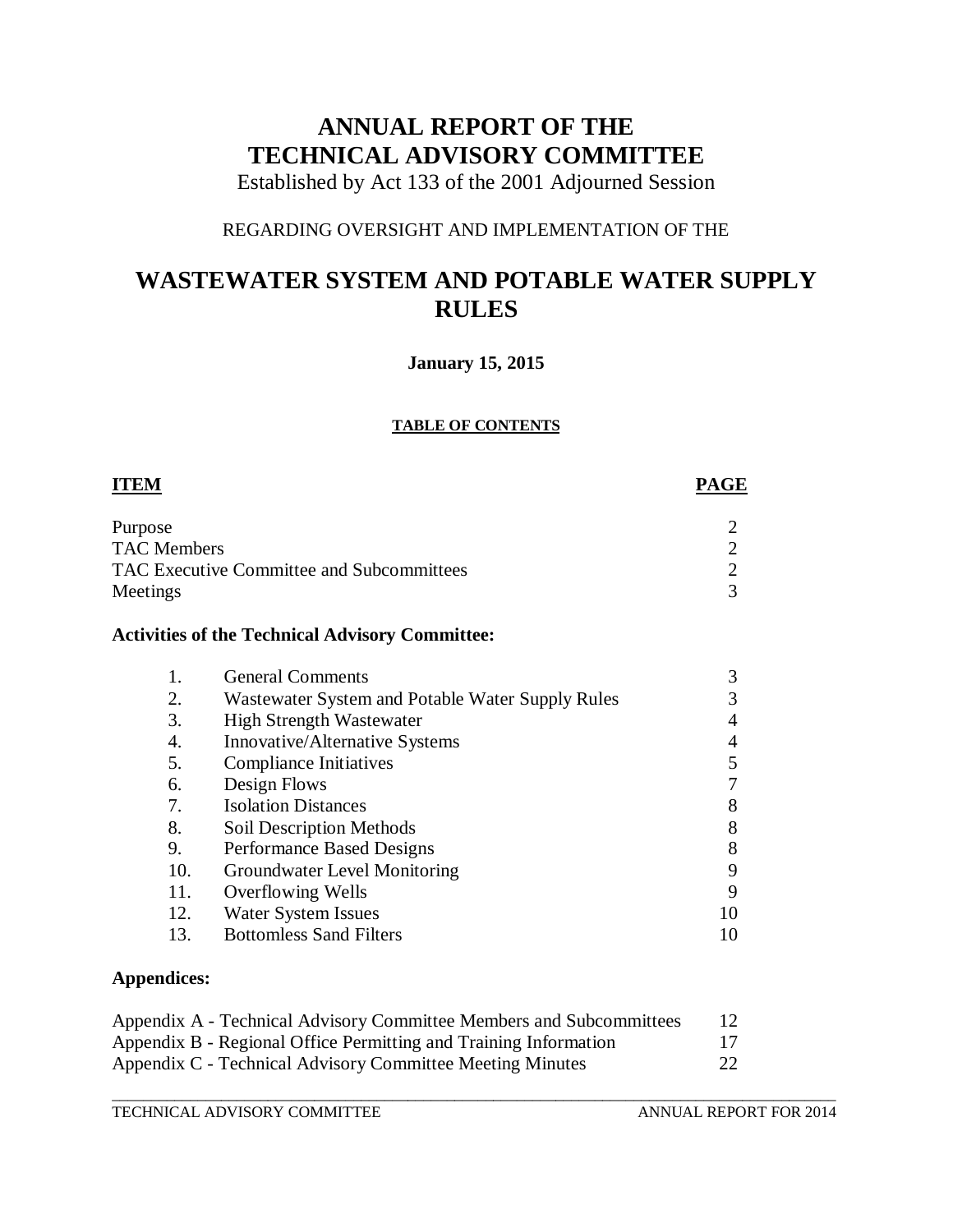# **Annual Report of the Technical Advisory Committee**

# **Purpose:**

The Technical Advisory Committee was created by Act 133 of the 2001 Adjourned Session of the Legislature and incorporated into the Vermont Statutes as Chapter 64, Section 1978(e )(2) which appears as:

*The secretary shall seek advice from a technical advisory committee in carrying out the mandate of this subdivision. The governor shall appoint the members of the committee and ensure that there is at least one representative of the following entities on the committee: professional engineers, site technicians, well drillers, hydrogeologists, town officials with jurisdiction over potable water supplies and wastewater systems, water quality specialists, technical staff of the agency of natural resources, and technical staff of the department of health. Administrative support for the advisory committee shall be provided by the secretary of the agency of natural resources.* 

Section 1978(e)(3) required the preparation and submission to the legislature of an annual report on several topics: the implementation of this Chapter and the rules adopted under this Chapter; the number and type of alternative or innovative systems approved for general use, approved for use as a pilot project, and approved for experimental use; the functional status of alternative or innovative systems approved for use as a pilot project or approved for experimental use; the number of permit applications received during the preceding calendar year; and the number of permit applications denied in the preceding calendar year, together with a summary of the denial. This report is a summary of the work by the Technical Advisory Committee and the recommendations made by the Committee during 2014.

# **Technical Advisory Committee Members:**

Members of the Technical Advisory Committee are recommended by the Secretary of the Agency of Natural Resources and appointed by the Governor. The full list of Technical Advisory Committee Members, and their contact information, is attached as Appendix A.

# **Executive Committee and Subcommittees:**

The TAC has an Executive Committee with three members and four alternates that are available to answer questions or provide testimony to the Agency or the Legislature. There were also 5 standing subcommittees during 2014. The subcommittees working on Underground Injection Control and High Strength Wastewater completed their work and were discontinued at the September meeting. The list of Subcommittees and members is included in Appendix A. In addition special subcommittees were appointed to address a specific topic such as review of a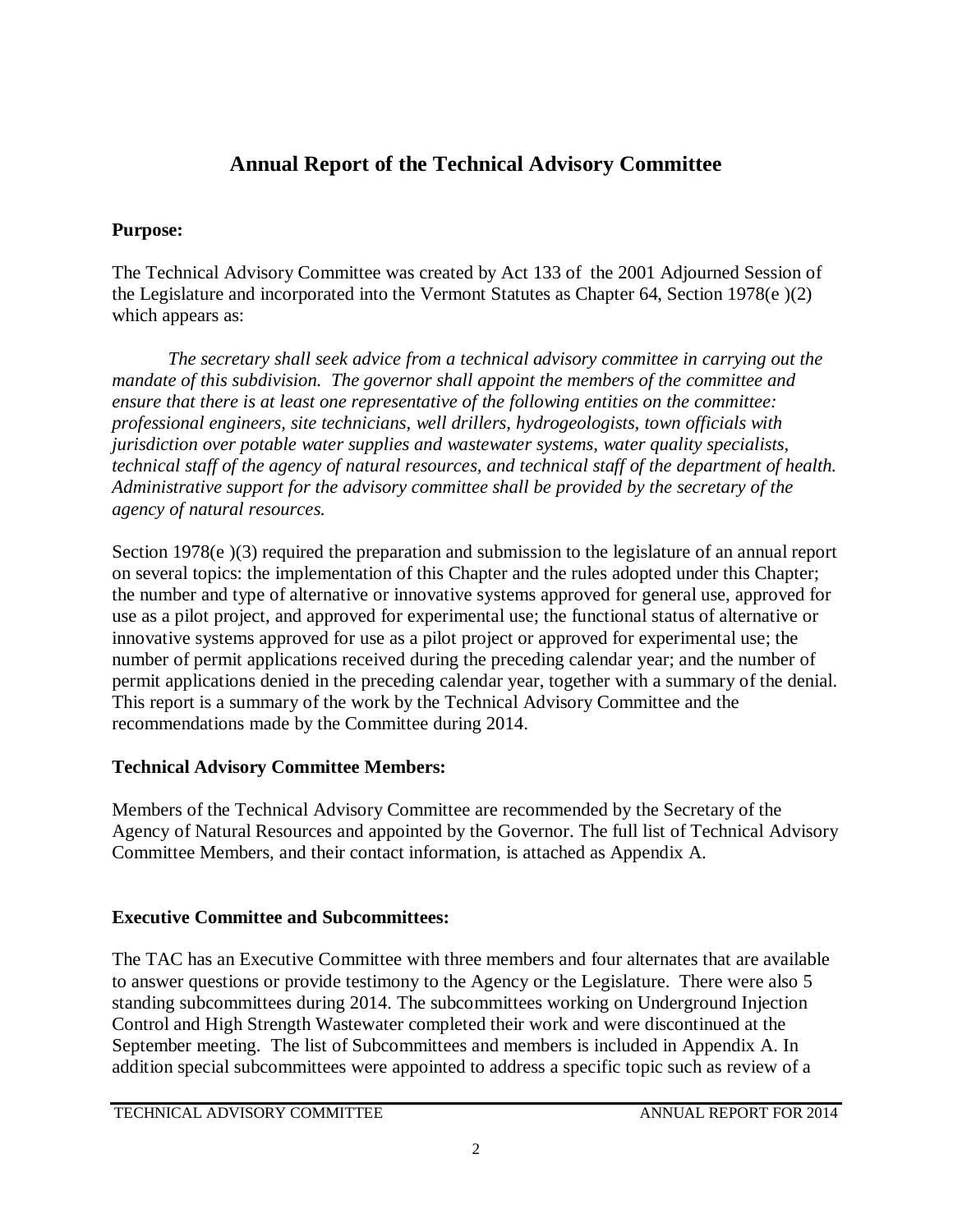particular advanced treatment system. The members of these subcommittees are included in the monthly minutes of the Technical Advisory Committee which are available online at <http://wastewater.vt.gov/wastewaterdisposaltac.htm> under the heading "Technical Advisory Committee."

# **Meetings:**

Thirteen meetings were held by the TAC in 2014, on January 14, February 25, March 18, April 22, May 20, June 24, July 15, July 29, August 26, September 23, October 14, November 20, and December 16.

The meetings were held in conference rooms at the National Life Building in Montpelier. Meeting attendance ranged from 9 to 17 with an average attendance of 14 people.

The full minutes of each meeting are available on-line at <http://wastewater.vt.gov/wastewaterdisposaltac.htm> under the heading "Technical Advisory Committee."

# **Activities of the Technical Advisory Committee (TAC):**

- **1. General Comments:** The Technical Advisory Committee and the Department of Environmental Conservation (DEC) continued to be very active during 2014. The DEC completed work on revisions to the Underground Injection Control (UIC) Rules and moved through the rule adoption process with the new rules becoming effective on October 29, 2014. The TAC also discussed high strength wastewater, Innovative/Alternative systems, compliance issues, design flows, isolation distances, soil descriptions, performance based designs, groundwater monitoring, overflowing wells, licensed designer requirements, water system design, bottomless sand filters, and permitting requirements for hydrofracturing of water wells.
- **2. Wastewater System and Potable Water Supply Rules (Rules):** Proposed revisions to the Rules were discussed at all 13 meetings of the TAC. The DEC proposes a major reorganizing of the Rules that brings information related to a topic, such as ground slope, together into one section instead of having it covered for each of the several types of systems such as mounds, inground, at-grade, etc. The new format also creates a way to cite each specific requirement separately from other requirements while the current Rules often use a paragraph format to discuss several requirements for a particular type of system. This is a large amount of work because each detail must be checked to be certain that it has been moved to the proper location, has been properly referenced in the index and in the footnotes, and that the required rewriting is clear and consistent. The DEC believes the new format will make application of the Rules easier for designers and regulators. In addition to the restructuring of the Rules, many of the requirements were discussed and were often modified. The individual topics will be covered in the following sections.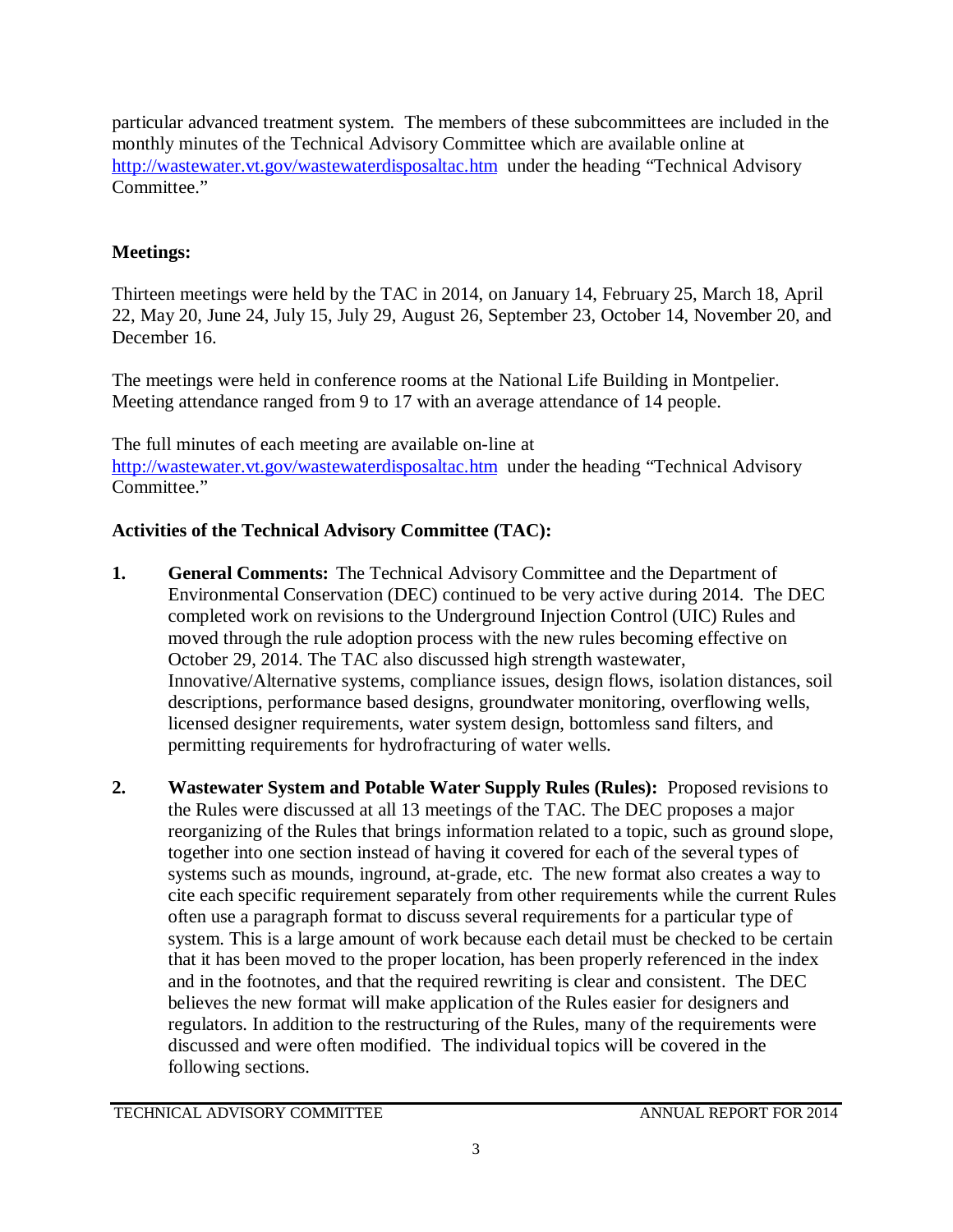**3. High Strength Wastewater:** The TAC began working on this topic in 2013 with a small subcommittee. The subcommittee met several times and made some recommendations to the TAC including creation of a guidance document that could be used by designers and regulators when dealing with high strength wastewater. The draft guidance was discussed at the January meeting. At the February meeting the DEC discussed adding some language to the Rules to raise awareness of designers and regulators with some requirements for use when designing systems that may receive high strength wastewater. TAC recommendations included allowing systems that receive both high strength and low strength wastewater to be designed based on the combined wastewater strength rather than entirely based on the highest strength wastewater. The guidance document is posted on the DEC website at

[http://drinkingwater.vt.gov/poro/docs/highstrengthwwoutreachdoc.3.28.2014.pdf#](http://drinkingwater.vt.gov/poro/docs/highstrengthwwoutreachdoc.3.28.2014.pdf%23zoom=100) [zoom=100](http://drinkingwater.vt.gov/poro/docs/highstrengthwwoutreachdoc.3.28.2014.pdf%23zoom=100)

The TAC discussed the issue again at the October meeting and recommended to the Agency that only Class 1 (Professional Engineers) be permitted to design wastewater systems that dispose of high strength wastewater when the wastewater is to receive pretreatment prior to discharging to a soil-based wastewater system. Class B Designers would still be permitted to design a soil-based system to dispose of high strength wastewater when there is no pretreatment and the design uses the accepted formula for sizing such a system. At the December meeting the DEC discussed a draft worksheet that would be used to calculate leachfield sizes based on wastewater strength. The TAC felt that there are unresolved questions and recommended researching long term acceptance rates before adding any requirements to the Rules.

**4. Innovative/Alternative Systems:** The DEC was very active in the Innovative/Alternative (I/A) systems area during 2014. The DEC asked for TAC comments on the following systems:

AquaPoint – Bioclere Trickling Filter Treatment System

Presby Environmental Company - Simple Septic Alternative Leachfield Systems

Oakson – Septic Tank Effluent to Subsurface Drip Dispersal System

Delta – Ecopod Aerobic Treatment System

Bear Onsite Company – Septic Tank Effluent Filters

Vermont Department of Forest, Parks, & Recreation – Evapo-Transpiration Beds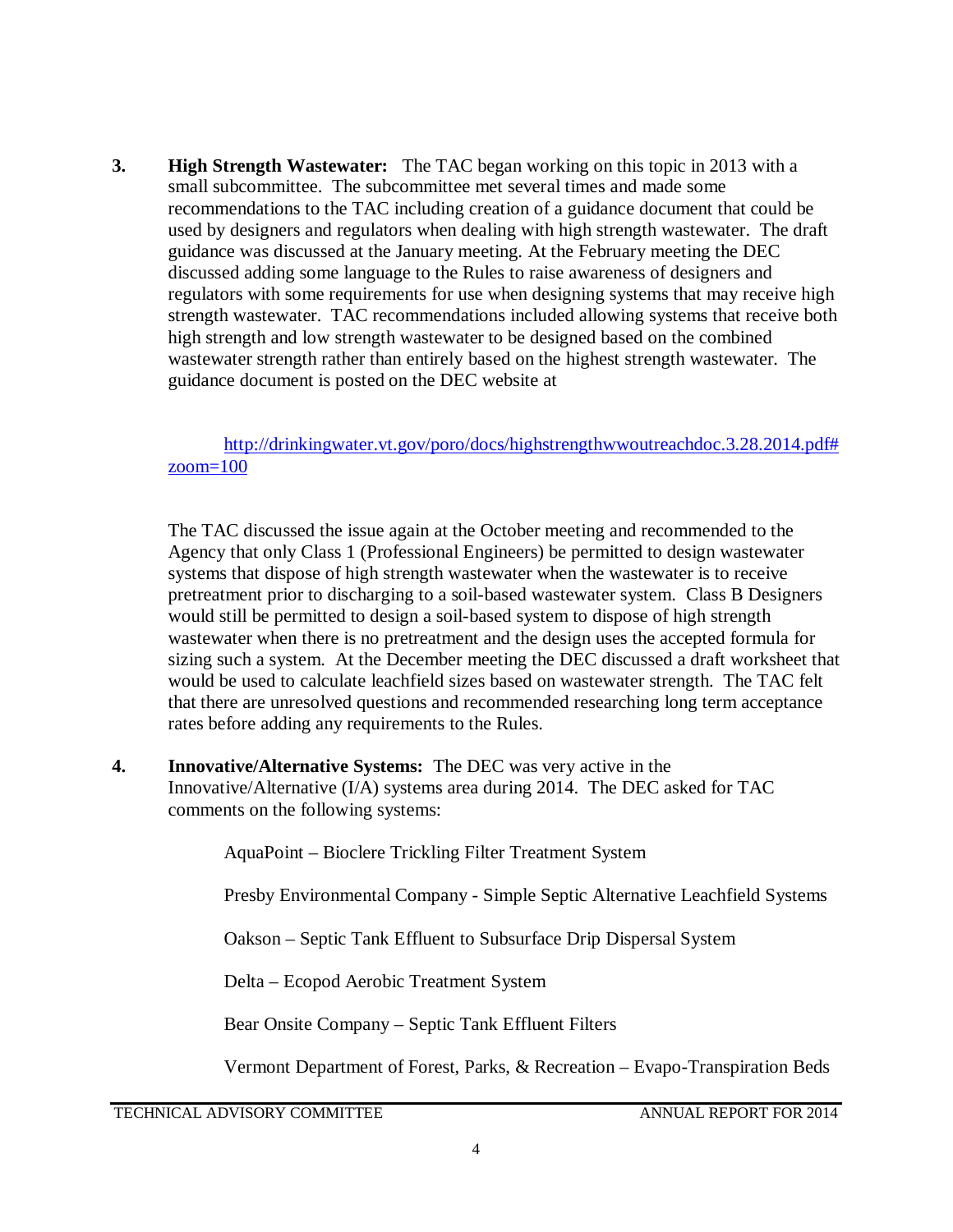Eljen Corporation – Mantis Alternative Leachfield System Hydro Action Industries – Aerobic Treatment System Anua Corporation – Peat Filter System and Aerobic Treatment System Norweco Corporation – Hydro-Kinetic Aerobic Treatment System AK Industries Corporation – Hydo-Action Aerobic Treatment System

An individual also asked about a gray water disposal system using bark mulch for the distribution and treatment of wastewater. Systems using this approach have been allowed in arid climates. The TAC raised concerns about longevity of the media and excessive biomat growth in the cold and humid Vermont climate and recommended that the applicant provide information about use of the system similar climates. A second individual asked about using a system that would heat the wastewater to evaporate it. The TAC asked about an energy budget, air quality, and pathogens. The proposal is the basis for expansion of an existing business and the TAC asked if this would be considered to be a pilot or experimental system and if there is a complying replacement system if the proposal does not function adequately.

The focus of TAC comments is on the functionality, durability, service access, energy costs, and maintenance requirements. The use of advanced treatment systems which allow for smaller leachfields and less separation to bedrock and the seasonal high water table is now well established in Vermont with several choices of equipment and many designers that are familiar with their use. The various advanced treatment systems and supporting devices are listed at:

<http://wastewater.vt.gov/wastewaterdisinnovativelist.htm>

A full listing of Innovative and Alternative Systems and Components reviewed by the DEC is provided in Appendix B.

**5. Compliance Initiatives:** The compliance initiative started in 2013 with one staff member splitting time between Regional Office permits and Drinking Water Permits. The position is now working full time on Regional Office Permits. One goal is to update the Regional Office Permit Tracking system. The Tracking System is no longer supported by IT staff and has not been upgraded for several years. Adding a compliance module to the existing data base is not an option. The current system is really 5 separate systems with one for each Regional Office. Assembling statewide data using the auto reports currently available requires searching 5 data bases and then combining the results. Under the existing system a regional office does not have direct access to data from another regional office. The update that is currently underway, though proceeding more slowly than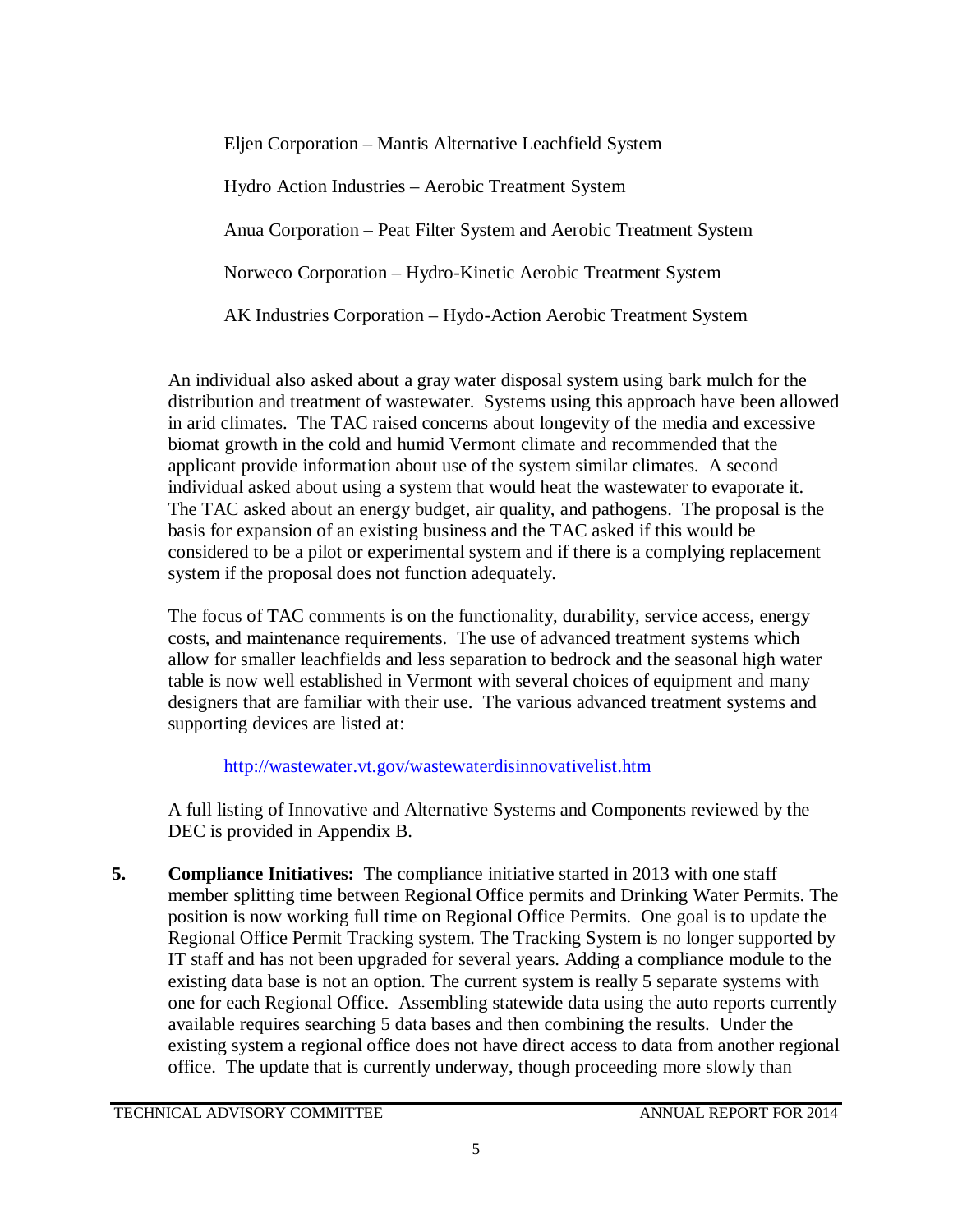expected, will combine all of the data into one system that program management can easily query for either statewide results or on an office-by-office basis. In addition, the update will promote consistent data entry and uniform permit conditions. Consistent permit conditions will ensure that service providers who perform maintenance inspections understand what is required and how to document their work in a consistent manner.

The Tracking System upgrade will include a Compliance Tracking Module that the current system does not have. The Compliance Module will allow Regional Office Staff to: create Compliance Schedules with permit required activity and due dates; document when records are received; update current owner information using the Department of Taxes data base; and identify systems that are out of compliance with permit required activities.

In conjunction with this effort, the Compliance Section has developed and is continuing to develop, forms that must be used for reporting the required data along with educational handouts for service providers and system owners. The Compliance Section is also working towards a system based on the SPAN numbering system used by the Vermont Tax Department. Once a Span Number is assigned it remains with the specific parcel which overcomes a current limitation of parcels tracked by the owner's name that cannot be tracked once the parcel is sold. The current tracking system does not have current landowner information for many properties making compliance outreach efforts difficult.

Vendor approved Service Providers of I/A Systems have assisted the Compliance Section by submitting reports, using a coversheet with the field reports that was developed with their assistance and researching permit numbers using the on-line search tool. Regional Office Staff have reported a noticeable increase in the number of reports being submitted. Compliance Outreach information is included in Appendix B. The DEC is asking that all inspection reports for I/A Systems, including those for systems that did not require a DEC permit for their installation, be submitted to the Regional Offices. This will allow the State to monitor issues that may arise with older systems that may not have a DEC Permit, The service providers are also asked to provide the permit number for each system that they inspect. If the number is unknown, the Regional Office staff will attempt to identify the permit number which can then be shared with the service provider for future use. Associating Inspection Reports with permit numbers allows for the appropriate filing and tracking of documents. Documents are now being filed as separate files in a Compliance folder using a common naming protocol.

Educational outreach efforts in 2014 included: embracing EPA's Septic Smart week; participating in Municipal Day 2014; developing an outreach brochure with Septic Smart tips; and developing an information sheet to help educate homeowners on the importance of having Installation Certifications and reports submitted. All I/A Systems permitted in 2014 either received the Installation Certification handout by mail (234) or as an enclosure when the Permit was mailed.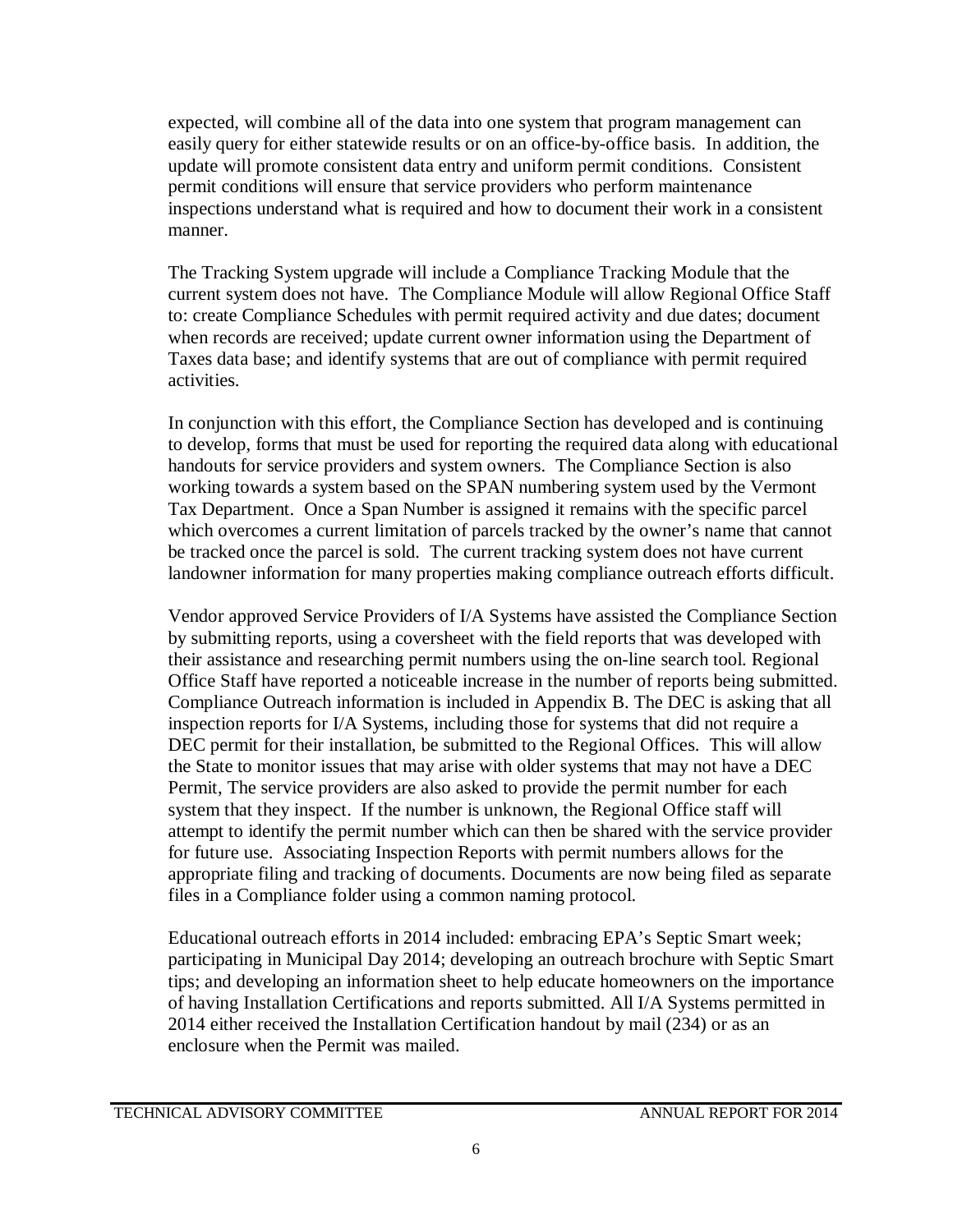The second annual meeting with service providers was held in December and was well received. The service providers are very supportive of having an effective tracking system and strong follow-up by the DEC. They provided several suggestions on ways to make the process more efficient such as being flexible on the dates for the required periodic inspections. If a geographically compact group of systems can be inspected at the same time there is a significant reduction in travel time and cost. The service providers support the use of a common inspection and reporting form for a given technology as this ensures that all of the service providers will provide the required minimum level of work and compete on a level playing field. Some Service Providers also question why the State needs copies of Service Maintenance Contracts which they see as private contracts that contains client information they may not want to share. They support the use of simple affidavit that can be signed by the client and submitted to the State as contract verification. In addition, the service providers have provided valuable insight into system installation issues and performance issues. It was noted that there have been systems with freezing problems and they offered suggestions for dealing with the problem including better drain back designs and possible adding heat tape to the manifold risers during the initial installation. The heat tape would only be activated if a problem occurred.

**6. Design Flows:** Design flows for residential buildings were discussed at several meetings. One issue is the use of metered flows and DEC supports using metered flows only for projects without specified flows in the Rules and as information for solving failed system problems.

In addition, the DEC presented information at several meetings about whether the per person design flow for residential buildings should be maintained at the current 70 gallons/day/person or reduced to 60 gallons/person/day. The literature indicates that when a large number of units are grouped together the average flow rate would support a change to 60 gallons/day/person while a review on a unit by unit basis finds large variations with a significant number using more than 70 gallons/per/person. After an extensive review, and in consideration of concerns about the long term acceptance rate of the leachfield/soil interface, the DEC decided to maintain the existing design flow rates until more work is completed on the long term acceptance rate. The Rules continue to allow for flow reductions per housing unit when five or more units discharge to the same wastewater disposal system.

The DEC also reviewed the existing design flows for campgrounds. The existing rules differentiate between campgrounds open for 7 months or more per year from those open for a shorter period of time. The Department reviewed information from Federal campground operations and will consult with the Vermont Campground Owner's Association about operations in Vermont. The DEC would like to have design flows that are not dependent on the length of operation per year but will have to determine if such a change is practical.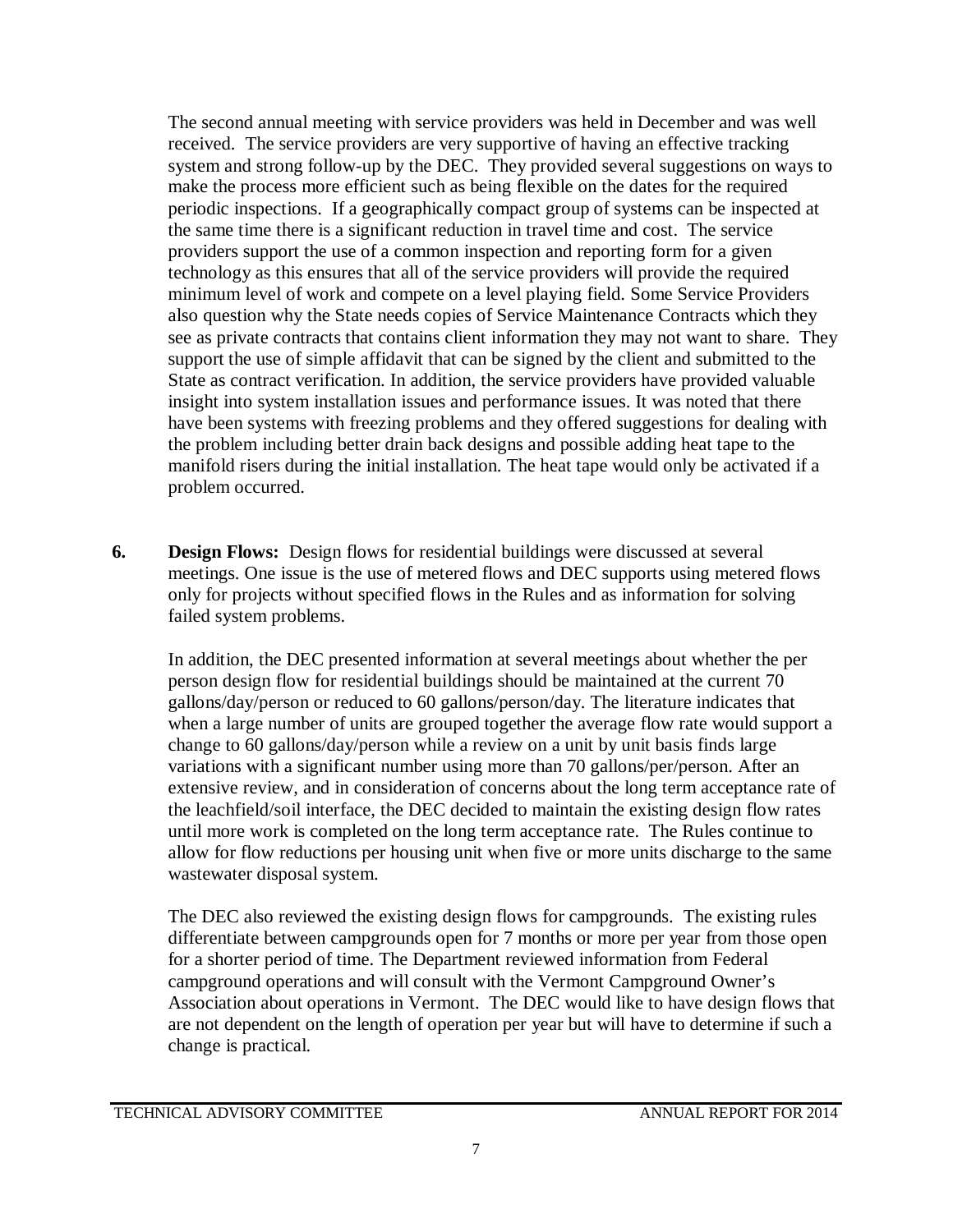- **7. Isolation Distances:** The TAC discussed the separation distances between leachfields and water sources. The group agreed that there are situations when the type and thickness of soil provides sufficient protection of the water source that the separation distance can be reduced. The Rules will include a process for making these reductions. The Rules will also allow for a reduction in isolation distance when other geologic conditions justify the reduction. A well that has a water level under pumping conditions which is at a higher elevation than the leachfield is one example when a reduction could be granted. Also discussed were the methods used in some states where the isolation distance is measured from the leachfield to the bottom of the well casing (sometimes known as the Colorado method). Under this approach, casing a well deeper than normal can be used to provide the required isolation distance. The TAC discussed this approach and because of how water flows under gravity does not agree that a vertical separation is automatically equivalent to a horizontal separation of the same distance. The existing Rules require an evaluation of potential interference between wells located closer than 500 feet when the wells have a design yield of more than 2 gallons per minutes and less than 5 gallons per minute. The TAC recommended that wells with design yields of less than 2 gallons per minute only require evaluation when the separation distance is 100 feet or less. The TAC further recommended a reduction from the existing 500 feet to 300 feet reasoning that a jump from 100 feet to 500 feet is too large in relation to the increase in design yield.
- **8. Soil Description Methods:** The TAC briefly discussed the requirements for soil descriptions in the current Rules. The group considered whether the Rules should require use of United States Department of Agriculture (USDA) soil description methods. These methods are scientifically based, well described, and complete. Use of these methods would standardize the information included with permit applications. Implementation of the USDA methods would require significant work by the DEC as training would be required for many designers. One benefit from making the change would be that designers could choose to use soil evaluation techniques in lieu of the percolation test. The designers would save time and many in the design and regulatory community believe that carefully done soil evaluations will be a more accurate basis for septic design than a few percolation tests. The DEC is working to decide if it will be possible to implement the USDA approach in the current Rule revision process.
- **9. Performance Based Designs:** The performance based design approach was first included in the 2002 Rules. This approach allows for development on sites with as little as 18" to bedrock and there is no minimum depth to the seasonal high water table (SHWT) as long as there is a hydrogeologic evaluation that shows the wastewater will remain at least 6" below the ground surface at all times of the year. When this approach was included in the Rules in 2002, it was considered to be a very aggressive reduction in the minimum site conditions and it was decided that use of this approach should be carefully monitored. The permits that were issued for these systems required a springtime inspection for the first three years of operation. After 12 years there are no reports of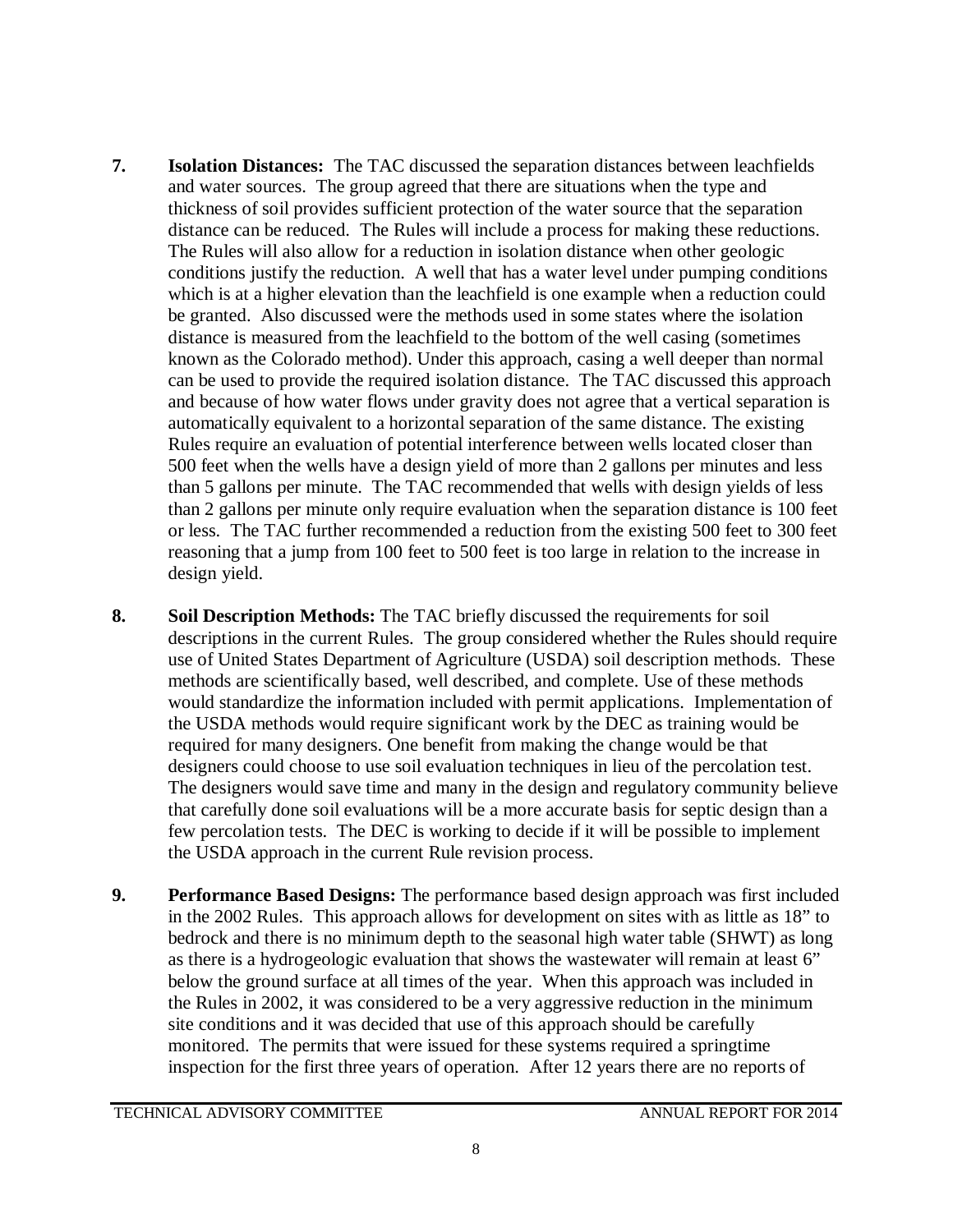failed systems that are related to the reduction in design standards and the TAC recommends that the inspection requirement no longer be included in any permit. In addition, the Rules should be amended to waive the requirement for any of the previously issued permits.

- **10. Groundwater Level Monitoring:** The existing process for evaluating the groundwater level using springtime monitoring has been part of the Rules since 2002. The existing process works well for system using the prescriptive design approach but not as well for performance based designs. The TAC discussed revisions to the process at several meetings during 2014 and with the help of a reconstituted subcommittee the DEC proposed an updated process. One major point of concern is whether or not a site with several groundwater monitor wells should be evaluated using the results of the most restrictive monitor well. It was recommended that, just as with hydrogeologic evaluations, there should be a process that could be used by those who are not qualified hydrogeologists based on the most restrictive monitor well, while qualified hydrogeologists could use a process that balances the flow across an area containing several monitor wells. It was also recommended that all monitor well readings be made by a licensed designer or hydrogeologist rather that allowing the landowner or other nonlicensed people to take the readings. The TAC also agreed to change the frequency for taking groundwater readings. The current Rules require readings every 7 days unless the groundwater level rises above a certain elevation when the reading must be taken every 4 days. The TAC supported a change to taking all reading every 5 days.
- **11. Overflowing Wells:** The issue of overflowing wells has been discussed at the TAC for at least two years. The Annual Report for 2013 included the TAC recommendation:
	- A. that wells should be controlled to prevent discharges of more than 10 gallons per minute, and
	- B. because the decision to apply special well drilling methods to enable control of the overflow is very site specific it should be left to the well driller and the well owner to decide. The well driller should inform the well owner about their responsibility to control the well flow and the options and the associated costs they have prior to commencing drilling.

and noted that there is a public trust issue that the DEC must consider and include in the Rules.

During 2014 the TAC revisited the issue. This additional discussion helped develop a fuller understanding of the issues related to overflowing wells. Wells that overflow might in some circumstances deplete the aquifer, cause erosion of the surrounding ground, and/or cause flooding issues. Closing in wells might create negative effects including uncontrollable water flows springing up in the general area of the sealed well, possibly in basements or in roadways.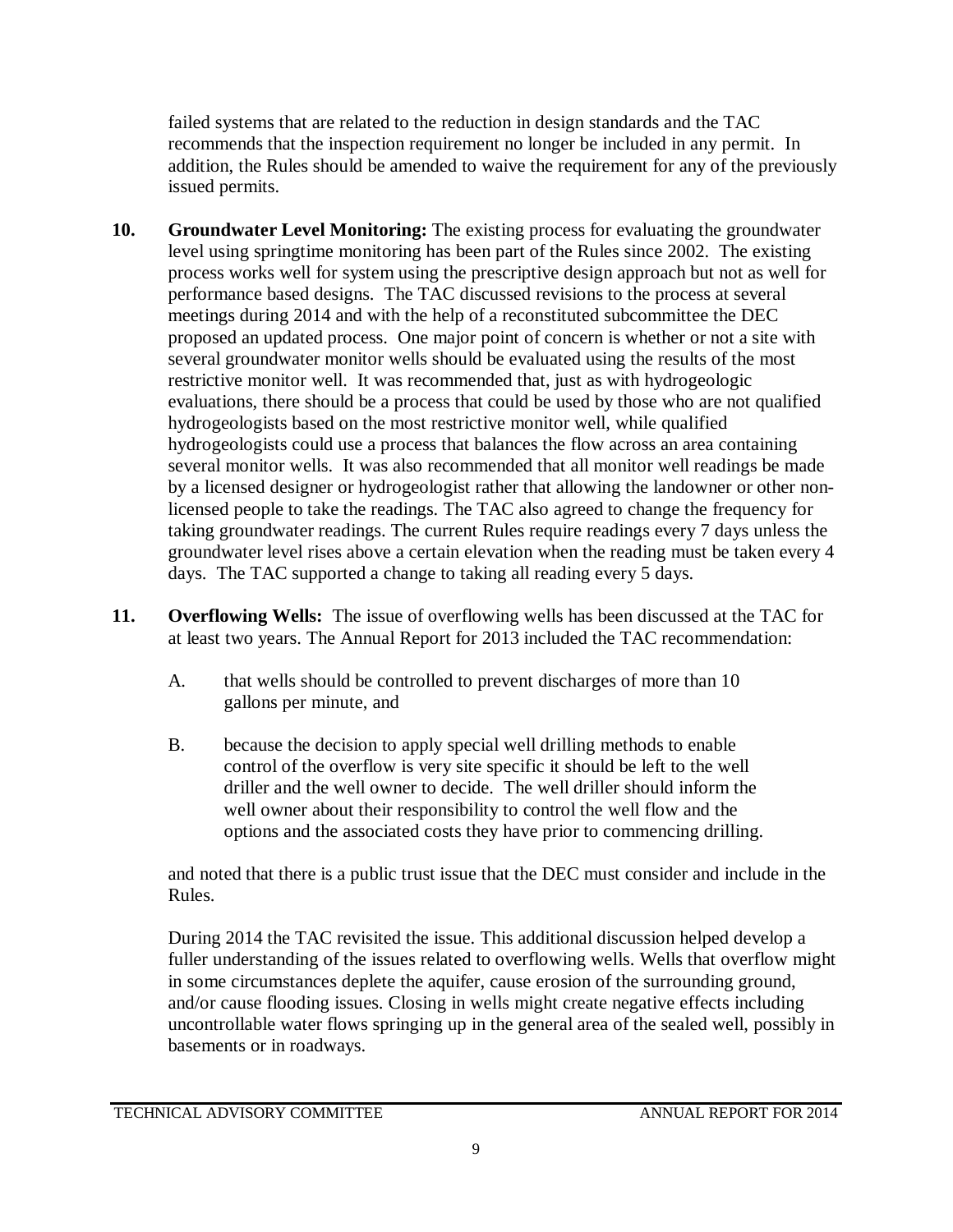The cost of implementing well construction measures to prevent or control the overflow from wells was also revisited. The large majority of wells do not overflow, and of those that do, many overflow only seasonally and/or at low rates. While there are areas where overflowing wells are more common there is no method that can be used to predict if a particular well will or will not overflow. There are methods that could be applied to the construction of all wells that would reduce the cost of controlling a well and there are methods that can be applied to a well after the well is drilled. The first approach would add a significant cost to every well, even though only a small percentage overflows in a significant way. After the fact methods are often very expensive if the pressure in the well is high.

With a more complete understanding of the issues the TAC discussed concepts of regulating based on the amount of overflow, or based on how high the pressure in a closed well should be, or by use of a reporting/notification process without reaching a definitive answer. In addition, the potential for the beneficial use of the overflow and the adverse impact, if any, might be factors in any decision on whether or not the overflow must be controlled. However, before any other decisions can be made, the public trust issue must be resolved.

Given the new information on overflowing wells that the TAC considered in 2014 on this topic, the TAC did not reach any final recommendations to the DEC regarding regulation of existing or future overflowing wells. This topic will certainly be on the TAC's agenda for early 2015.

- **12. Water Supply Issues:** Under the current Rules all of the technical standards for the design and regulation of water supplies are included as chapters in the Water Supply Rules which are administered by the Drinking Water Section. The draft Rules under consideration will create a new chapter within the Rules that will include all of the information needed to design and regulate non-public water systems. The Drinking Water Section has worked closely on this new section because some projects start with a non-public water system then grow in size or otherwise change their operation such that they become regulated as a public water system. This coordination is intended to make the requirements for a transition from non-public to public as clear as possible so that a landowner can anticipate and plan for any future changes. This coordination will also help the Licensed Well Drillers, who work on both public and non-public systems, by standardizing as many requirements as possible. The TAC has continued to review and comment on the water supply requirements to ensure clear and consistent language is used.
- **13. Bottomless Sand Filters:** Bottomless sand filters, which are essentially mound systems that have the sand side-slopes replaced by retaining walls lined with impermeable materials, were discussed at several meetings. Bottomless sand filters have been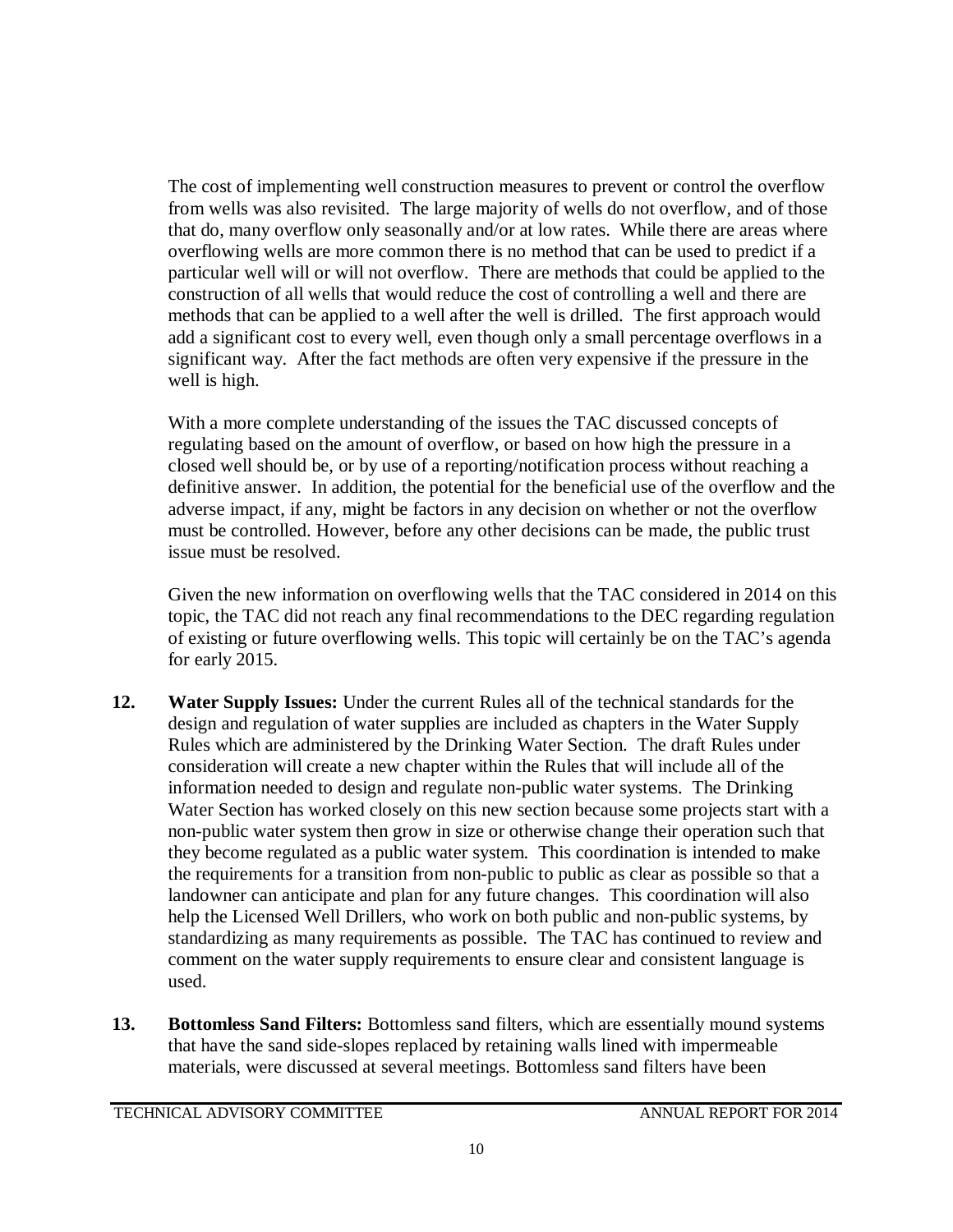permitted as "best fix" replacement systems for many years in Vermont when very small lots or the separation distances to surface water or to drinking water sources are too limited for conventional mound systems. The TAC supports the DEC proposal to allow use of these systems for new projects as well as replacement systems. There are concerns about freezing in the winter and the durability of the retaining walls and the impermeable liners but the TAC believes these issues can be controlled with proper design factors. The TAC supports allowing these systems for disposal of both septic tank effluent and for the effluent from advanced treatment systems (filtrate) using different applications rates. After some discussion, the TAC agreed that systems that receive filtrate are unlikely to fail and therefore a replacement area as a backup should not be required.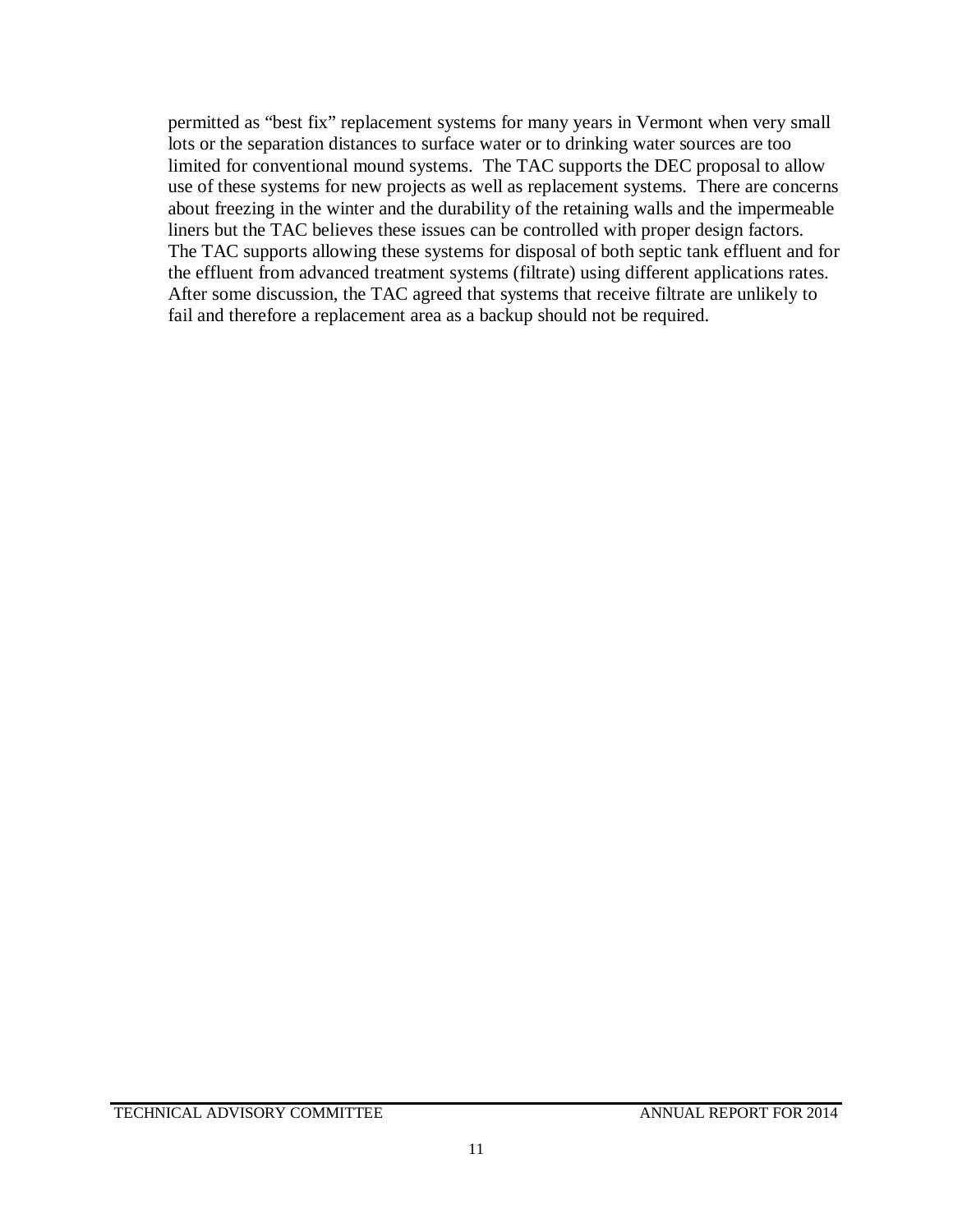### **APPENDIX A**

### **Technical Advisory Committee Members as of December 1, 2014**

Mark Bannon, P.E., Licensed Designer, AICP Bannon Engineering P.O. Box 171 Randolph, VT 05060 802-728-6500 [mark@bannonengineering.com](mailto:mark@bannonengineering.com)

John Beauchamp, CWS-VI, CI Water Treatment Specialist Vermont Water Inc. 980 Colby Hill Lincoln, VT 05443 800-639-7038 [john@vermontwater.com](mailto:john@vermontwater.com)

Peter Boemig, P.E. Licensed Designer SVE Associates P.O. Box 1818 439 West River Road Brattleboro, VT 05302 802-257-0561 [pboemig@sveassoc.com](mailto:pboemig@sveassoc.com)

Gail Center, Vermont Department of Health Technical Staff Senior Environmental Health Engineer Division of Health Surveillance Vermont Department of Health P.O. Box 70 108 Cherry Street Burlington, VT 05402-0070 802-863-7233 [gail.center@state.vt.us](mailto:gail.center@state.vt.us)

Claude Chevalier, Licensed Well Driller Chevalier Drilling Company, Inc. P.O. Box 164 Highgate Springs, VT 05460 802-868-7709 [chevalierdrilling@comcast.net](mailto:chevalierdrilling@comcast.net)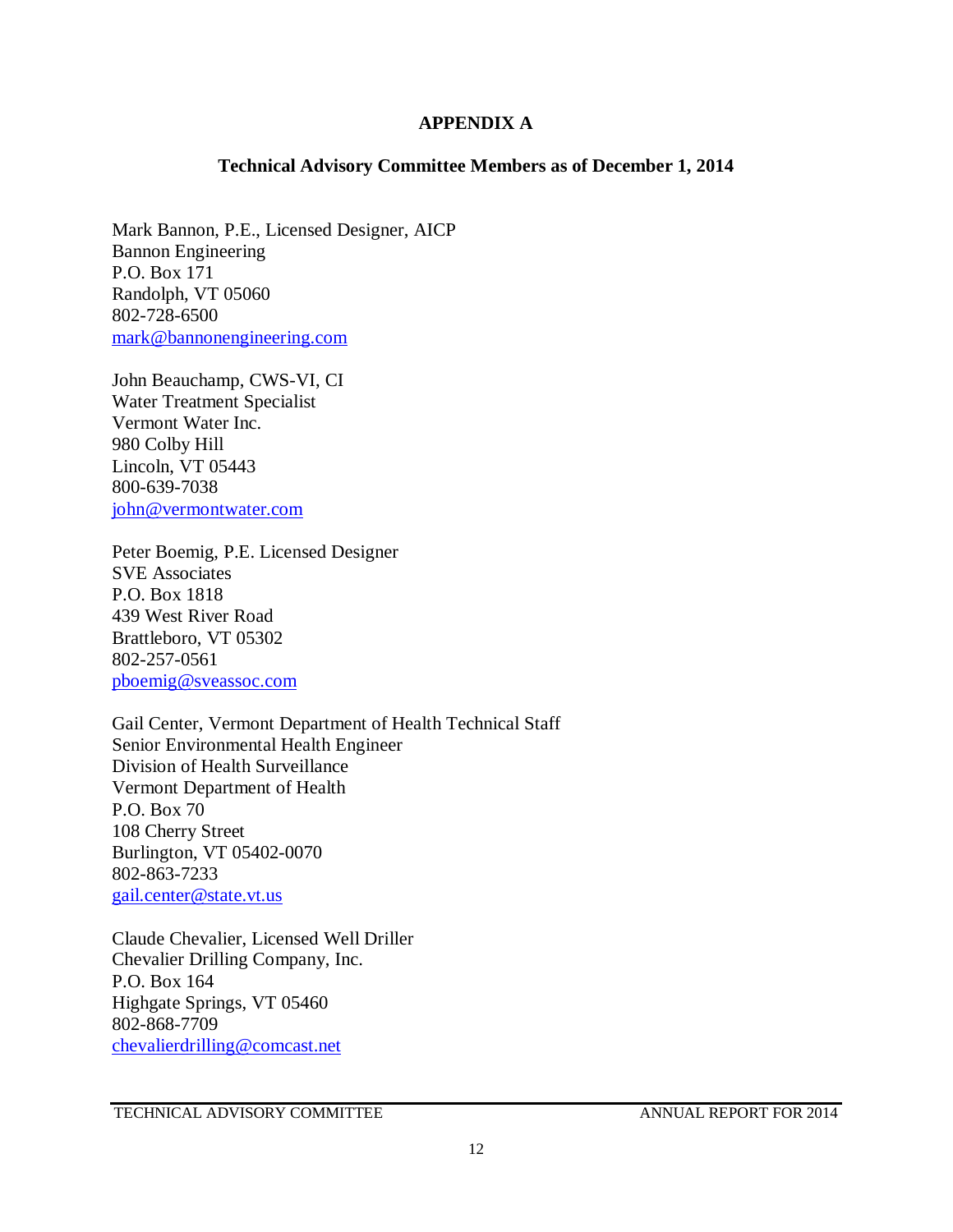Ernie Christianson, Regional Office Programs Manager Department of Environmental Conservation Drinking Water and Groundwater Protection Division One National Life Drive, Main 2 Montpelier, VT 05620-3521 802-585-4884 [ernest.christianson@state.vt.us](mailto:ernest.christianson@state.vt.us)

Mary Clark, Environmental Analyst Department of Environmental Conservation Drinking Water and Groundwater Protection Division One National Life Drive, Main 2 Montpelier, VT 05620-3521 802-585-4890 [mary.clark@state.vt.us](mailto:mary.clark@state.vt.us)

Kim Greenwood, CPESC Water Program Director Vermont Natural Resources Council 9 Bailey Avenue Montpelier, VT 05602 802-223-2328 ext. 119 [kgreenwood@vnrc.org](mailto:kgreenwood@vnrc.org)

Spencer Harris, Licensed Designer Vermont Contours, Inc. P.O. Box 384 Bristol, VT 05443 802-453-2351 [spencerk@accessvt.com](mailto:spencerk@accessvt.com)

Craig Heindel, CPG Senior Hydrogeologist Waite-Heindel Environmental Management 7 Kilburn St., Suite 301 Burlington, VT 05401 802-658-0820 ext. 102 [cheindel@gmavt.net](mailto:cheindel@gmavt.net)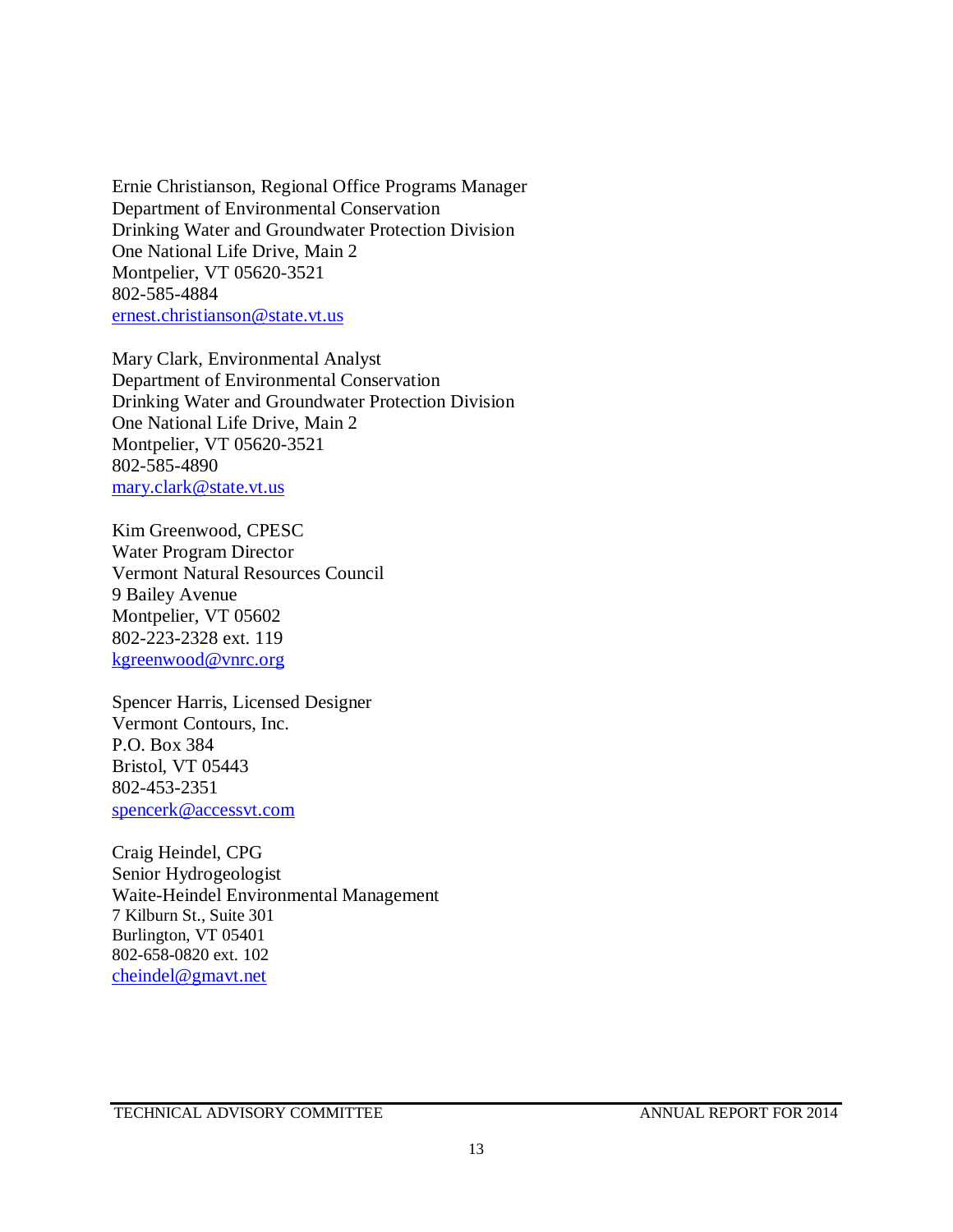Gunner McCain, Licensed Designer, CPESC, CESSWI McCain Consulting, Inc. 93 South Main Street, Suite 1 Waterbury, VT 05676 802-244-5093 [gmccain@mccainconsulting.com](mailto:gmccain@mccainconsulting.com)

Cynthia Parks, P.E., Underground Injection Control Program Drinking Water and Groundwater Protection Division Department of Environmental Conservation One National Life Drive, Main 2 Montpelier, VT 05620-3521 802-585-4913 [cynthia.parks@state.vt.us](mailto:cynthia.parks@state.vt.us)

Rodney Pingree, Section Chief Drinking Water and Groundwater Protection Division Department of Environmental Conservation One National Life Drive, Main 2 Montpelier, VT 05620-3521 802-585-4912 [rodney.pingree@state.vt.us](mailto:rodney.pingree@state.vt.us)

Stephen Revell, CPG Lincoln Applied Geology, Inc. 163 Revell Road Lincoln, VT 05443 802-453-2351 [srevell@lagvt.com](mailto:srevell@lagvt.com)

Scott Stewart, Hydrogeologist Drinking Water and Groundwater Protection Division Department of Environmental Conservation One National Life Drive, Main 2 Montpelier, VT 05620-3521 802-585-4910 [scott.stewart@state.vt.us](mailto:scott.stewart@state.vt.us)

Denise Johnson-Terk, Licensed Designer, Town Official P.O. Box 55 Colchester, VT 05446 802-264-5601 [dterk@colchestervt.gov](mailto:dterk@colchestervt.gov)

TECHNICAL ADVISORY COMMITTEE ANNUAL REPORT FOR 2014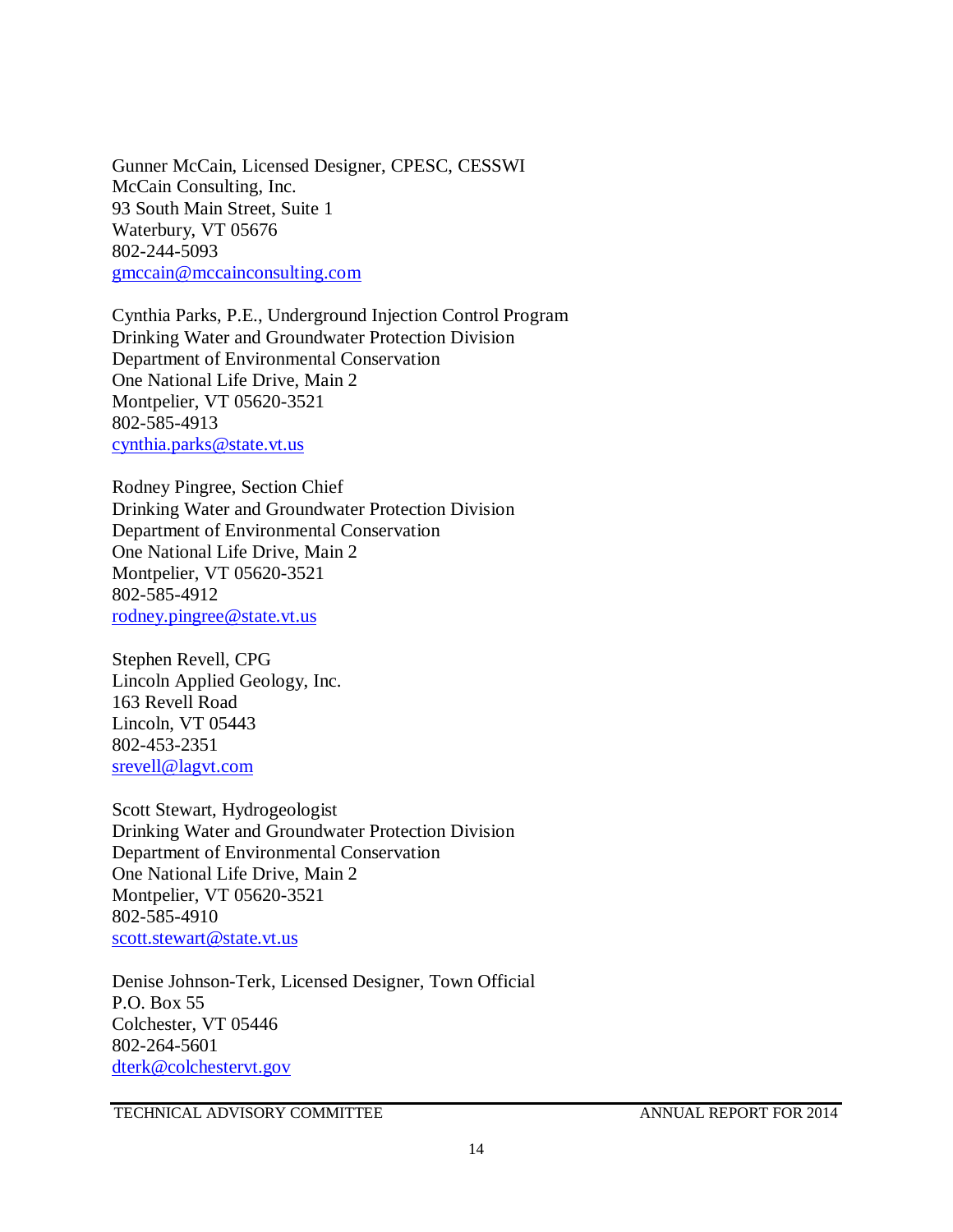Christine Thompson, Director Drinking Water and Groundwater Protection Division Department of Environmental Conservation One National Life Drive, Main 2 Montpelier, VT 05620-3521 802-505-1144 [christine.thompson@state.vt.us](mailto:christine.thompson@state.vt.us)

Roger Thompson, Licensed Designer 720 Vermont Route 12 Hartland, VT 05048 802-457-3898 [roger1.1@comcast.net](mailto:roger1.1@comcast.net)

Justin Willis, Licensed Designer Willis Design Associates, Inc. P.O. Box 1001 Jericho, VT 05465-1001 802-858-9228 [willisdesignvt@comcast.net](mailto:willisdesignvt@comcast.net)

Anne Whiteley, Esq., Senior Counsel Department of Environmental Conservation One National Life Drive, Main 2 Montpelier, VT 05620-3521 802-585-4886 [anne.whiteley@state.vt.us](mailto:anne.whiteley@state.vt.us)

Bill Zabiloski, Assistant Regional Engineer, Licensed Designer Drinking Water and Groundwater Protection Division Department of Environmental Conservation 111 West Street Essex Junction, VT 05452 802-879-5672 [bill.zabiloski@state.vt.us](mailto:bill.zabiloski@state.vt.us)

### **Executive Committee**

Steve Revell, Ernest Christianson, Roger Thompson

Alternates – Chris Thompson, Spencer Harris, Claude Chevalier, Craig Heindel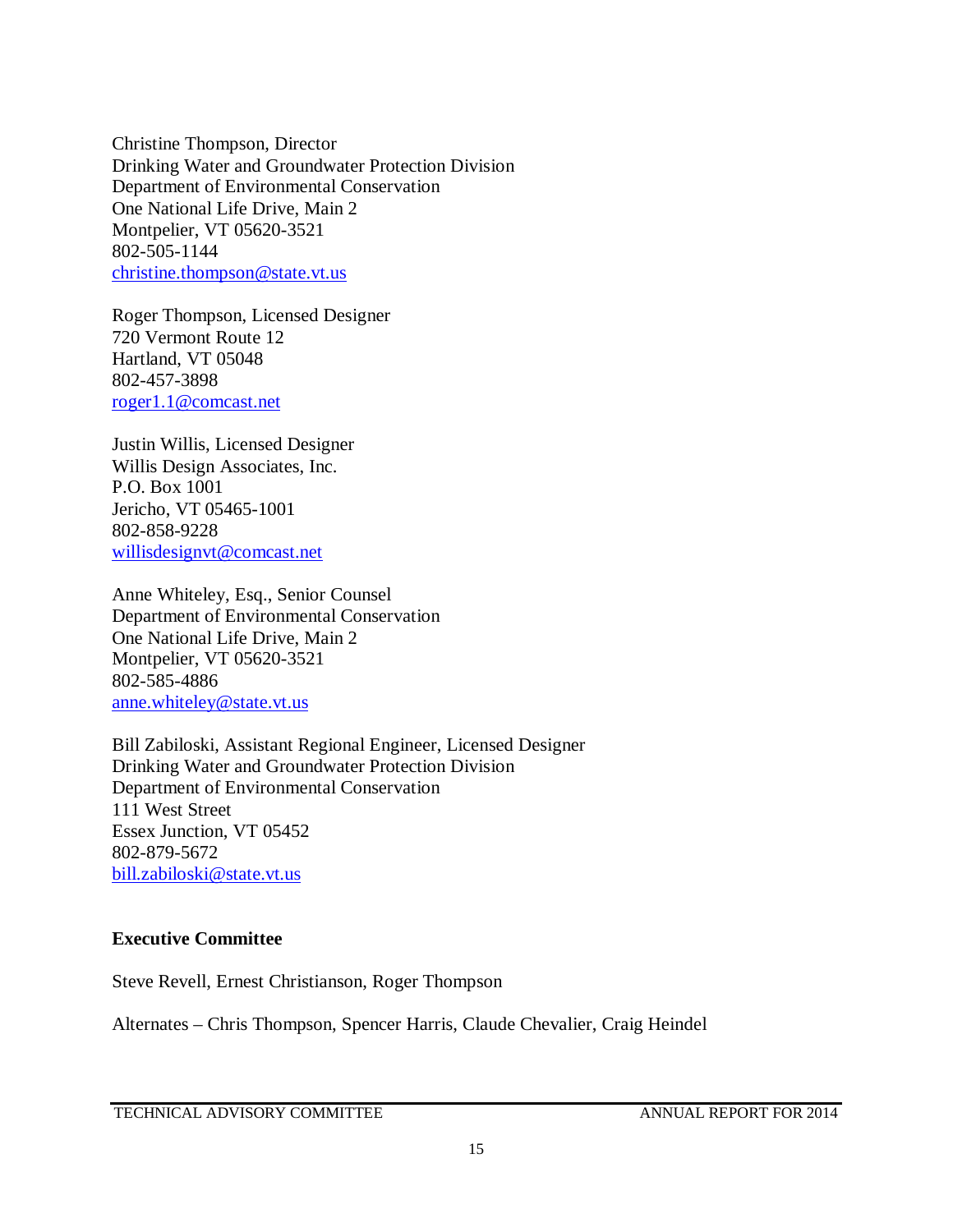## **Subcommittees:**

## **Hydrogeology**

Craig Heindel, Bill Zabiloski, Mark Bannon, Scott Stewart, Steve Revell, Mary Clark, Roger Thompson, Peter Boemig, Ernie Christianson, Spencer Harris

## **UIC Rules**

Craig Heindel, Steve Revell, Roger Thompson, Ernie Christianson, Scott Stewart, Rodney Pingree, Kim Greenwood, Cindy Parks, John Beauchamp, Gail Center

## **Wastewater Strength**

Mary Clark, Cindy Parks, Peter Boemig, Bill Zabiloski, Roger Thompson, John Akielaszek,

## **Bottomless Sand Filters**

Peter Boemig, Mark Bannon, Cindy Parks, Mary Clark, Denise Johnson-Terk, Craig Heindel, Ernie Christianson

## **Seasonal High Water Table Monitoring**

Craig Heindel, Steve Revell, Roger Thompson, Ernie Christianson, Bill Zabiloski, Dan Wilcox, Mary Clark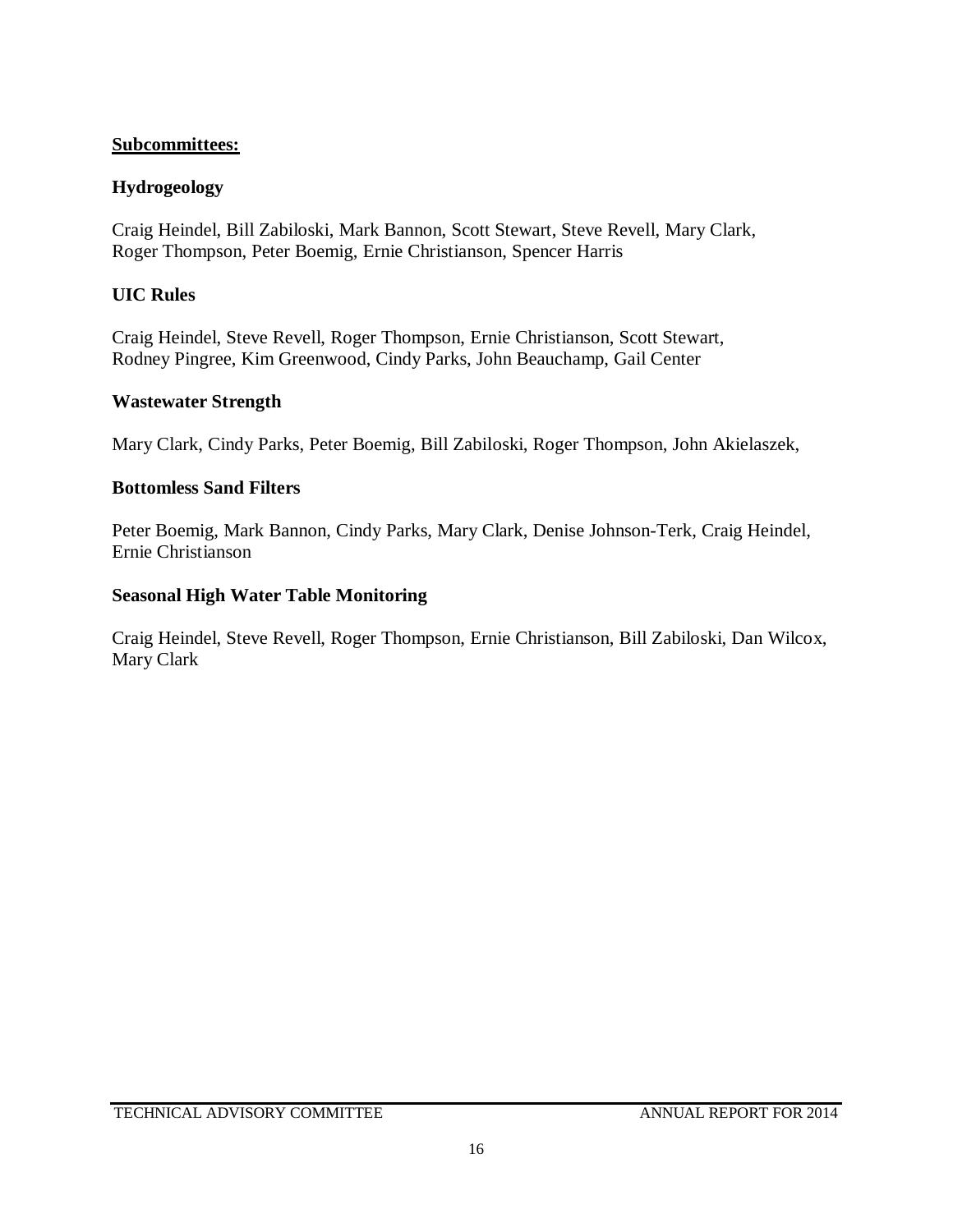# **Appendix B**

| Innovative/Alternative Systems and Components<br>Reviewed in 2014 |                                                      |                  |                                                  |                     |                  |
|-------------------------------------------------------------------|------------------------------------------------------|------------------|--------------------------------------------------|---------------------|------------------|
|                                                                   | Model<br>Name                                        | Date<br>Received | <b>Status</b>                                    | Type of<br>Approval | Date<br>Approved |
| Aquapoint.2,LLC                                                   | <b>Bioclere</b>                                      | 6/1/2013         | Approved<br>Renewal                              | General<br>Use      | 3/20/2014        |
| Bio-Microbics,<br>Inc.                                            | <b>High Strength</b><br>Fast                         | 12/12/2014       | Approved<br><b>New</b><br>Model                  | General<br>Use      | 12/19/2014       |
| Premier Tech<br>Environmental                                     | Ecoflo                                               | 4/18/2013        | Approved<br><b>New</b><br><b>Tank Model</b>      | General<br>Use      | 8/14/2014        |
| Norweco                                                           | Hydro<br>Kinetic                                     | 8/13/2013        | Pending $-$<br><b>Drafting Pilot</b><br>Approval | Pilot<br>Approval   |                  |
| Anua                                                              | Puraflo Peat &<br>Platinum                           | 10/21/2013       | Pending                                          | General<br>Use      |                  |
| Septio Tech/<br><b>BioMicrobics</b>                               | SeptiTech                                            | 12/3/2013        | Approved<br>New Model                            | General<br>Use      | 7/22/2014        |
| <b>Advanced Onsite</b><br>Solutions, L.L.C.                       | The Clean<br>Solution                                | 2/27/2014        | Approved<br>New Models                           | General<br>Use      | 3/20/2014        |
| Advanced<br>Aeration                                              | Vacuum<br><b>Bubble</b><br>Technology<br>Aerator     | 5/13/2014        | Approved for<br>Specific<br>Installation         | Pilot<br>Approval   | 6/16/2014        |
| <b>Infiltrator Systems</b><br>Inc.                                | ARC and<br><b>BioDiffuser</b><br>Chambers            |                  | Approved<br>New Models                           | General<br>Use      | 9/23/2014        |
| Presby<br>Environmental,<br>Inc.                                  | Simple Septic<br>Pipe Leaching<br>System             |                  | Approved<br>New Models                           | General<br>Use      | 8/1/2014         |
| Oakson, Inc.                                                      | Drip<br>Distribution<br>with Septic<br>Tank Effluent |                  |                                                  |                     |                  |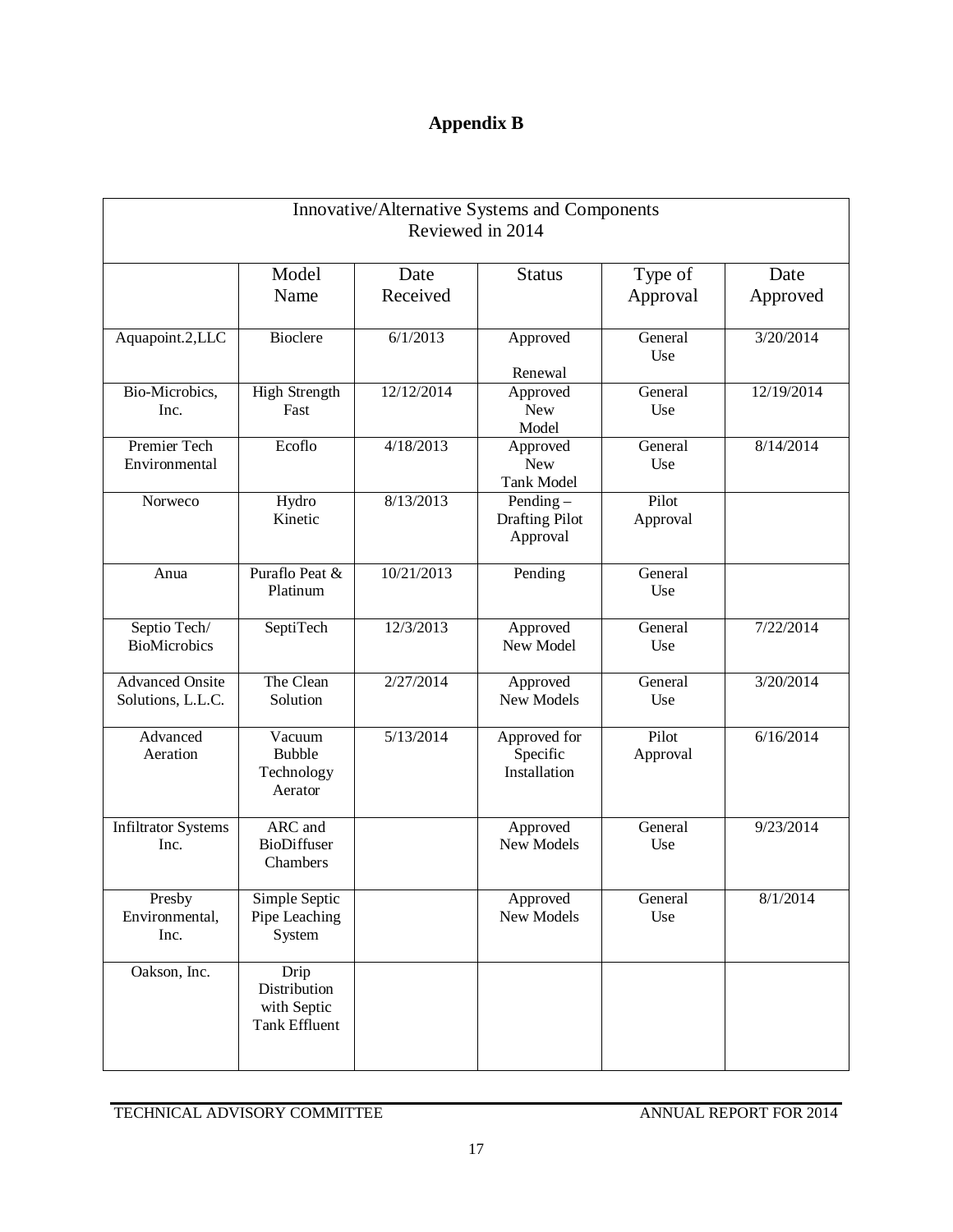| Bear Onsite,<br>L.L.C.       | <b>Effluent Filters</b>                           |            | Approved        | General<br>Use          | 9/22/2014 |
|------------------------------|---------------------------------------------------|------------|-----------------|-------------------------|-----------|
| Infiltrator<br>Systems, Inc. | Septic and<br><b>Pump Tanks</b>                   |            | Approved        | General<br>Use          | 3/14/2014 |
| Delta<br>Environmental       | Ecopod                                            |            | Pending         | General<br>Use          |           |
| <b>VT State Parks</b>        | Evapo-<br>transpiration<br><b>Bed</b>             |            | Pending         | Experimental            |           |
| Fuji Clean, USA              | Fuji Clean                                        | 12/22/2014 | Pending         | General or Pilot<br>Use |           |
| Jean Gerber,<br>Landowner    | <b>Bark Mulch</b><br>Basin<br>Greywater<br>System |            | Pending         | Experimental            |           |
| <b>AK</b> Industries         | Hydro-Action                                      |            | Pending         | General<br>Use          |           |
| EcoSolutions                 | Custom<br><b>MMBR</b>                             |            | Approved        | Experimental            |           |
| <b>Jolley Associates</b>     | <b>ENCON</b><br>Evaporator                        | 3/31/2014  | Pre-Application |                         |           |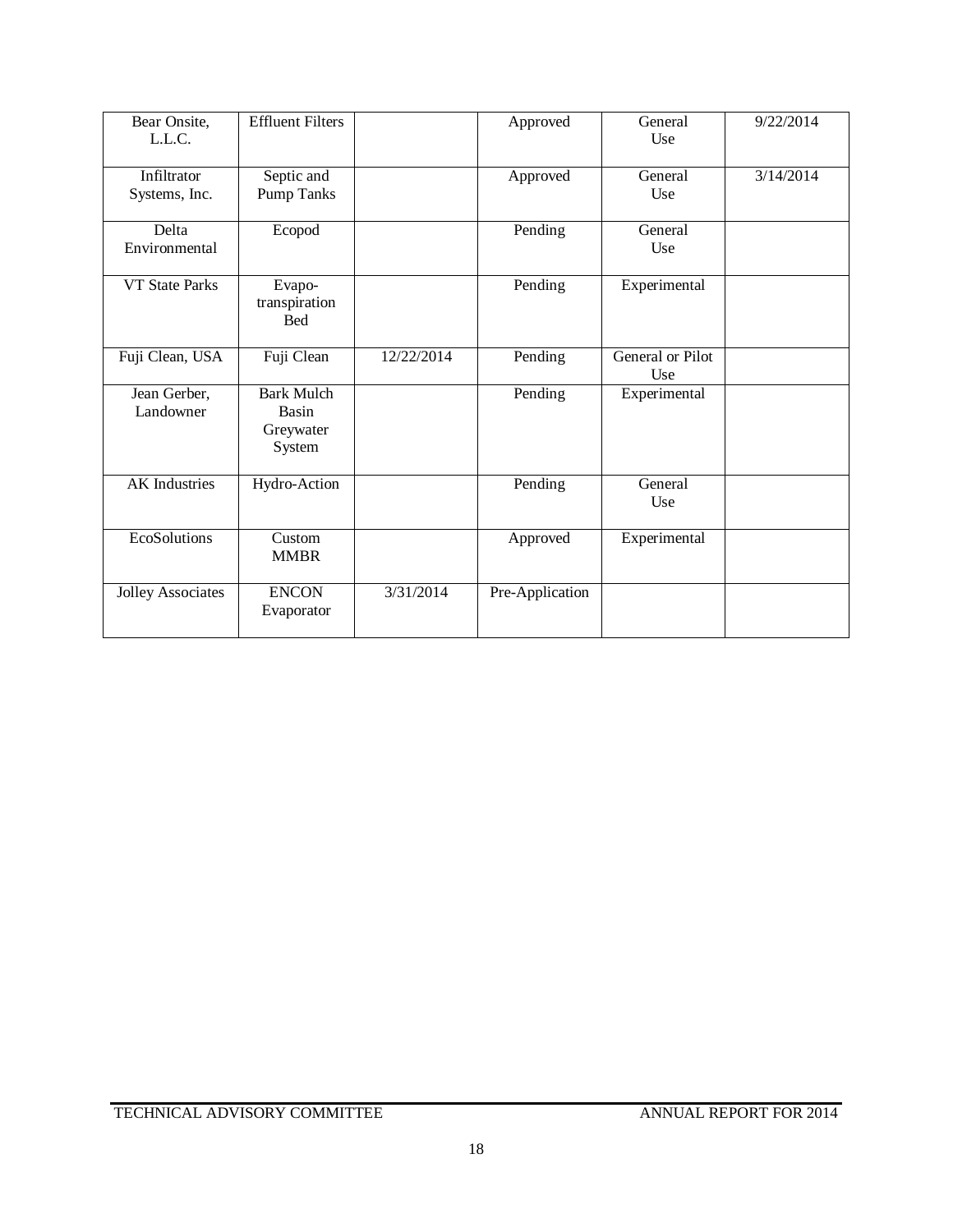# **Performance Standards for Regional Office Permits**

|      | # of<br>Permits Issued | # of Permits<br>Meeting PEP | % of Permits<br><b>Meeting PEP</b> | Average<br><b>DEC</b> Days | Average<br><b>Total Days</b> | # of Permits<br>That |
|------|------------------------|-----------------------------|------------------------------------|----------------------------|------------------------------|----------------------|
|      |                        | <b>Standards</b>            | <b>Standards</b>                   |                            |                              | Exceeded             |
|      |                        |                             |                                    |                            |                              | <b>Standards</b>     |
| 2007 | 3746                   | 3691                        | 98.5%                              | 16.8                       | 48.2                         | 55                   |
| 2008 | 3435                   | 3418                        | 99.5%                              | 12.3                       | 62.1                         | 17                   |
| 2009 | 2691                   | 2672                        | 99.3%                              | 11.8                       | 41.6                         | 19                   |
| 2010 | 2621                   | 2600                        | 99.2%                              | 11.9                       | 35.2                         | 21                   |
| 2011 | 2289                   | 2279                        | 99.6%                              | 13.2                       | 29.8                         | 10                   |
| 2012 | 2472                   | 2444                        | 98.9%                              | 12.7                       | 29.6                         | 28                   |
| 2013 | 2449                   | 2400                        | 98.0%                              | 14.0                       | 28                           | 49                   |
| 2014 | 2503                   | 2417                        | 98.4%                              | 12.6                       | 29.6                         | 45                   |

Performance Standards for Permits Issued During 2007-2014

Note: The performance standard for DEC days is 30 days for one-lot subdivisions and projects with a design flow of 500 GPD or less. The performance standard for other projects is 45 days.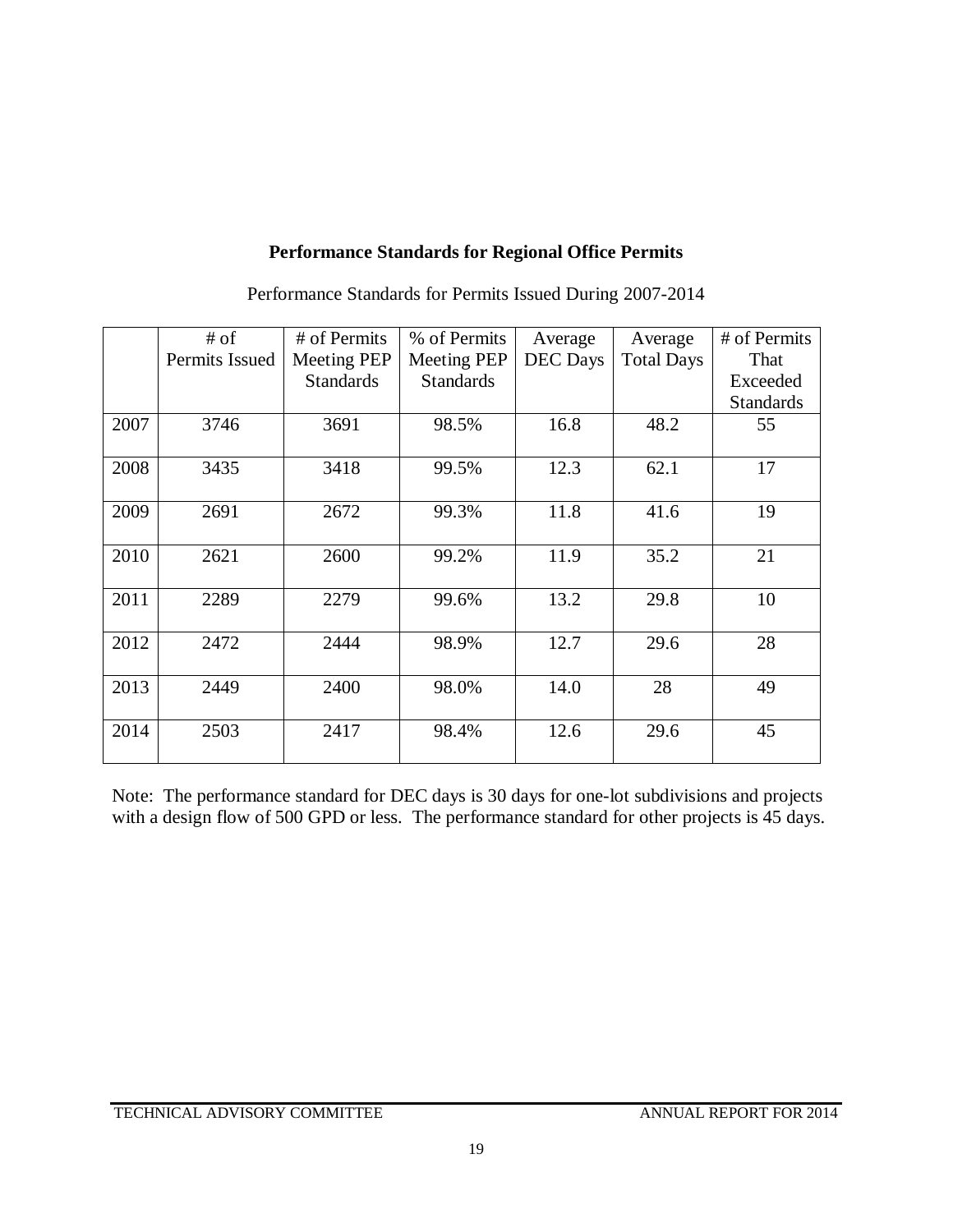## **Permit Information for 2014**

| <b>Regional Office</b> | <b>Permits Issued to</b>  | <b>Permits Issued for</b>     | <b>Applications Denied</b> |
|------------------------|---------------------------|-------------------------------|----------------------------|
|                        | <b>Repair Failed</b>      | <b>Innovative/Alternative</b> |                            |
|                        | <b>Wastewater Systems</b> | <b>Wastewater Systems</b>     |                            |
| <b>Barre</b>           | 99                        | 153                           |                            |
| <b>Essex</b>           | 113                       | 108                           |                            |
| <b>Rutland</b>         | 89                        | 73                            |                            |
| <b>St. Johnsbury</b>   | 61                        | 39                            |                            |
| <b>Springfield</b>     | 112                       | 221                           |                            |
| <b>Total</b>           | 474                       | 594                           |                            |

Reasons for denials:

Seven of the eight denials were issued for applications that were incomplete when submitted. In each case the Agency made at least two requests for additional information without any response. Of the seven denials, six were held pending for over one year to allow time to respond. The applications were therefore denied because the information originally submitted failed to demonstrate compliance with the rules. The eighth denial was for a project that proposed to use an Innovative/Alternative Technology not approved for use in Vermont. The Agency offered to review an application to approve the technology but the applicant decided not to apply.

# **Licensed Designer Program Education Opportunities**

|      | DEC Sponsored | <b>Licensed Designers</b> |
|------|---------------|---------------------------|
|      | Classes       | Trained                   |
| 2010 |               | 120                       |
| 2011 |               | 110                       |
| 2012 |               | $215*$                    |
| 2013 | 12            | $273*$                    |
| 2014 | റ             |                           |

\* DEC co-sponsored with the Vermont Technical College and the University of Rhode Island courses in:

- "Innovative/Alternative Technologies" and "Bottomless Sand Filters" in 2012; and
- "Pumps and Pump Controls" and Identifying and Managing High Strength Wastewater" in 2013.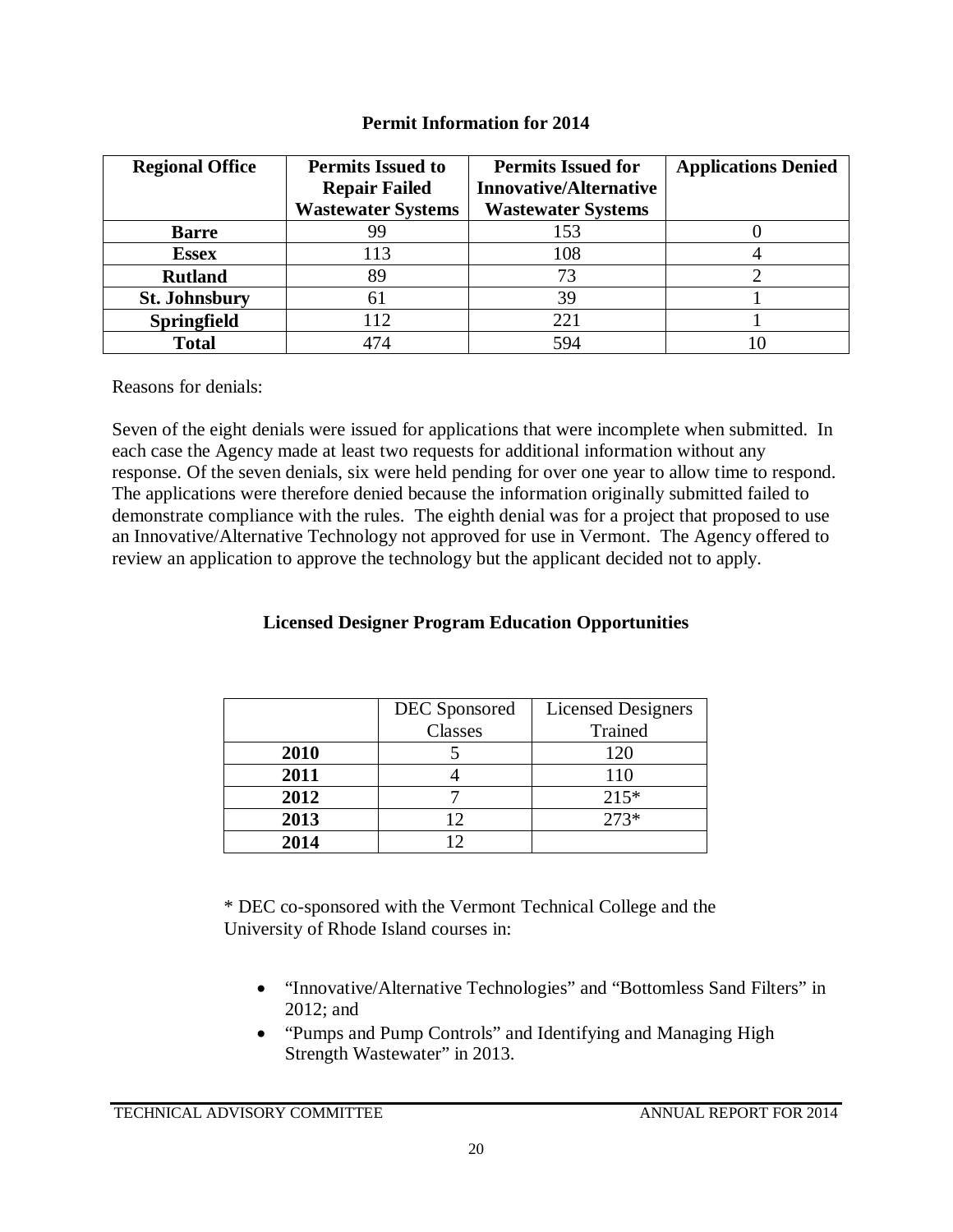## **Low Income Loan Program**

2014 was the first year that the Low Income Loan Program became fully operational following an agreement with the Opportunities Credit Union (OCU) to become the Program's contracted lender. Approximately \$102,000 of loans for six projects was awarded in calendar year 2014. Two of the loans were awarded in state fiscal year 2014 and four were awarded in state fiscal year 2015. Two loan applications were rejected by OCU; one due to income eligibility; the other due to being in foreclosure proceedings. To date, all individuals who received loans are repaying the loans on time.

There is an anticipation that there will be an increase in requests for loans during calendar year 2015 now that the program is fully operational and outreach efforts are reaching the desired audience.

| Year         | Number of I/A | Number of I/A  | Total Number of | Number of        | Percent of   |
|--------------|---------------|----------------|-----------------|------------------|--------------|
|              | Systems       | <b>Systems</b> | I/A Systems     | Inspection       | Reports      |
|              | Permitted*    | Requiring      | Requiring       | Reports          | Received and |
|              |               | Inspection     | Inspection      | Received and     | Tracked      |
|              |               | Reports/Year   | Reports**       | Tracked***       |              |
|              |               |                |                 |                  |              |
| 2007         | 137           | 45             | 57              | $\boldsymbol{0}$ |              |
|              |               |                |                 |                  |              |
| 2008         | 796           | 318            | 363             | $\boldsymbol{0}$ |              |
|              |               |                |                 |                  |              |
| 2009         | 538           | 171            | 534             | $\boldsymbol{0}$ |              |
|              |               |                |                 |                  |              |
| 2010         | 457           | 158            | 692             | $\boldsymbol{0}$ |              |
|              |               |                |                 |                  |              |
| 2011         | 424           | 155            | 847             | $\boldsymbol{0}$ |              |
|              |               |                |                 |                  |              |
| 2012         | 513           | 176            | 1023            | 52               | 5            |
|              |               |                |                 |                  |              |
| 2013         | 521           | 217            | 1240            | 472              | 38           |
|              |               |                |                 |                  |              |
| 2014         | 612           | 217            | 1457            | 457              | 31           |
|              |               |                |                 |                  |              |
| <b>Total</b> | 3998          | 1457           |                 | 981              |              |
|              |               |                |                 |                  |              |

## **Innovative/Alternative (I/A) Wastewater System Summary**

Footnotes:

\* Values reflect systems that were logged into the tracking system and includes all I/A systems including alternative leachfield products but excludes replacement areas.

\*\* Systems may not be installed

\*\*\* Reports for systems installed prior to 2007 are included

2014 values are not final. Not all of the reports for 2014 have been received as of 1/1/2015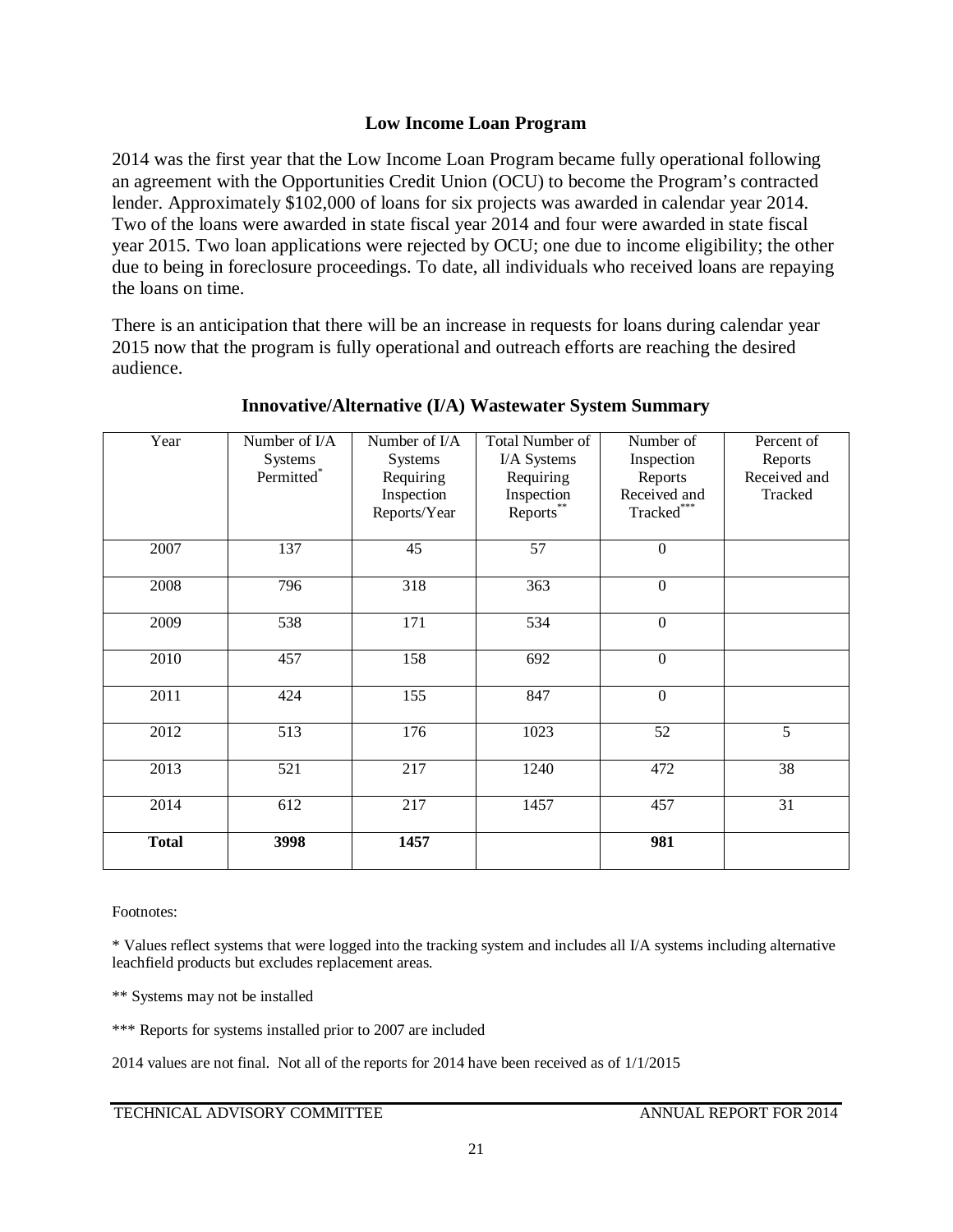# Appendix C

## Technical Advisory Committee Minutes for 2014

# **Approved Minutes of the Technical Advisory Committee Meeting**

## **January 14, 2014**

| <b>Attendees:</b> | Roger Thompson     | Denise Johnson-Terk   |
|-------------------|--------------------|-----------------------|
|                   | Mary Clark         | <b>Scott Stewart</b>  |
|                   | <b>Gail Center</b> | <b>Steve Revell</b>   |
|                   | Craig Heindel      | <b>Bill Zabiloski</b> |
|                   | Carl Fuller        | Peter Boemig          |
|                   | Claude Chevalier   | Ken White             |
|                   | John Beauchamp     | Ernie Christianson    |
|                   | Gunner McCain      | Mark Bannon           |
|                   | Anne Whiteley      |                       |

# **Scheduled meetings:**

| February 25, 2014 | 1-4 PM   | Winooski Con. Rm., National Life – Montpelier |
|-------------------|----------|-----------------------------------------------|
| March 18, 2014    | $1-4$ PM | Winooski Con. Rm., National Life – Montpelier |

## **Agenda:**

Accepted

## **Minutes:**

The minutes of the December 13, 2013 meeting were circulated by e-mail by e-mail prior to the meeting for comments. There were no additional comments.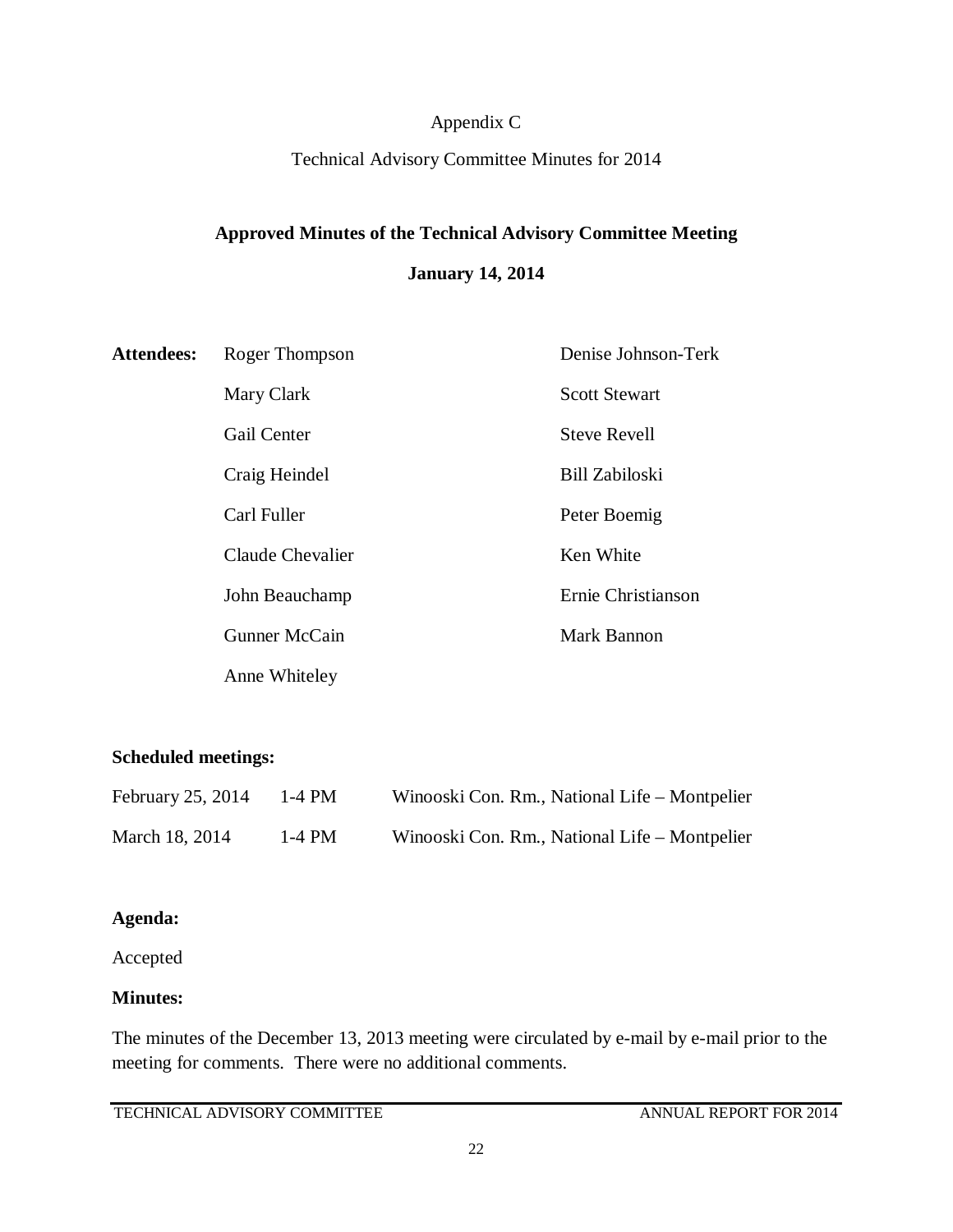# **Annual Report of the TAC:**

The draft annual report was circulated by e-mail prior to the meeting and the editorial comments that were received were included in the most recent draft. There were no additional comments. Roger and Ernie will deal with the finishing touches of putting the published date on the document and getting copies made and circulated to everyone. The report will also be published on the Regional Office page of the Agency website.

# **High Strength Wastewater:**

Mary reviewed the document that she had circulated by e-mail prior to the meeting. John Akeilaszek and Cindy Parks of the Indirect Discharge Program also commented. Steve said that the document was well conceived and well written. He recommended that the document be adopted by the Agency as guidance. Ernie asked if there is agreement to keep this as guidance. Steve said yes as putting it into the Wastewater System and Potable Water Supply Rules (Rules) would be a lengthy process. Peter said that the Rules should include a section that would require attention to the issue of high strength wastewater. Mary noted that there are some national standards defining high strength wastewater that could be included in revision of the Rules. Ernie said that there might be a section in the Rules referring designers to guidance so that the details of how to deal with high strength wastewater would not get locked into the Rules. There was discussion of how to link high strength wastewater with treatment systems approved under the Innovative/Alternative (I/A) portion of the Rules. Roger said this may be one more reason to support the request by Craig and others to come up with a better name than Innovative/Alternative systems.

Mary asked if the group supported going forward with publishing the document on High Strength Wastewater. The group strongly supported use of the document.

# **Legislative Issues:**

Anne discussed S.211 which deals with the use of holding tanks. The current Rules allow use of holding tanks in limited situations for certain public buildings, such as town halls and libraries, when the buildings are owned by a municipality or the state. S.211 proposes to include buildings with similar uses and situations that are not owned by a municipality or by the state. There are several locations with existing small churches, libraries, and similar uses where the use of the building is infrequent and by a limited number of people and the installation of conventional water and wastewater systems is either impossible or extremely expensive.

Anne also reviewed S.182 which would require that an applicant own or control by easement or other legal means all of the land needed to provide the required isolation distances to water or wastewater systems. This would apply to replacement systems as well as to systems for new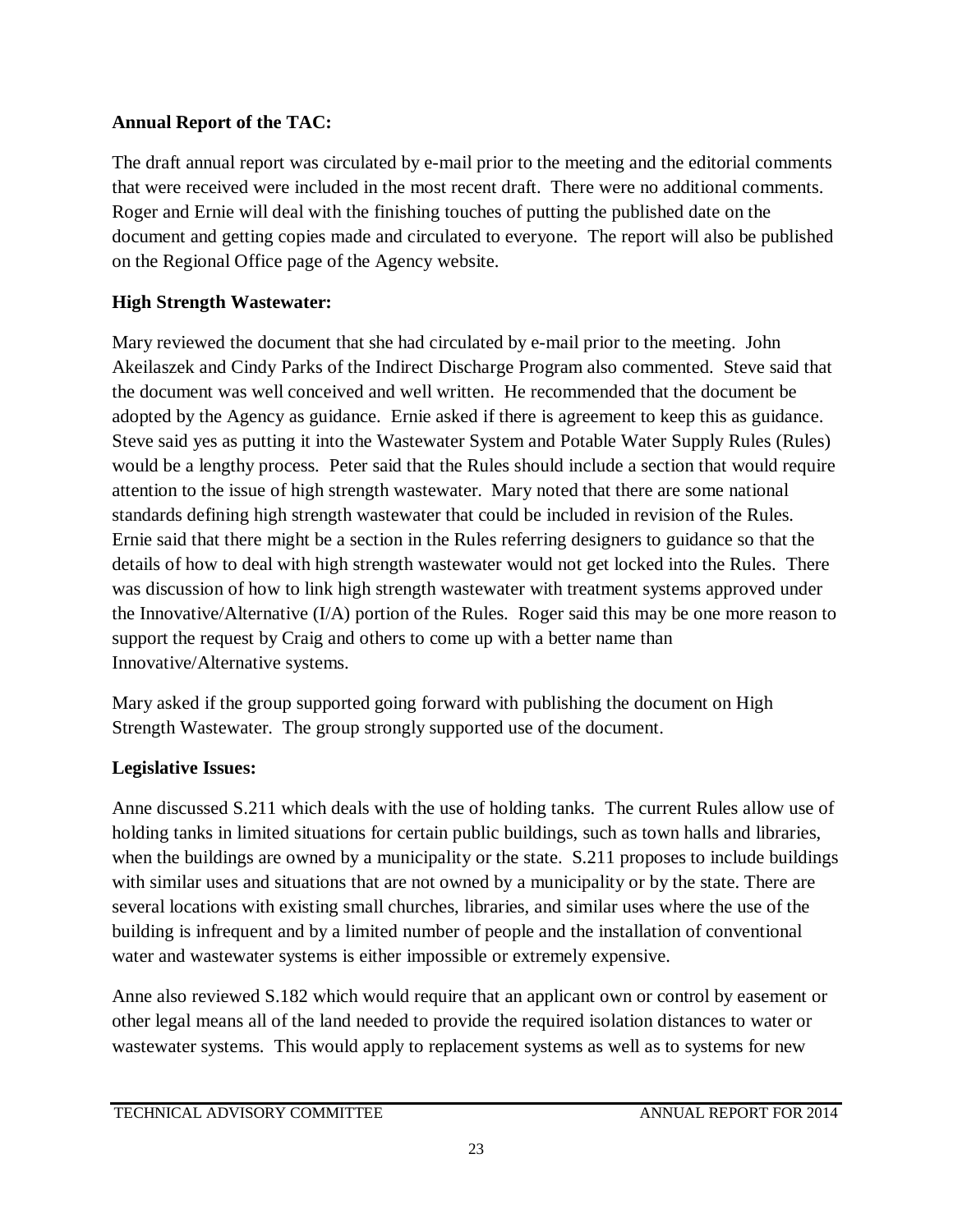projects. The impact of this would be widespread as many of the currently issued permits would not comply.

H.3, which was introduced a year ago, would repeal all of the requirements to notify neighboring landowners when an isolation distance extends onto neighboring property. There has been no action on this bill to date.

Anne said that there are legal cases ongoing related to the impact that isolation distances have on neighboring properties. Eventually there will be one or more court decisions that determine if the Agency can issue permits that include isolation distances that extend onto neighboring properties.

# **Draft Wastewater Rules:**

Ken asked if Subchapters 6 and 11 are finished. Ernie said that Subchapter 11 is pretty close.

Ernie reviewed the latest draft of Subchapter 8 (01-07-2014). One issue is when in the process must legal easements be obtained for systems that will not be on land owned by the applicant. Gunner said that getting an easement before the permit is issued can be a problem. In some cases the project does not go forward and any money spent to buy an easement would be lost. Peter suggested that the state issue an approval letter that indicates the permit will be issued once the easement has been obtained. This would allow the applicant to be assured that the permit qualifies for a permit while not having a permit that is issued without assurance that the off-lot system can be constructed.

Gunner asked about the practice of installing charcoal filters in plumbing vent pipes above the building roof. He said that he has used this approach but has been told that installing a filter is a violation of the plumbing code. This approach has been used in situations where there is an objectionable odor from the roof vent as well as for vents from pump stations and other portions of a wastewater system. The concern about installing a filter is that it might freeze over from the moisture in the air in the vent pipe which would keep the vent from serving its intended purpose of allowing air into the piping system to prevent any siphoning of plumbing traps.

Mary asked if existing section 1-805 (minimum site conditions) should be retained in section 8. Anne said that it should be in section 9.

Ernie discussed the section on metered flows. He said that in the current rules metered flows can be used to change the design flows given in the Rules, for facilities with no design flow in the table, and for replacement systems that do not have room for full compliance. He would like to limit the use of metered flows to only facilities without a specified design flow or for replacement systems.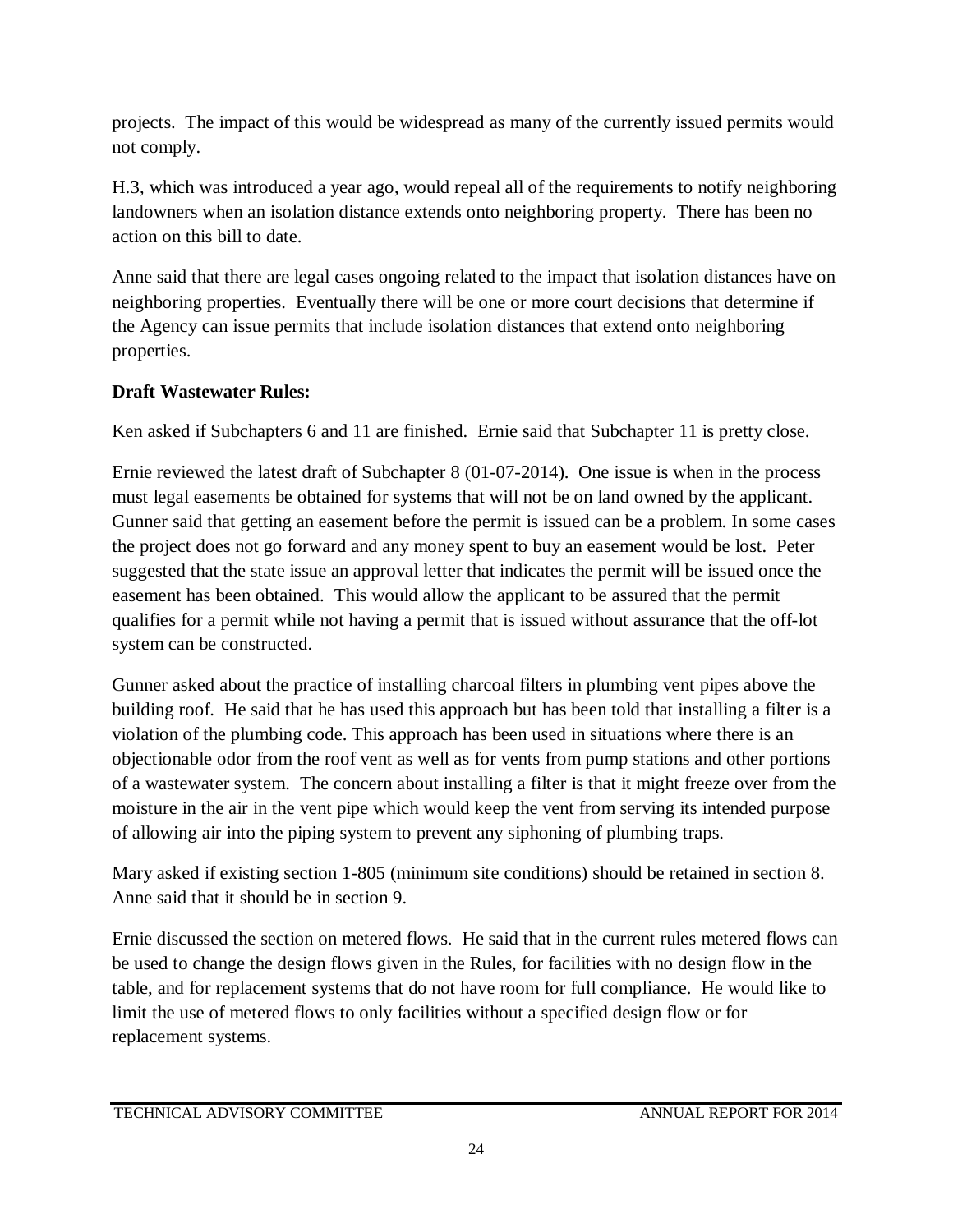Roger suggested keeping the existing language related to waivers for water and wastewater systems (1-802 and 1-803 of the current Rules). Ernie said he was trying to simplify by putting the sections together. Some rewording is needed if the proposed version is used and Ernie will look at this.

In addition the group commented on various sections where the wording can be clarified. The group noted that this is a much improved draft and getting close to being ready to start the adoption process.

```
------------------------------------------------------------------------------------------------------
```
**Executive Committee:** Steve Revell, Ernest Christianson, Roger Thompson

Alternates – Chris Thompson, Spencer Harris, Claude Chevalier, Craig Heindel

#### **Subcommittees:**

#### **Hydrogeology**

Craig Heindel, Bill Zabiloski, Mark Bannon, Scott Stewart, Steve Revell, Mary Clark, Roger Thompson, Peter Boemig, Ernie Christianson, Spencer Harris

### **UIC Rules**

Craig Heindel, Steve Revell, Roger Thompson, Ernie Christianson, Scott Stewart, Rodney Pingree, Kim Greenwood, Cindy Parks ,John Beauchamp, Gail Center

#### **Wastewater Strength**

Mary Clark, Cindy Parks, Peter Boemig, Bill Zabiloski, Roger Thompson, John Akielaszek,

#### **Bottomless Sand Filters**

Peter Boemig, Mark Bannon, Cindy Parks, Mary Clark, Denise Johnson-Terk, Craig Heindel, Ernie Christianson

### **Seasonal High Water Table Monitoring**

Craig Heindel, Steve Revell, Roger Thompson, Ernie Christianson, Bill Zabiloski, Dan Wilcox, Mary Clark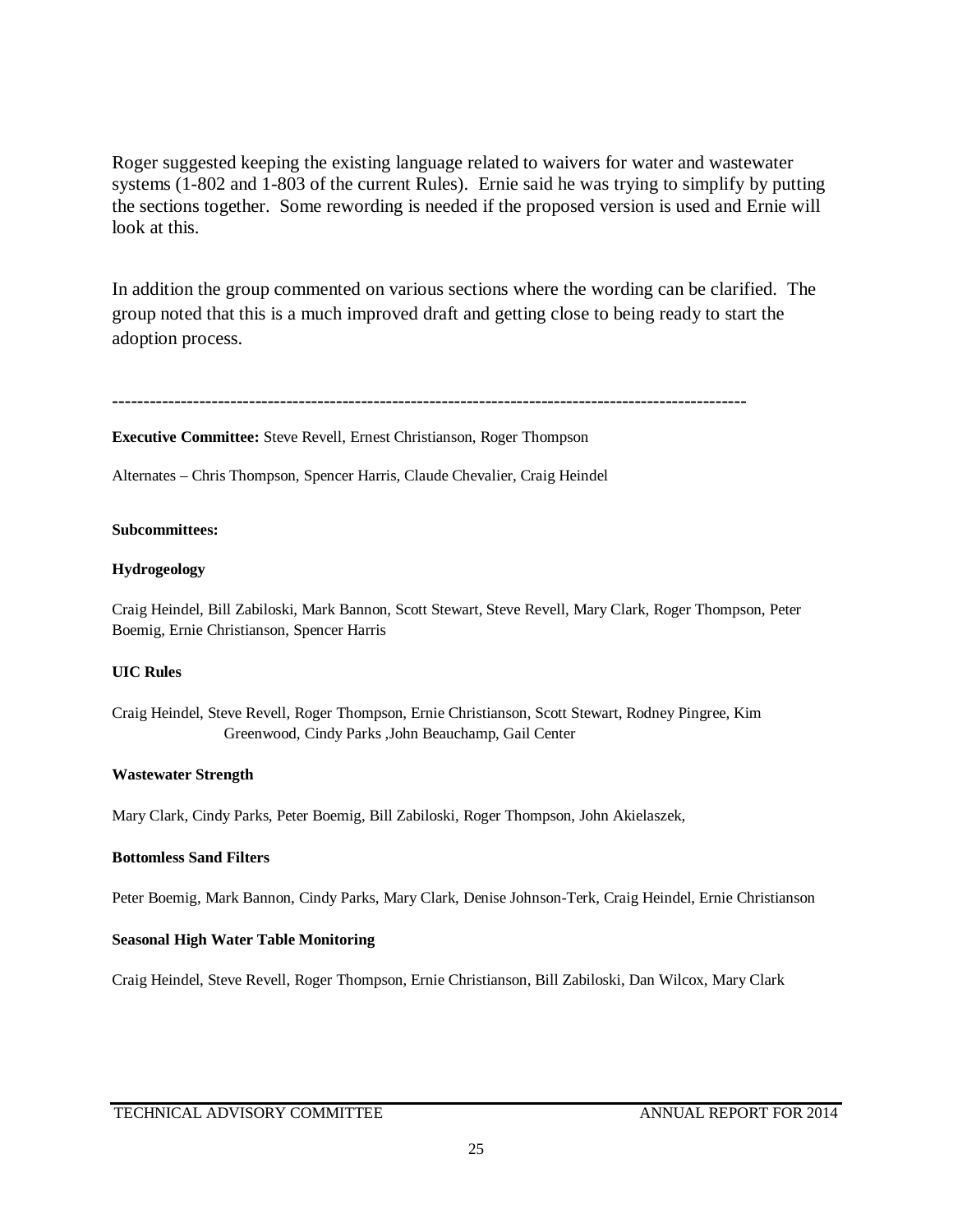# **Approved Minutes of the Technical Advisory Committee Meeting February 25, 2014**

| <b>Attendees:</b> | Roger Thompson     | <b>Gunner McCain</b>  |
|-------------------|--------------------|-----------------------|
|                   | Chris Russo        | <b>Bill Zabiloski</b> |
|                   | Mark Bannon        | Mary Clark            |
|                   | Ernie Christianson | Jay Buermann          |
|                   | <b>Gail Center</b> | Jessanne Wyman        |
|                   | <b>Rich Wilson</b> | Ken White             |
|                   | Claude Chevalier   | <b>Justin Willis</b>  |
|                   | Craig Heindel      | Peter Boemig          |
|                   | Anne Whiteley      |                       |

# **Scheduled meetings:**

| March 18, 2014  | 1-4 PM   | Winooski Con. Rm., National Life – Montpelier |
|-----------------|----------|-----------------------------------------------|
| April 22, 2014  | $1-4$ PM | Winooski Con. Rm., National Life – Montpelier |
| May 20, 2014    | $1-4$ PM | Winooski Con. Rm., National Life – Montpelier |
| June 17, 2014   | $1-4$ PM | Winooski Con. Rm., National Life – Montpelier |
| Agenda:         |          |                                               |
| Accepted        |          |                                               |
| <b>Minutes:</b> |          |                                               |
|                 |          |                                               |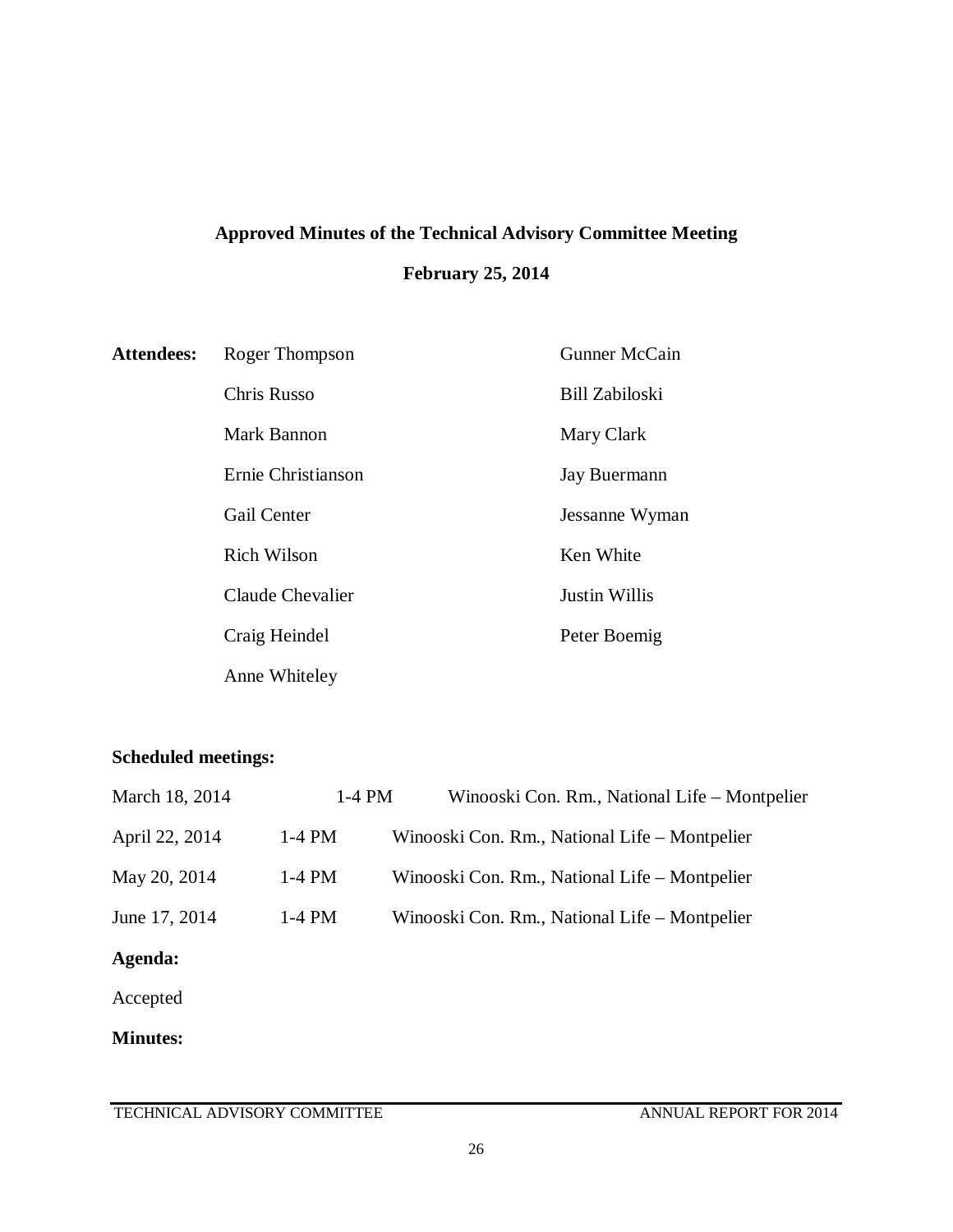The minutes of the January 14, 2014 meeting were accepted as drafted.

# **Legislative Update:**

Ernie reviewed the various bills under consideration. H.479 deals with the beneficial use of gray water. There is interest in surface application of gray water for irrigation purposes; however federal regulation prohibits surface application of water with human pathogens. Gail asked about farms using urine as fertilizer. Ernie said that the urine is heated to destroy any pathogens prior to land application. One bill proposes to encourage "downtown" development by reducing permit requirements, including allowing for prescriptive approval of applications that are certified by the Licensed Designer. There is no action at the moment on H.857 which would allow for a change in use of a building which potentially would increase the design flows of the water and/or wastewater systems based on a claim by the building owner that the systems are adequate for the proposed increase. There is also no action on H.182 which proposes that any isolation distances required under the Wastewater System and Potable Water Rules be on property that is either owned or that is subject to legal easements which allow the isolation distances to extend onto other properties. S.211, which proposes to allow more buildings to use holding tank systems, is under discussion. The Senate Committee intends to rewrite portions of the bill and the Agency will again comment once the new language is available.

Ernie also reported that he had contacted the New Hampshire Department of Environmental Services and asked if they have any concerns about adopting rules that allow drilled and shallow wells located 75' from wastewater disposal systems. Wells constructed less than 75' from wastewater disposal systems must be grouted. They said they did not have regrets but did not make the decision. Ernie plans to contact the people who did make the decision.

# **Innovative/Alternative Systems:**

Mary said that she and a subcommittee of TAC and Regional Office members had just met with representatives of Oakson Inc. about using a drip dispersal system without requiring pretreatment of the effluent to the filtrate standards of no more than 30 mg/l of BOD and 30 mg/l of TSS. The Oakson system relies on a series of filters that can be backwashed that protect the drip dispersal system from clogging. There is a significant track record of successful operation of the system in other states. Mary will follow up with the subcommittee members on the next steps.

Mary said that she has scheduled another group to meet with representatives of the Eljen Company in March and has scheduled a meeting about the Simple Septic system with representatives of the Presby Environmental Company before the April TAC meeting.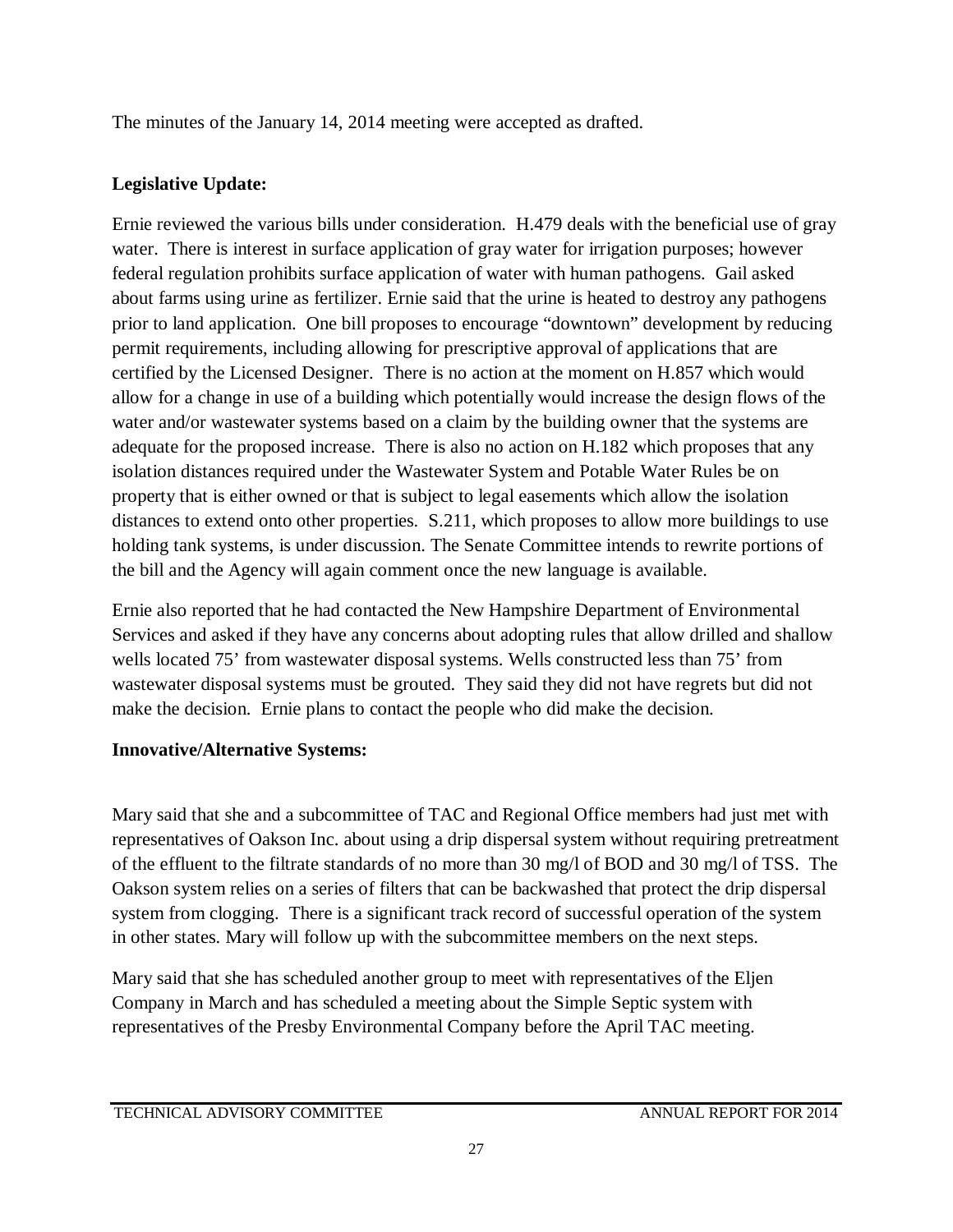Mary also discussed and ongoing request for approval of effluent filters. Bear Onsite Company has a line of filters, some of which have been reviewed and approved by NSF. There is some discussion over what is required regarding testing for approval in Vermont and it would be good to have a clear statement of the process or allowed methods.

The Agency also provided a handout of discussion points on I/A Operation and Maintenance Inspections. The Agency proposes to allow people who are not licensed designers, but who are approved by the vendor of the specific system, to also do the ongoing maintenance and operational inspections after the initial installation has been completed and certified by a licensed designer. This will increase the number of people available to do the inspections and allow a group of people who specialize in operation and maintenance work to provide this service.

# **Next Meeting Dates:**

The group agreed to meet on April  $22<sup>nd</sup>$ , May  $20<sup>th</sup>$ , and June  $17<sup>th</sup>$ .

# **Wastewater System and Potable Water Supply Rule Revisions (Subchapter 9):**

Ernie reviewed the draft of the rules that had been circulated by e-mail. The draft is a complete rewrite of the rules and while it incorporates a great deal of material from the existing rules it also pulls material into Subchapter 9 from other subchapters and moves some material out to other subchapters. Sorting all of this out will take some time to make certain that the pieces work together.

# Among the proposed changes:

A replacement system can be permitted at any time and then constructed at some future time without further review.

Some language will be added related to wastewater strength. Mark and Craig suggested that a list of generators of low and moderate strength waste be created. Jay suggested guidance that allows for projects that mix residential uses with low strength waste and other uses with moderate and high strength waste. It should be possible to calculate the strength of the combined wastewater rather than just design a system for the total design flow at the highest strength.

Soil descriptions should include more detail descriptions using the USDA methods. There was discussion if this should be required rather than suggested. These are methods that would be required if the percolation test approach is replaced with a soil identification approach. Licensed Designers will need to have these skills in order to make the switch. There was also discussion about whether the focus should be on "redoximorphic" indicators rather than mottles. Any description needs to cover both but the ones that determine how the rules actually apply are the "redoximorphic" indicators.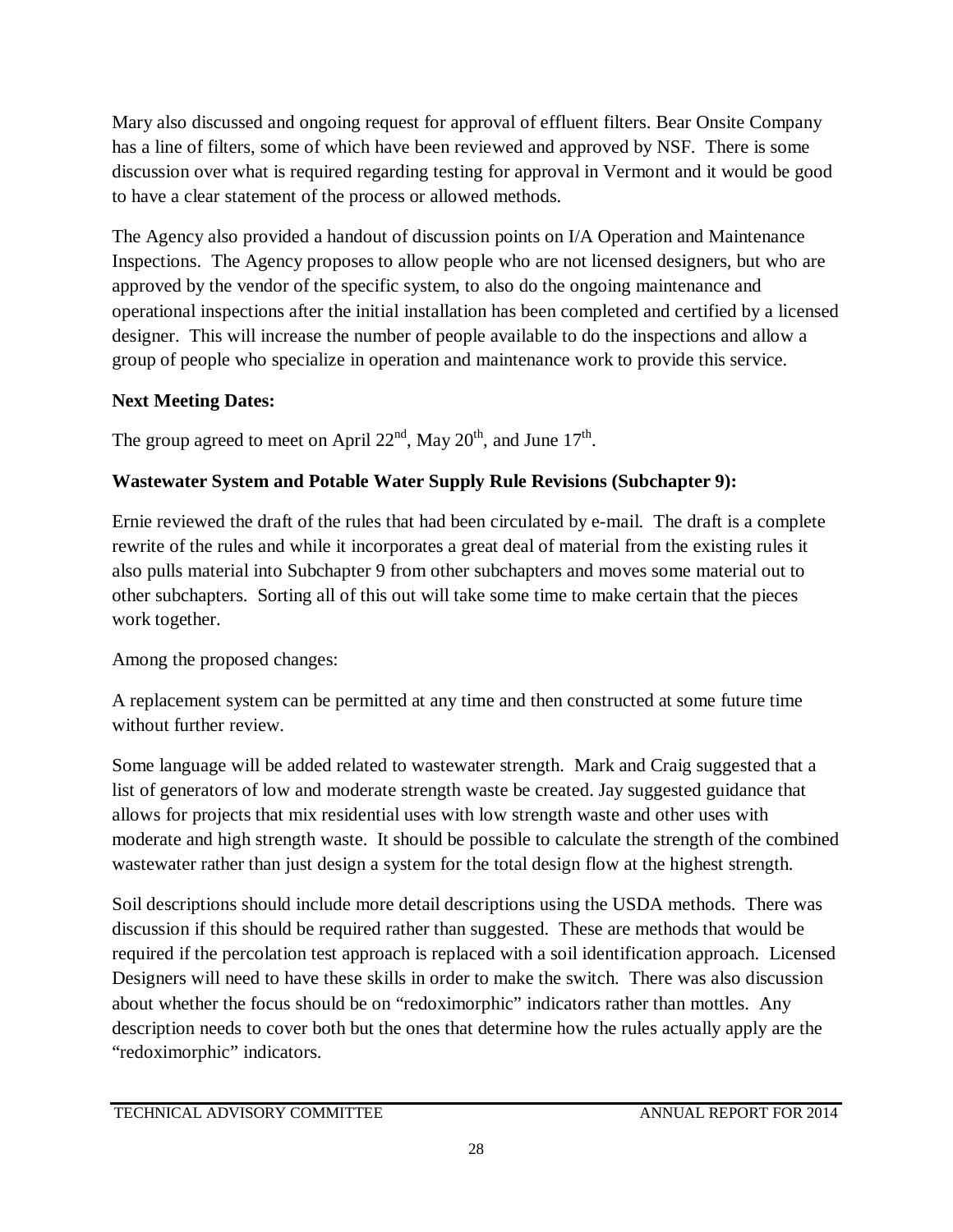The language about flood areas was discussed. Mark thinks that the references may not be appropriate. Ernie and Anne said the descriptions are federal language and related to flood insurance but will double check to make sure they are correct.

The TAC discussed the existing requirement that all systems designed using the performance based approach must be inspected in the springtime for three years. This was a statutory requirement for a few years after the performance based approach was approved by the legislature. That requirement has now expired. The TAC said that the approach has now been in use for several years without any evidence of failures of systems using this design approach and therefore the group supports discontinuing the inspection requirement.

**------------------------------------------------------------------------------------------------------**

**Executive Committee:** Steve Revell, Ernest Christianson, Roger Thompson

Alternates – Chris Thompson, Spencer Harris, Claude Chevalier, Craig Heindel

#### **Subcommittees:**

#### **Hydrogeology**

Craig Heindel, Bill Zabiloski, Mark Bannon, Scott Stewart, Steve Revell, Mary Clark, Roger Thompson, Peter Boemig, Ernie Christianson, Spencer Harris

#### **UIC Rules**

Craig Heindel, Steve Revell, Roger Thompson, Ernie Christianson, Scott Stewart, Rodney Pingree, Kim Greenwood, Cindy Parks ,John Beauchamp, Gail Center

#### **Wastewater Strength**

Mary Clark, Cindy Parks, Peter Boemig, Bill Zabiloski, Roger Thompson, John Akielaszek,

#### **Bottomless Sand Filters**

Peter Boemig, Mark Bannon, Cindy Parks, Mary Clark, Denise Johnson-Terk, Craig Heindel, Ernie Christianson

#### **Seasonal High Water Table Monitoring**

Craig Heindel, Steve Revell, Roger Thompson, Ernie Christianson, Bill Zabiloski, Dan Wilcox, Mary Clark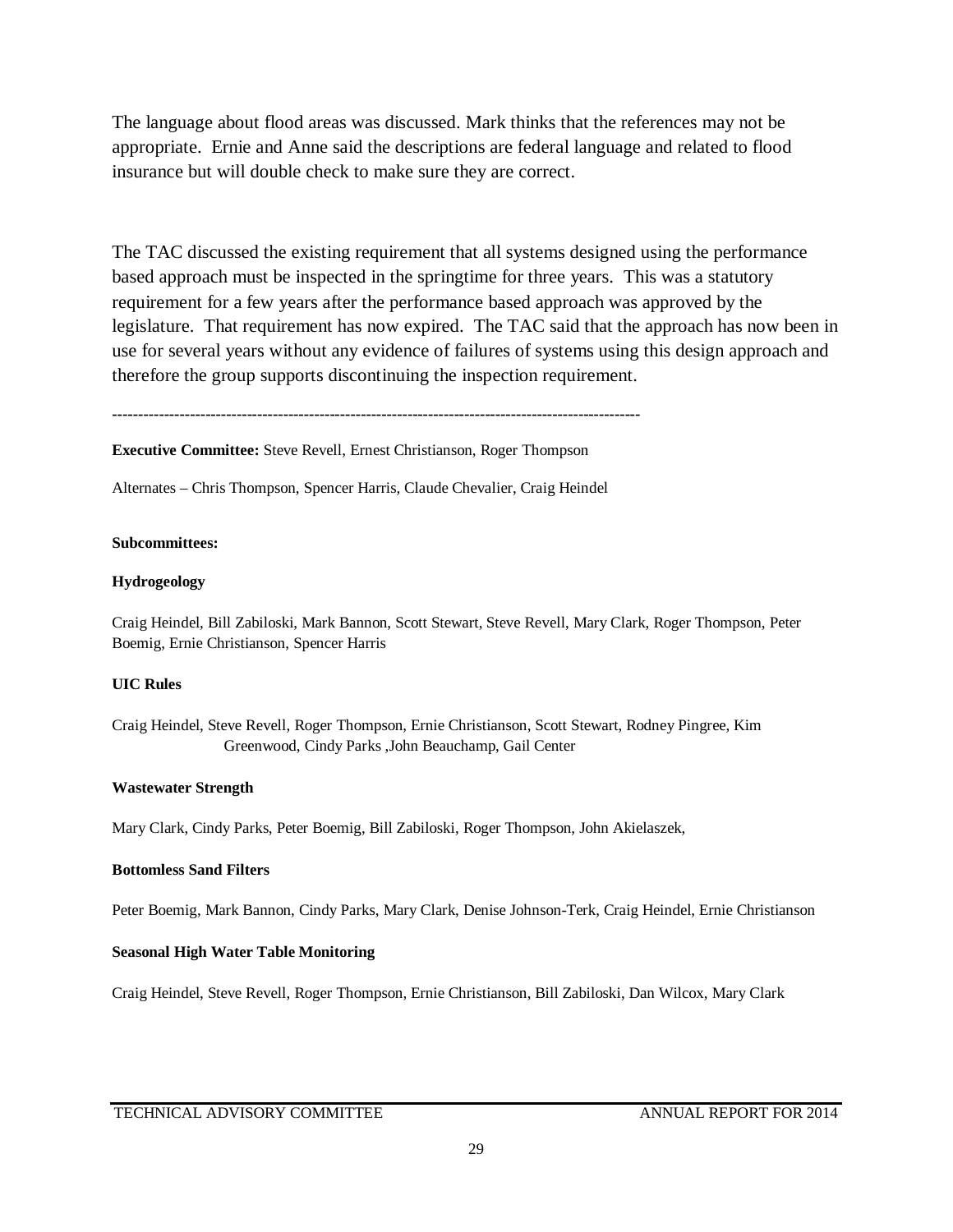# **Approved Minutes of the Technical Advisory Committee Meeting**

# **March 18, 2014**

| <b>Attendees:</b> | Roger Thompson   | Craig Heindel       |
|-------------------|------------------|---------------------|
|                   | Ken White        | Bill Zabiloski      |
|                   | Chris Tomberg    | Chris Russo         |
|                   | Mary Clark       | Ernie Christianson  |
|                   | Claude Chevalier | <b>Steve Revell</b> |
|                   | Gunner McCain    | John Beauchamp      |

## **Scheduled meetings:**

| April 22, 2014 | $1-4$ PM | Winooski Con. Rm., National Life – Montpelier |
|----------------|----------|-----------------------------------------------|
| May 20, 2014   | $1-4$ PM | Winooski Con. Rm., National Life – Montpelier |
| June 17, 2014  | 1-4 PM   | Winooski Con. Rm., National Life – Montpelier |

# **Agenda:**

Accepted

# **Minutes:**

The minutes of the February 25, 2014 meeting were reviewed. Ken said that the comment about a requirement that wells in New Hampshire be grouted should state that grouting is required when the well will be less than the normal minimum of 75' from a leachfield.

# **Innovative/Alternative Systems:**

Mary reported that a subcommittee of TAC members met with the Oakson Company to discuss their request for approval of a drip dispersal system without treating the effluent to filtrate standards. The Oakson approach is to use a system of filters with a backwash system that prevents clogging of the emitters in the distribution system. The subcommittee recommends approval of this system. Mary asked if the whole TAC Committee wanted to discuss the system. Steve suggested that the subcommittee review is sufficient and the TAC agreed.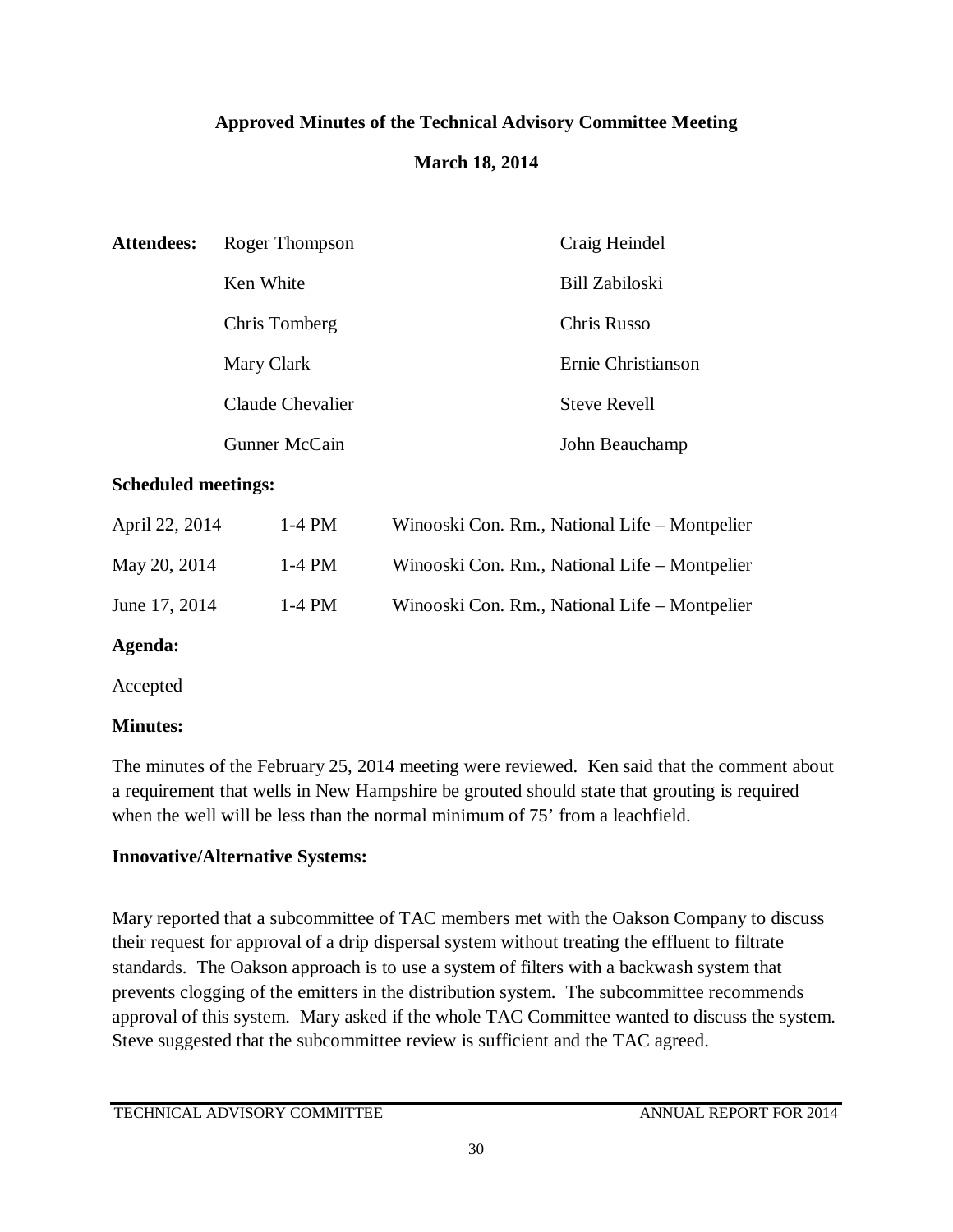Mary also reported that a different subcommittee had just met with an Eljen Company representative to discuss their request for approval of the Mantis system. This system uses a series of plastic modules with small fabric wrapped units that are bedded in select sand. The plastic modules are connected with rigid plastic pipe. Effluent flows along the pipe and into the fabric wrapped units and then into the surrounding sand before infiltrating into the native soil. The request for approval asks for 50% reduction in sizing based on the testing that was recently completed by the Massachusetts Test Center. The subcommittee has a few follow-up questions that Mary will send to the Eljen Company.

Mary said that a meeting has been scheduled for next month to discuss the request for approval of the Presby Simple Septic System.

Mary also updated the TAC on changes that will allow some of the required inspection and maintenance work for Innovative/Alternative systems to be performed by people who are not Licensed Designers. She is updating the existing approval letters so that all of the systems can use the new approach. Ernie said that the Agency will issue an estoppel letter that will cover people with existing permits on Monday. The new permit template is already in use by the Regional Offices.

# **Underground Injection Control Rules:**

Cindy Parks has circulated a copy of the UIC Rules that have now started the formal rule adoption process. The TAC has reviewed draft versions of the rules several times. Roger asked if the TAC wanted to review the draft that has been submitted for the adoption process and the group decided they did not.

# **Wastewater Rules:**

The TAC recommended removal of the section for enhanced prescriptive designs. None of the designers or regulators present remembers using this section since the performance based design approach was added to the rules.

There was discussion about the isolation distance between a wastewater disposal system and a water source. It was recommended that the revised rules state that the measurement is from the minimum required effective basal area.

The distance required between leachfields related to concerns about induced groundwater mounding was discussed. Craig said that based on his work the induced groundwater mounding dissipates quickly and Steve agreed. The recommendation is that systems with linear loading rates of 10 gal/day/linear ft. or less are not a concern when located at least 25' apart. Situations with higher loading rates or less separation should have a hydrogeologic evaluation.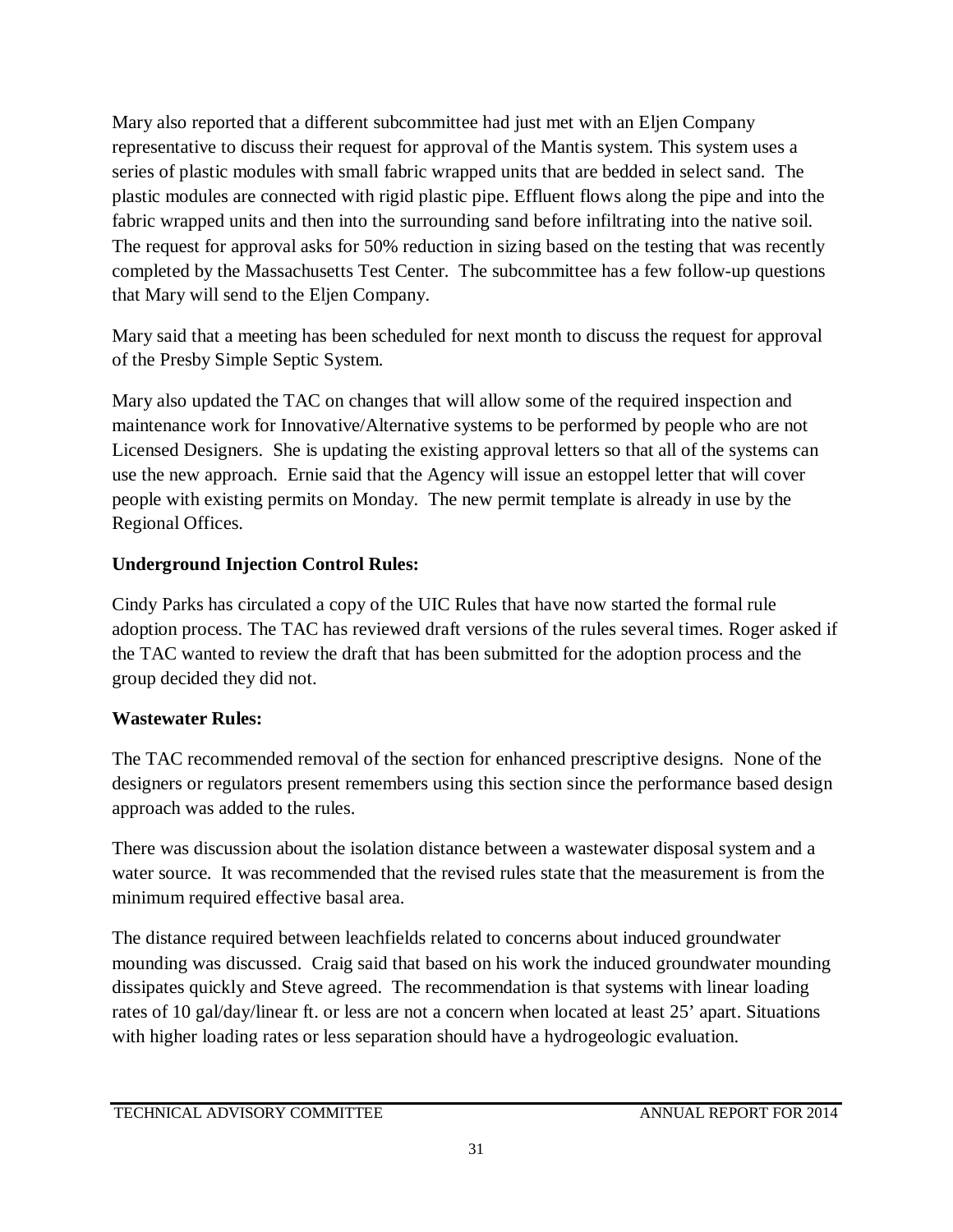The groundwater monitoring requirements were also reviewed. Craig and Steve said that requiring the performance based design approach to use the single highest result from a groundwater monitoring well is too restrictive. A subcommittee worked on this issue in 2011 and 2012 without reaching any consensus. It was decided to have an updated subcommittee look into this issue. Thom Villars, Brian Trembeck, Chris Tomberg, Steve Rebillard, and Fred Magdoff were mentioned as potential new members of the subcommittee.

John said that he has recently seen wells with water leaking out around the well cap. This indicates artesian pressure. John asked if this suggests there is any risk of contamination of the well. As long as the water is flowing out there is no risk. The overflow does not indicate that any water is leaking into the well through the casing or down around the outside of the casing. As long as the well cap is above any surface water and any casing penetrations such as the pitless adapter are not leaking, the well overflow does not suggest any risk of contamination.

Ernie noted that he proposes to increase the isolation between road ditches and upslope leachfields to 75'. Craig asked why this distance should be more than the 50' to surface water. Ernie responded with the concern that if wastewater flowing through the ground intersects with the ditch the effluent may just pond on the ground surface while it would be diluted if it reached surface water. The distance would only need to be 75' if the seasonal high water table (SHWT) would be above the bottom of the ditch. There was concern among TAC members about whether this would increase the amount of soil testing needed to decide if the seasonal high water table would be above or below the bottom of the ditch. Gunner suggested using the test pit required for the leachfield that would be closest to the ditch as the default value.

The TAC supported using the bottom elevation of a drip dispersal line when determining separation to SHWT or bedrock.

**------------------------------------------------------------------------------------------------------**

**Executive Committee:** Steve Revell, Ernest Christianson, Roger Thompson

Alternates – Chris Thompson, Spencer Harris, Claude Chevalier, Craig Heindel

### **Subcommittees:**

### **Hydrogeology**

Craig Heindel, Bill Zabiloski, Mark Bannon, Scott Stewart, Steve Revell, Mary Clark, Roger Thompson, Peter Boemig, Ernie Christianson, Spencer Harris

### **UIC Rules**

Craig Heindel, Steve Revell, Roger Thompson, Ernie Christianson, Scott Stewart, Rodney Pingree, Kim Greenwood, Cindy Parks ,John Beauchamp, Gail Center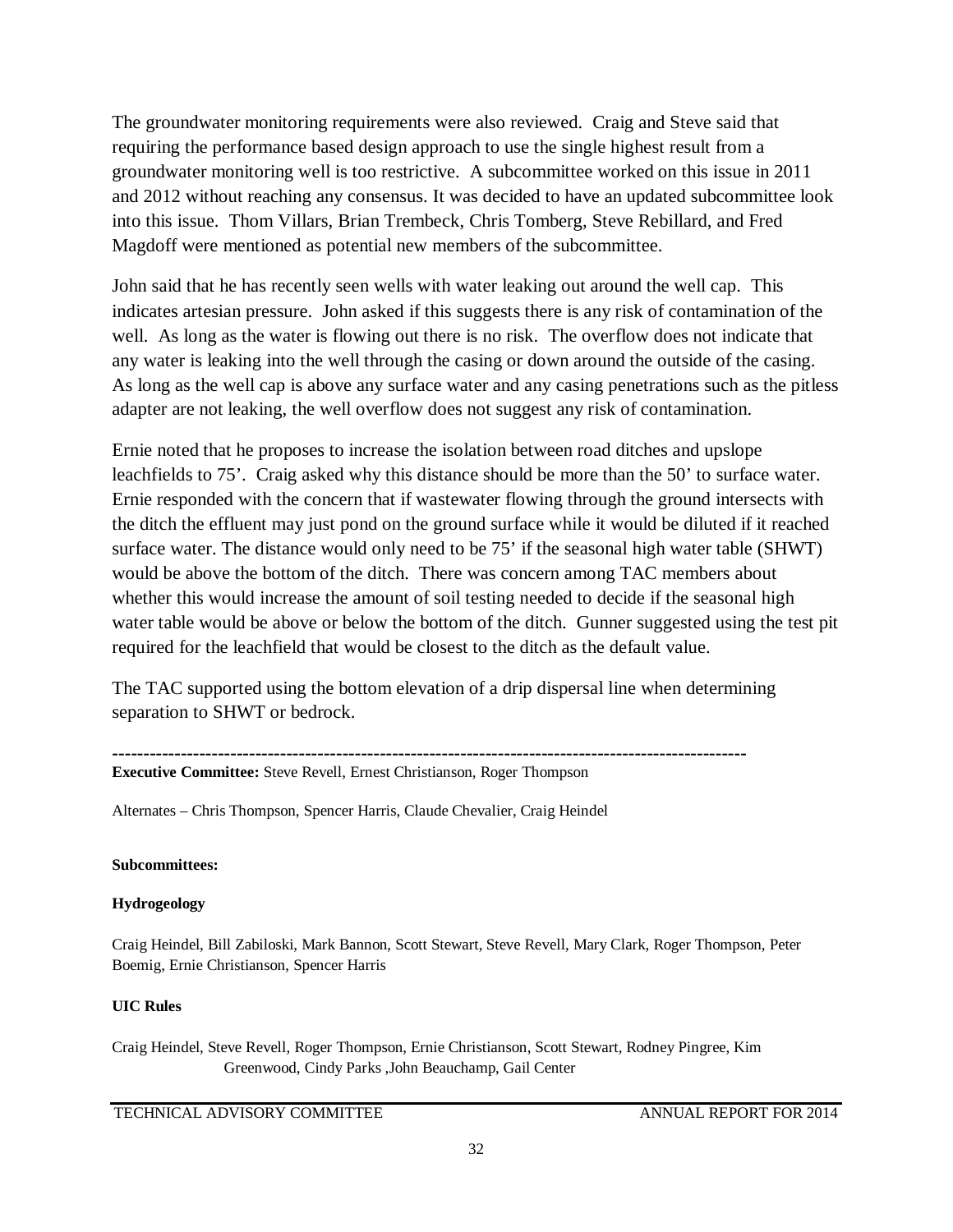#### **Wastewater Strength**

Mary Clark, Cindy Parks, Peter Boemig, Bill Zabiloski, Roger Thompson, John Akielaszek,

#### **Bottomless Sand Filters**

Peter Boemig, Mark Bannon, Cindy Parks, Mary Clark, Denise Johnson-Terk, Craig Heindel, Ernie Christianson

### **Seasonal High Water Table Monitoring**

Craig Heindel, Steve Revell, Roger Thompson, Ernie Christianson, Bill Zabiloski, Dan Wilcox, Mary Clark

### **Approved Minutes of the Technical Advisory Committee Meeting**

### **April 22, 2014**

| <b>Attendees:</b> | Roger Thompson                            | Craig Heindel              |
|-------------------|-------------------------------------------|----------------------------|
|                   | Ken White                                 | <b>Terry Shearer</b>       |
|                   | <b>Steve Revell</b>                       | <b>Bill Zabiloski</b>      |
|                   | <b>Justin Willis</b>                      | <b>Spencer Harris</b>      |
|                   | <b>Scott Stewart</b>                      | <b>Gunner McCain</b>       |
|                   | <b>Chris Russo</b><br>Denise Johnson-Terk | Mary Clark<br>Peter Boemig |
|                   | Claude Chevalier                          | Mark Bannon                |
|                   | Ernie Christianson                        |                            |

## **Scheduled meetings:**

| May 20, 2014  | $1-4$ PM | Winooski Con. Rm., National Life – Montpelier |
|---------------|----------|-----------------------------------------------|
| June 24, 2014 | 1-4 PM   | Winooski Con. Rm., National Life – Montpelier |

# **Agenda:**

Deleted UIC discussion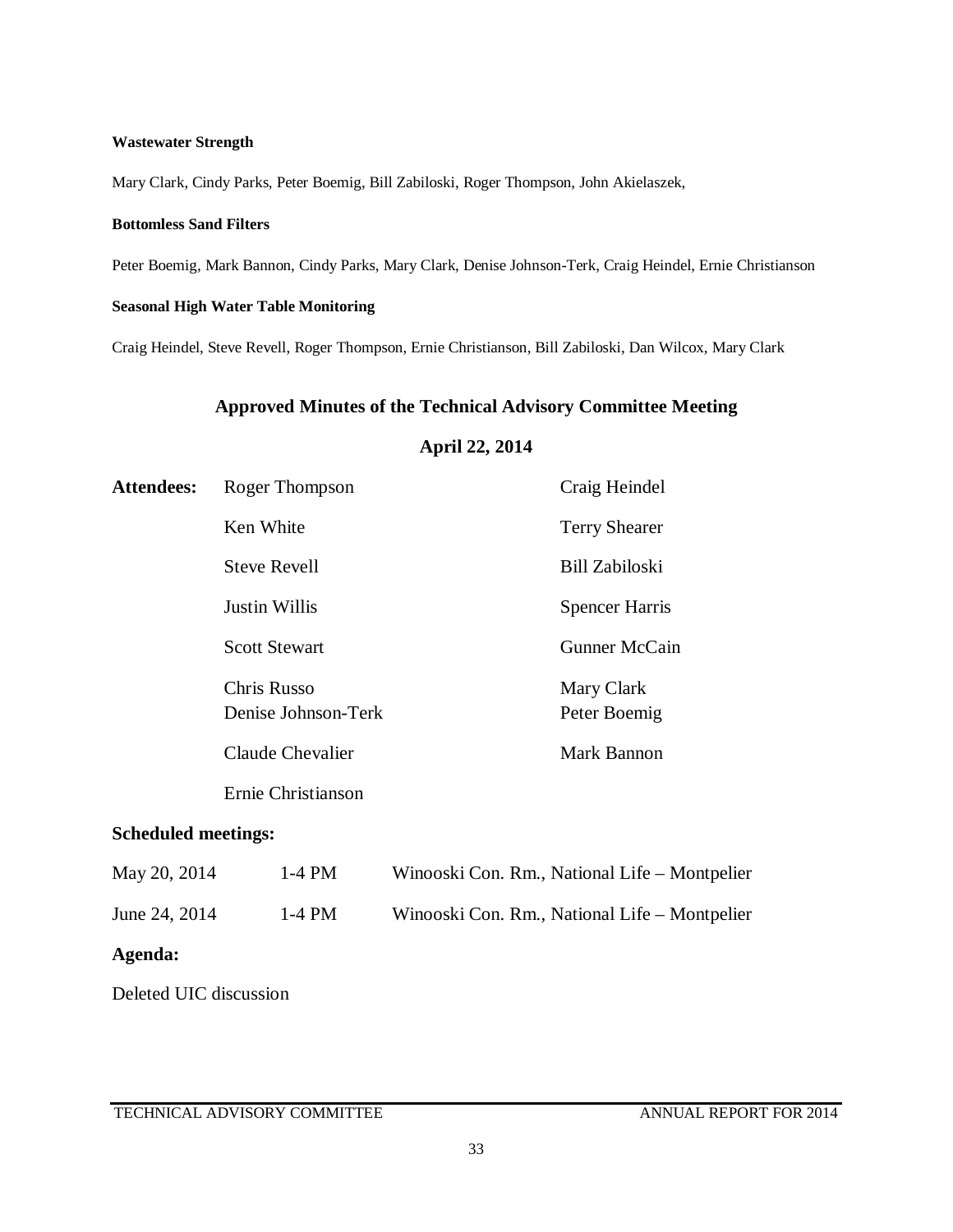# **Minutes:**

The minutes of the March 18, 2014 meeting were accepted with an addition that the reference isolation distances were for mound type wastewater systems.

# **Legislative Update:**

Ernie reviewed S.211, a bill that expands the use of holding tanks to some buildings owned by charitable, religious, and non-profit organizations. The bill passed the Senate and is under review by the House. It is being revised to add a requirement for a performance bond with at least 20 years of coverage. The bill would apply to both new and existing buildings. The building could continue to use the holding tank even if eventually converted to use by an organization not covered by the exemption that allows for use of a holding tank.

Ernie also discussed H.857 which reduces permitting requirements for a change in use of a residential building when the owner of the water and wastewater systems certifies that the systems have adequate capacity. The Agency does not support H.857.

Ernie gave an update on the shoreland regulation bills. A bill (H.526) is moving forward and as currently drafted will have a conditional exemption for water and wastewater systems. The condition is that the Regional Office Programs will consult with and take into consideration the concerns of the Watershed Management Division when issuing water and wastewater permits.

# **Innovative/Alternative Systems:**

Mary provided an update on several systems.

A TAC subcommittee and Agency staff met with Mr. Presby and others to discuss his application for the Simple Septic pipe leaching system. Mary will follow up with the subcommittee regarding the next steps.

Also under consideration is the Hydro- Action system which has NSF 40 approval. This is an aerobic treatment system.

Mary sent a follow-up information request to Eljen on their Mantis system after the subcommittee meeting with the company.

The Agency is also reviewing a request for a gray water disposal system that uses bark mulch for the distribution and treatment of the wastewater. The request is based on use of a systems of this type in arid climates. The TAC offered opinions and concerns with the proposal due to the potential for composting, longevity of media, and potential for biomat growth and ponding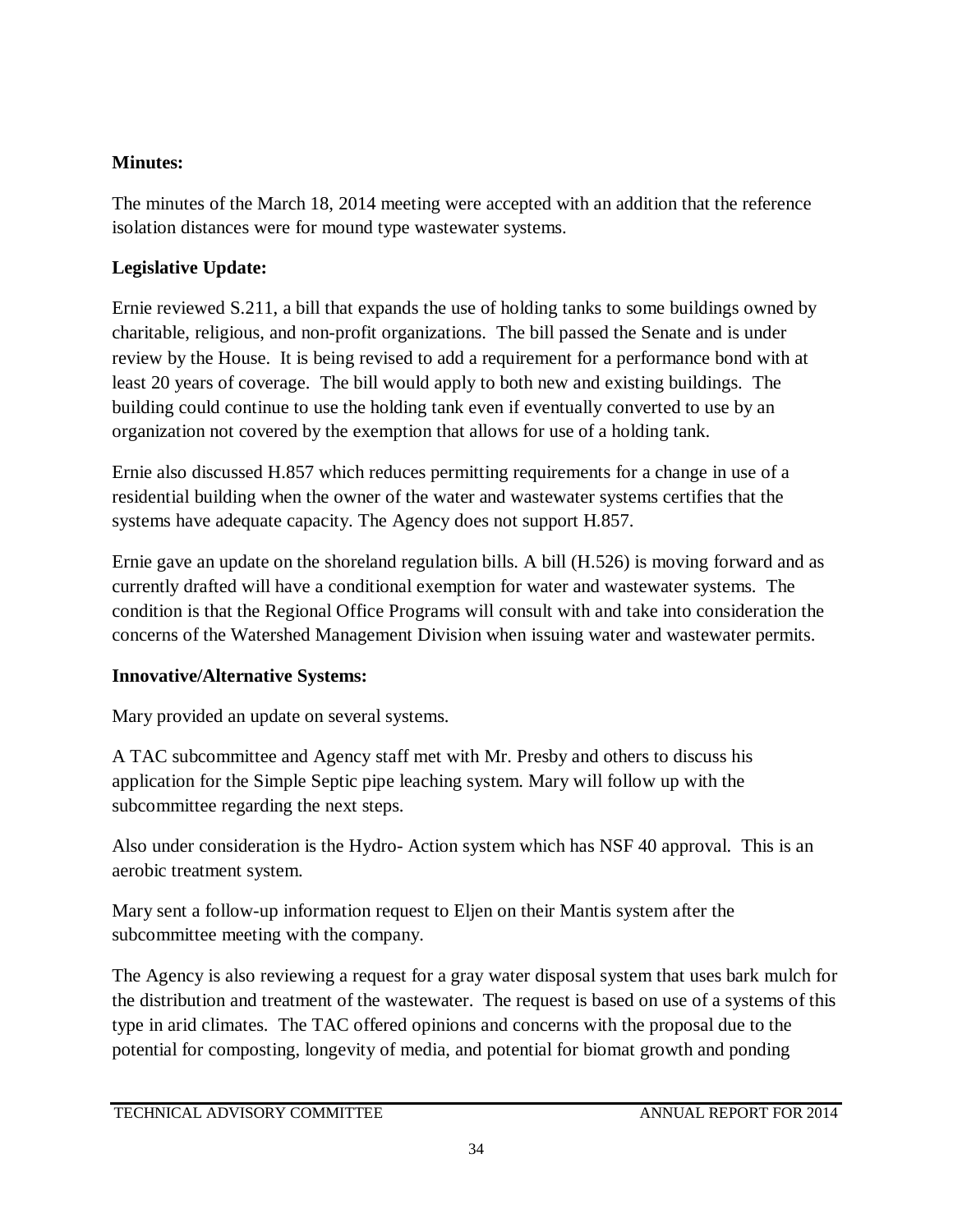within the media. The applicant will need to provide additional information related to use in Vermont as there are concerns that the mulch media will be saturated and may not function well in a wetter and colder climate.

There is a request to approve use of the Anua (formerly Puraflo) Peat Filter where the modules are installed in an open bottom container that will discharge into the soil (one unit per bedroom). The current approach requires the effluent to be collected from the bottom of the filter enclosure and then discharged to a filtrate disposal system. The primary review issue is the limitation in the Wastewater System and Potable Water Supply Rules that limits the application of filtrate to no more than double the application rate of septic tank effluent. Roger reviewed the history of this requirement which is based on concerns that very high application rates may wash viruses down into the seasonal water table where they might travel long distances. It would be good to look at the current science to see if these concerns have been addressed. Roger noted that this concern is also the basis for requiring that all filtrate disposal systems use pressure distribution. The group discussed the requirement for pressure distribution and learned that some designers have proposed and received approval for filtrate systems using inground trench systems without pressure distribution.

Mary also discussed an application to use an evaporation system that would allow for an increase in design flow for an existing convenience store. The group discussed this and asked if an energy budget had been established as evaporation is energy intensive. The applicant had not submitted any information about energy used. The group also asked about air quality concerns and pathogens. This may depend on the temperature of system as high temperature incinerating toilets have been used without reports of air quality issues and the high temperatures would deal with any pathogens. There was discussion of how this approval might fit within the rules as experimental and pilot systems require that a fully complying replacement area be available in case the new technology does not work.

# **High Strength Wastewater Outreach Document:**

Mary mentioned that the High Strength Wastewater Considerations document had been posted to the Agency website at:

# <http://drinkingwater.vt.gov/poregionaloffices.htm>

Three other outreach documents related to commercial kitchens, restaurants, and all users are also posted under "What's New". Thanks to all subcommittee members for researching and drafting this document.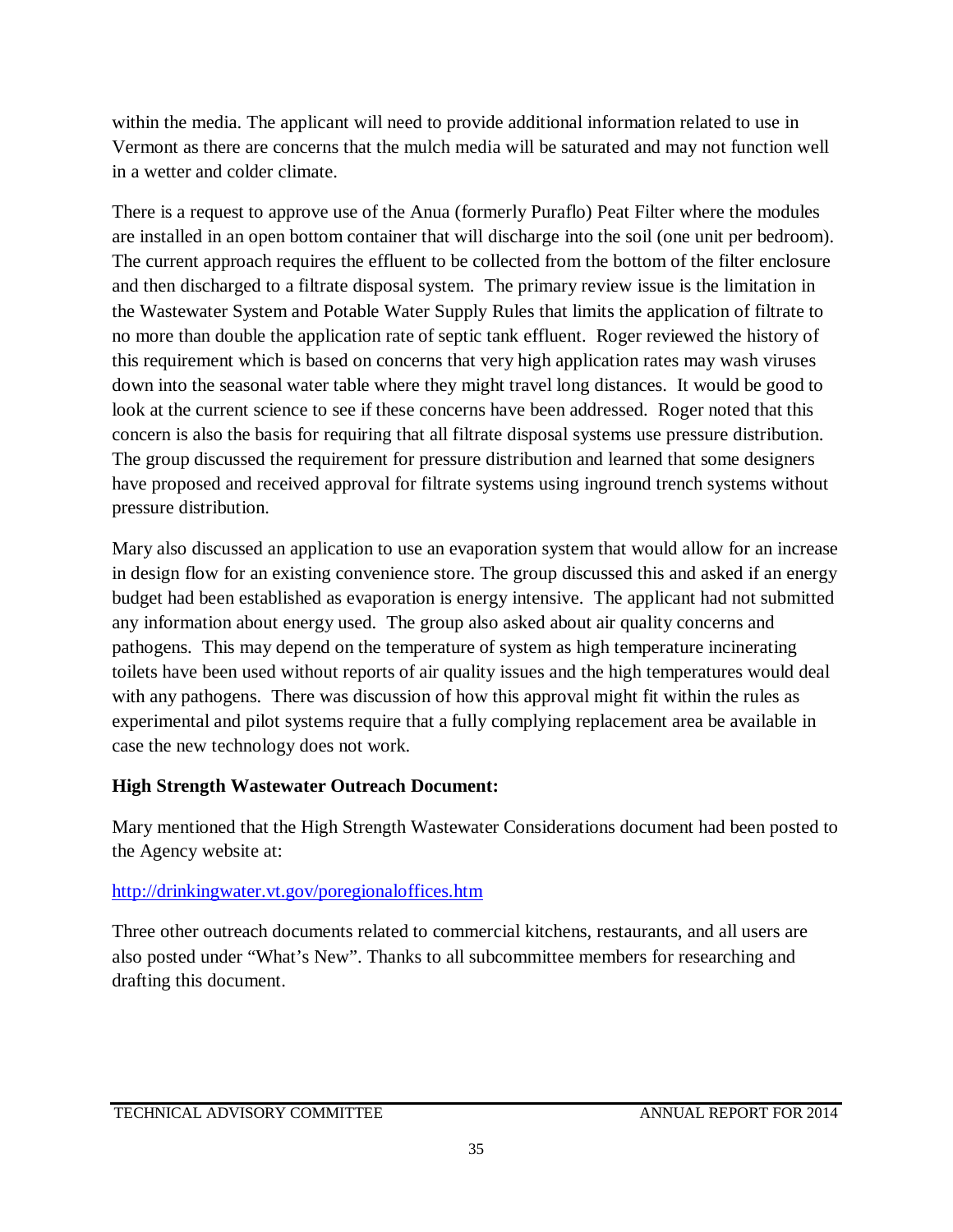# **Compliance Update:**

Chris Russo who had been splitting time with the Drinking Water Section is now working full time on the Regional Office permits. Another person will pick up the work for the Drinking Water Section.

Chris said that the annual reports from the vendors of I/A systems that are due in April are being submitted. 70% were submitted on time and she is working on getting the remainder of the reports.

The annual inspection reports for the individual systems are coming in better than in the past. These do create extra work for the Regional Office Staff. Chris said that the new computer tracking system will help reduce the workload. The new system is progressing well and she hopes there will be a prototype for testing within 6-8 months.

Craig asked if the two delegate towns will be included in the system. Denise said that Colchester is working on a new system and the information will be available online. Spencer said that Charlotte is working on updating their system. They are working with the Tax Department to establish SPAN numbers for all parcels. Once there is a SPAN number for all parcels it will be easier to identify the current owners of parcels that have been sold.

# **Wastewater System and Potable Water Supply Rules:**

Ernie said that he plans to have a completed draft of the whole rule to Chris Thompson on June  $6<sup>th</sup>$ . He asked to push the June TAC meeting back to June  $24<sup>th</sup>$  so the group would be able to review a complete version that has initial Department approval which was agreed to.

Ernie led the group in a continuation of last month's discussion of subchapter 9. Most of the discussion related to clarification of the rules. There was discussion about allowing the use of drip dispersal piping in at-grade systems, pre-approval of groundwater monitoring plans and the collection of the data, when a hydrogeologic evaluation is required based on design flow and/or site, limitations, and use of groundwater monitoring versus soil identification.

Ernie will circulate a clean draft of the rules that does not show the track changes information in addition to a version with the track changes.

Alternates – Chris Thompson, Spencer Harris, Claude Chevalier, Craig Heindel

TECHNICAL ADVISORY COMMITTEE ANNUAL REPORT FOR 2014

**<sup>------------------------------------------------------------------------------------------------------</sup>**

**Executive Committee:** Steve Revell, Ernest Christianson, Roger Thompson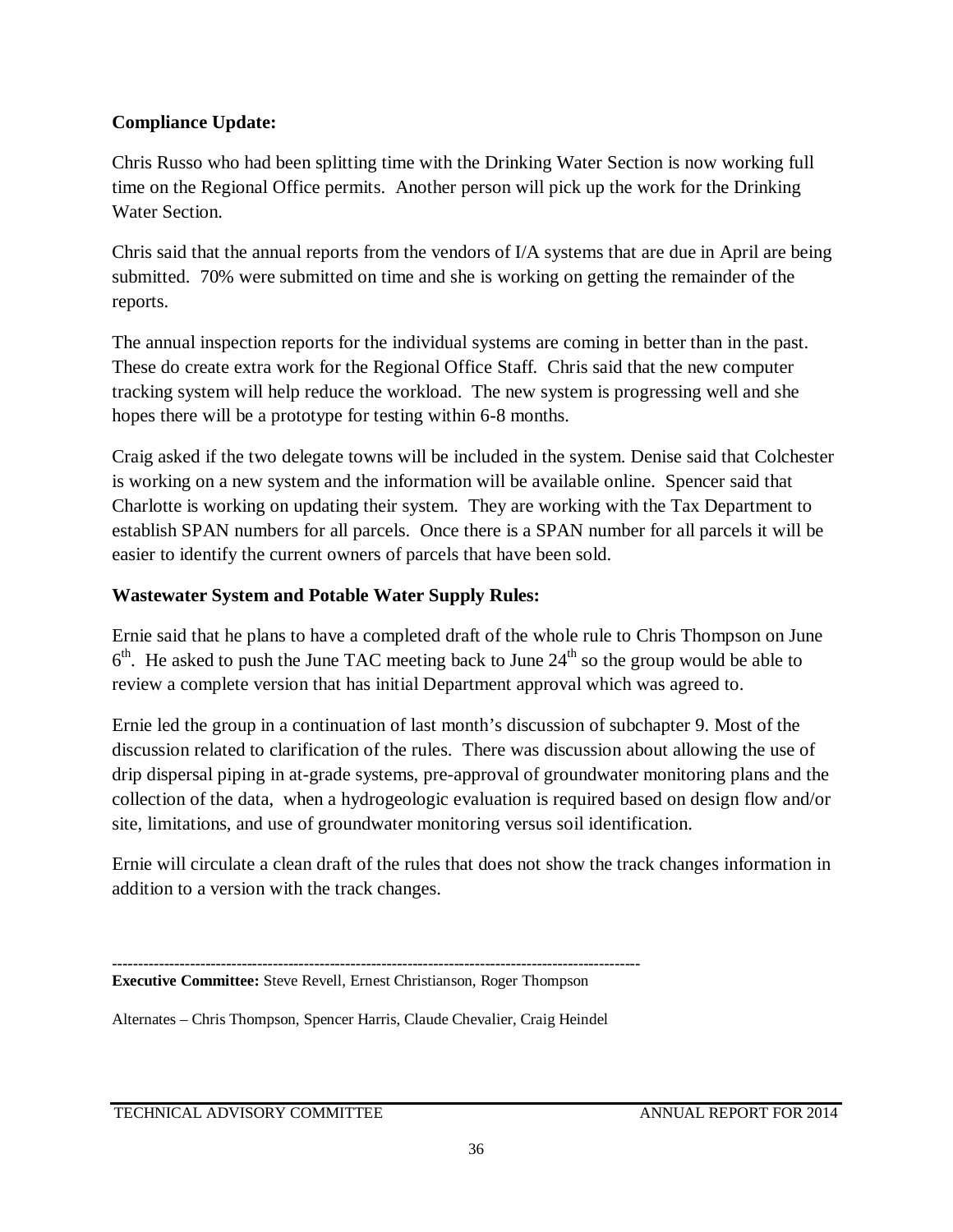#### **Subcommittees:**

#### **Hydrogeology**

Craig Heindel, Bill Zabiloski, Mark Bannon, Scott Stewart, Steve Revell, Mary Clark, Roger Thompson, Peter Boemig, Ernie Christianson, Spencer Harris

#### **UIC Rules**

Craig Heindel, Steve Revell, Roger Thompson, Ernie Christianson, Scott Stewart, Rodney Pingree, Kim Greenwood, Cindy Parks ,John Beauchamp, Gail Center

#### **Wastewater Strength**

Mary Clark, Cindy Parks, Peter Boemig, Bill Zabiloski, Roger Thompson, John Akielaszek,

### **Bottomless Sand Filters**

Peter Boemig, Mark Bannon, Cindy Parks, Mary Clark, Denise Johnson-Terk, Craig Heindel, Ernie Christianson

### **Seasonal High Water Table Monitoring**

Craig Heindel, Steve Revell, Roger Thompson, Ernie Christianson, Bill Zabiloski, Dan Wilcox, Mary Clark

### **Approved Minutes of the Technical Advisory Committee Meeting**

### **May 20, 2014**

| <b>Attendees:</b> | Roger Thompson     | <b>Steve Revell</b> |
|-------------------|--------------------|---------------------|
|                   | Craig Heindel      | Anne Whiteley       |
|                   | Gail Center        | Steve Rebillard     |
|                   | Gunner McCain      | Claude Chevalier    |
|                   | Rodney Pingree     | John Beauchamp      |
|                   | Ernie Christianson | Peter Boemig        |
|                   | Mary Clark         |                     |

TECHNICAL ADVISORY COMMITTEE ANNUAL REPORT FOR 2014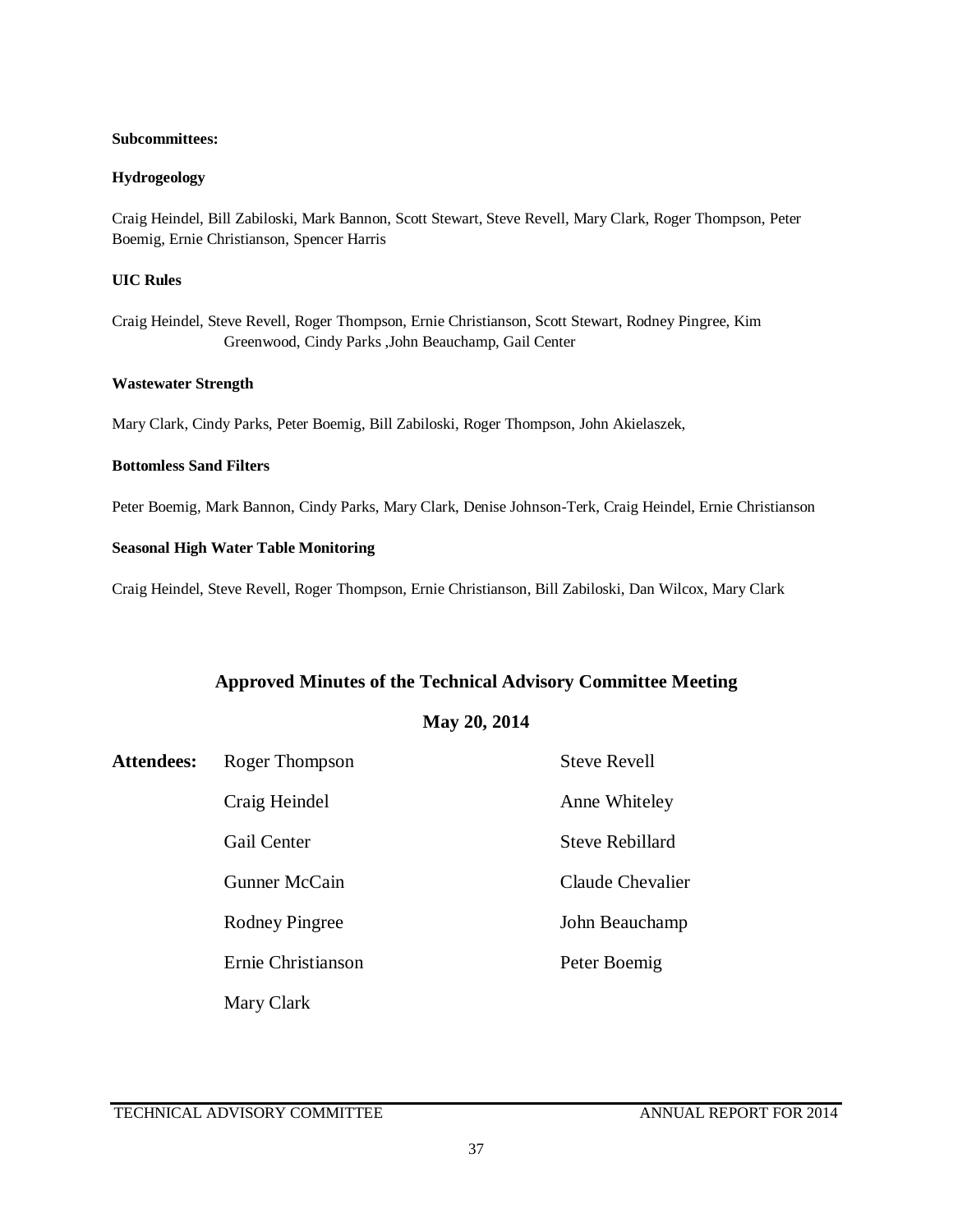# **Scheduled meetings:**

June 24, 2014 1-4 PM Winooski Con. Rm., National Life – Montpelier

# **Agenda:**

No comments.

# **Minutes:**

Gunner had some editorial comments. Craig asked that the appropriate numbers be included when referencing legislative bills.

# **Legislative Update:**

Ernie provided an update of the legislative session.

S.211 passed which expanded the use of holding tanks. The previous legislation required that the buildings be owned by the state or a municipality. The legislation now includes building owned for a charitable, religious, or non-profit use, such as a library or church. The new legislation requires that a bond be posted that is sufficient to cover the cost of at least 20 years of operation of the holding tank system. The bill allows the buildings to be converted to private use in the future while continuing the use of the holding tank system. This bill also created a study committee to evaluate ways to improve the delegation of authority to municipalities, including partial delegation.

H.526 passed which regulates development within 250 feet of lakes and ponds greater than 10 acres in size. The bill takes effect on July 1, 2014. There are conditional exemptions for the installation and maintenance of water and wastewater systems. If an area must be permanently cleared for the installation or maintenance of a water or wastewater system the area will count towards the total impact on the lot. Ernie will work on guidance for licensed designers and the Regional Office staff.

The language in H.857 was attached to S.211 and requires the Agency to submit a report to the legislature on how to create a partial delegation allowing municipalities to administer projects that connect to sewer and water when the sewer and water mains are owned by the municipality.

H.823 passed. This bill is related to reducing permitting requirements in designated downtown areas. The bill includes changes to the Wastewater System and Potable Water Supply Rules that requires issuance of a permit under the rules based on the certification of a the design be a licensed designer and municipal approval for connection to the water and wastewater systems. There will be little effect on Regional Office operations because existing permit reviews are already done this way and there are only a few designated downtown areas at this time.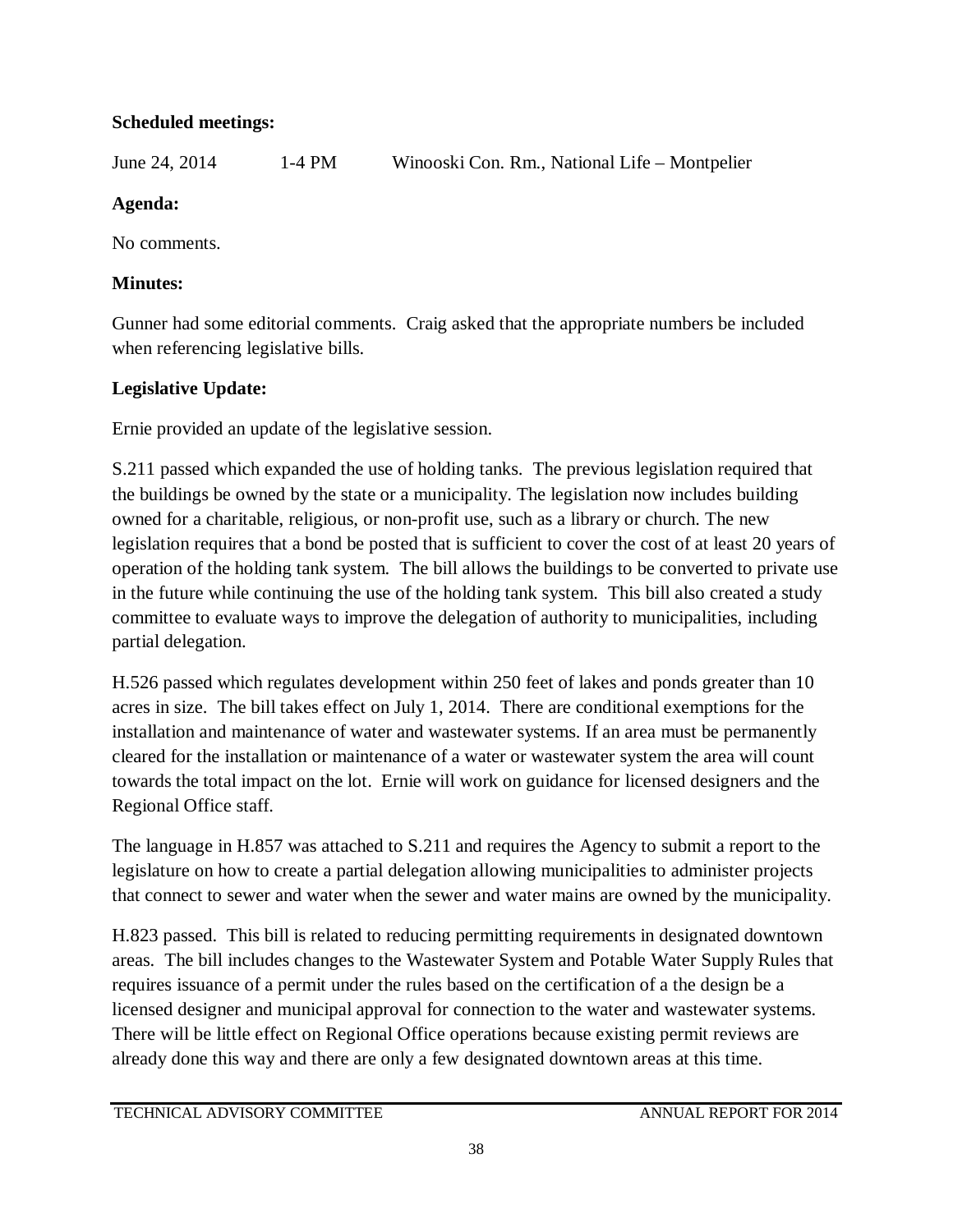### **Rule Revisions:**

Anne discussed the process for approval of rule revisions. She noted that the process has become more formal over the years and that the legislators expect complete answers to changes in the Rules by use of a cover sheet that must accompany the rules. Issues include who will be affected, the costs, climate impact, and technical justification. Anne said that any technical changes need to have a scientific basis; just saying that some other state uses the same approach is not a sufficient justification.

Ernie discussed the section related to groundwater monitoring and how the results should be used when calculating the induced groundwater mounding. The current monitoring process was created when only prescriptive designs were allowed and it works well for those designs. The current process is not easy to apply to systems using the performance based design approach and there are concerns that in some cases the resulting design limitations may be more restrictive than necessary. The group discussed this issue extensively and proposed to amend the rules to allow the use of the second highest groundwater level reading rather than the highest provided that any reading that is less than 6" below ground surface makes that monitor well location unacceptable. Ernie will draft up the committee's comments and circulate prior to the next meeting. They also agreed to taking readings at intervals of 5 days or less. The TAC also recommended that all groundwater reading be taken by a licensed designer rather than relying on a property owner to take some of the reading.

Ernie will circulate a completed draft of all chapters of the rules prior to the next meeting in both annotated and unannotated versions.

**------------------------------------------------------------------------------------------------------ Executive Committee:** Steve Revell, Ernest Christianson, Roger Thompson

Alternates – Chris Thompson, Spencer Harris, Claude Chevalier, Craig Heindel

### **Subcommittees:**

### **Hydrogeology**

Craig Heindel, Bill Zabiloski, Mark Bannon, Scott Stewart, Steve Revell, Mary Clark, Roger Thompson, Peter Boemig, Ernie Christianson, Spencer Harris

### **UIC Rules**

Craig Heindel, Steve Revell, Roger Thompson, Ernie Christianson, Scott Stewart, Rodney Pingree, Kim Greenwood, Cindy Parks ,John Beauchamp, Gail Center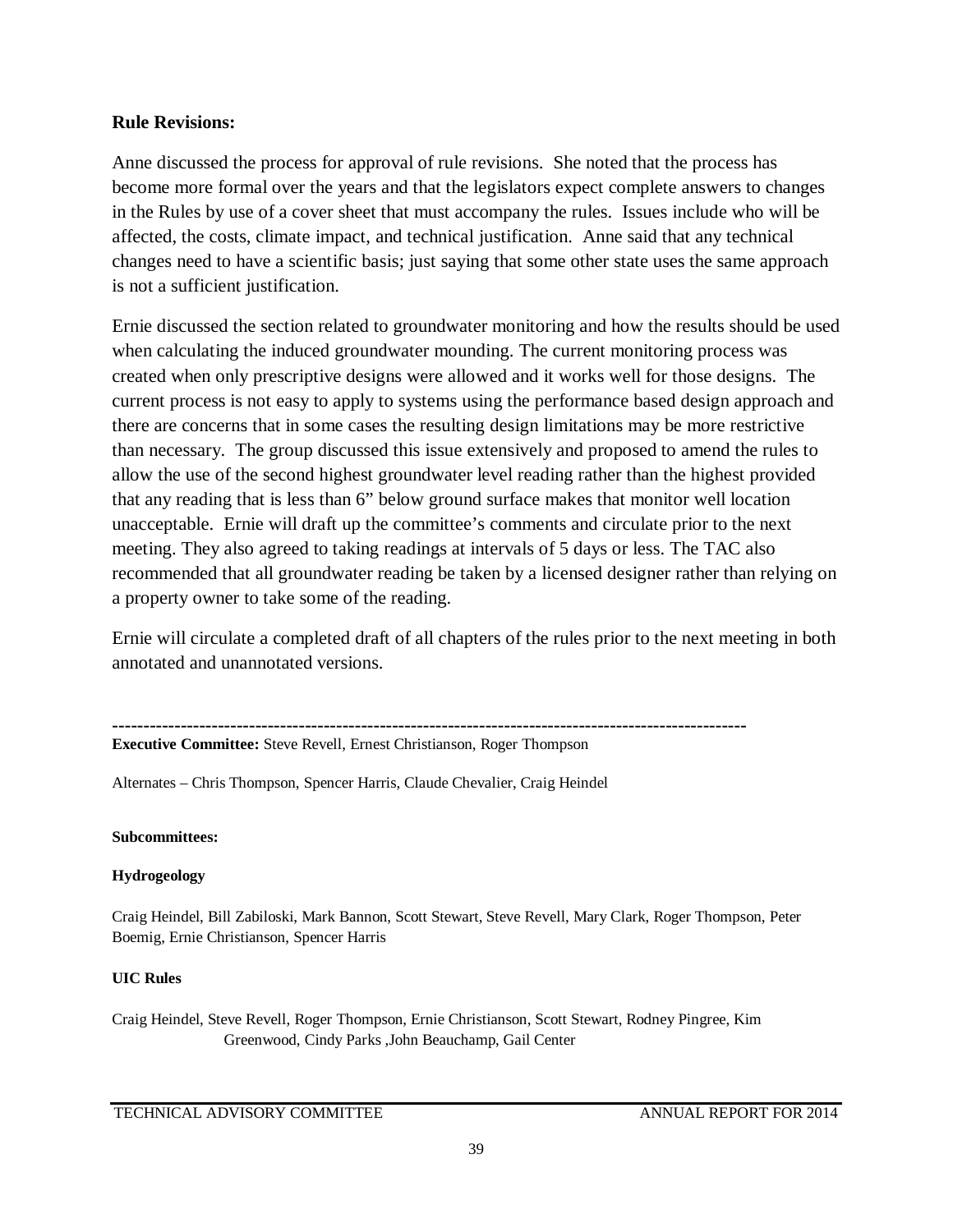#### **Wastewater Strength**

Mary Clark, Cindy Parks, Peter Boemig, Bill Zabiloski, Roger Thompson, John Akielaszek,

### **Bottomless Sand Filters**

Peter Boemig, Mark Bannon, Cindy Parks, Mary Clark, Denise Johnson-Terk, Craig Heindel, Ernie Christianson

### **Seasonal High Water Table Monitoring**

Craig Heindel, Steve Revell, Roger Thompson, Ernie Christianson, Bill Zabiloski, Dan Wilcox, Mary Clark

### **Approved Minutes of the Technical Advisory Committee Meeting**

### **June 24, 2014**

| <b>Attendees:</b> | Roger Thompson       | Denise Johnson-Terk |
|-------------------|----------------------|---------------------|
|                   | <b>Justin Willis</b> | Mary Clark          |
|                   | Jessanne Wyman       | Craig Heindel       |
|                   | Carl Fuller          | Chris Russo         |
|                   | <b>Gunner McCain</b> | Mark Bannon         |
|                   | Peter Boemig         | <b>Steve Revell</b> |
|                   | Ken White            | Anne Whiteley       |
|                   | Claude Chevalier     | Ernie Christianson  |

### **Scheduled meetings:**

| July 15, 2014             | $1-4$ PM | Winooski Con. Rm., National Life - Montpelier  |
|---------------------------|----------|------------------------------------------------|
| July 29, 2014             | $1-4$ PM | Catamount Con. Rm., National Life - Montpelier |
| August 26, 2014           | $1-4$ PM | Winooski Con. Rm., National Life - Montpelier  |
| September 23, 2014 1-4 PM |          | Winooski Con. Rm., National Life - Montpelier  |

### **Agenda:**

No comments.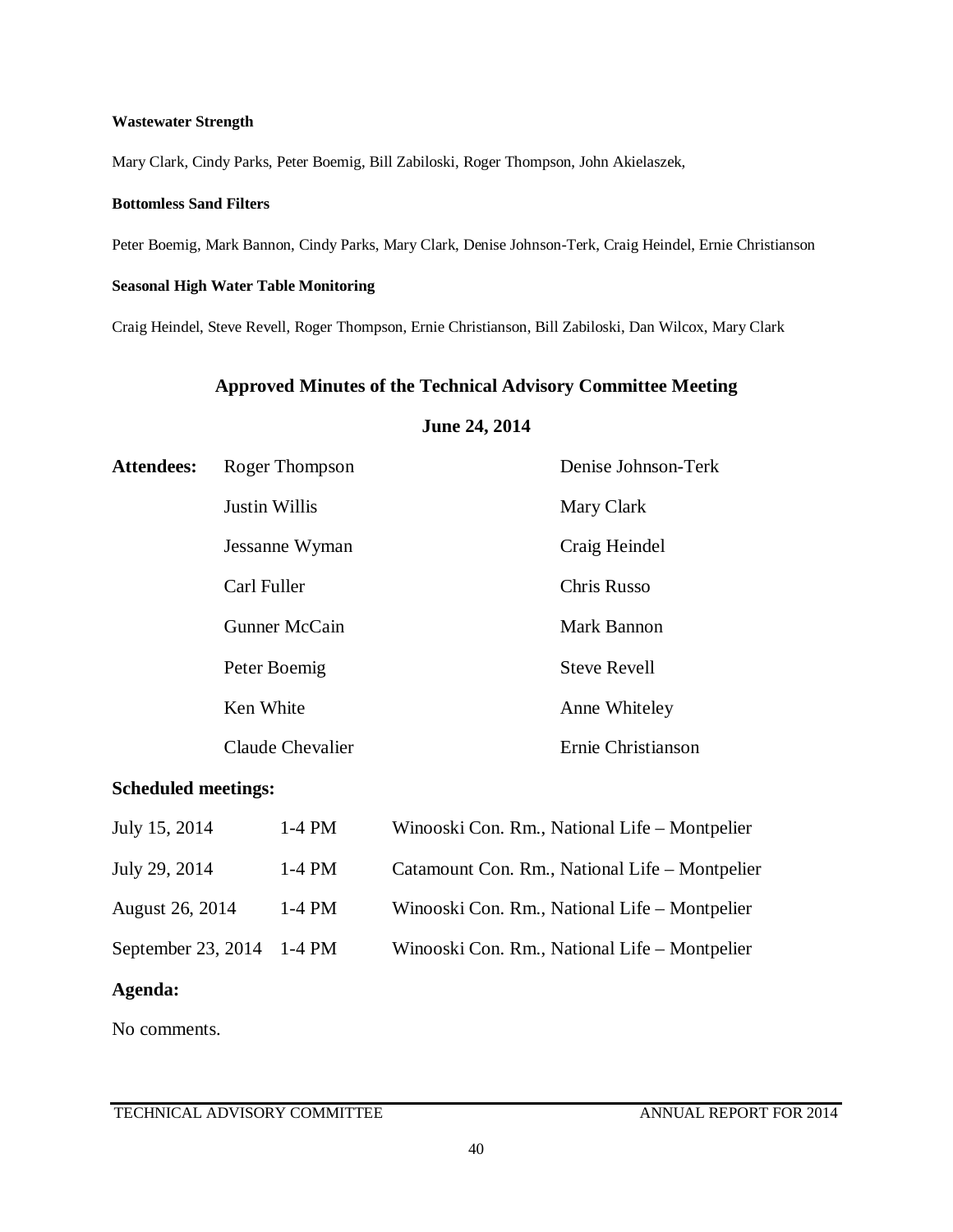# **Minutes:**

No comments.

# **Rule Revisions:**

Ernie led a page by page review of the draft rules and the group managed to get through the first 6 Subchapters and an initial discussion of two key points of Subchapter 7. Many of the comments related to minor wording and formatting changes. The following sections were discussed in more detail.

# Definitions:

A definition of the base groundwater elevation was added to the draft. The group discussed this and the related definition of hydraulic base and whether both were needed. Ernie will rework these definitions. The group decided to hold off on making a decision until the groundwater monitoring section has been reviewed.

The bedroom definition was slightly reworked in the draft to presume that any room where people sleep, even if only an auxiliary use of the room, is a bedroom. This presumption can be overcome with a case by case determination by the Secretary.

The definitions for unconfined aquifer, unconfined unconsolidated aquifer, and unconsolidated soils were reviewed and minor changes may be made for clarity. The committee also discussed the use of impeding versus confining soils with Craig recommending the use of impeding.

# Exemptions:

Permit exemption #25 for primitive campgrounds was discussed at some length. The concept of having a "campsite" of which there are no traces but that is not to be used more than once a week or more than 26 times in a year is not clear. Anne noted that some of the language is based on requirements established by the Department of Forest, Parks, and Recreation for primitive camping on state lands. The language might not work for all primitive campgrounds and Ernie will review it again.

On-farm exemptions were also discussed including the washing of fruits and vegetables to onfarm slaughtering. Ernie will clarify some of the language and how to determine flows for slaughtering with the Department of Agriculture.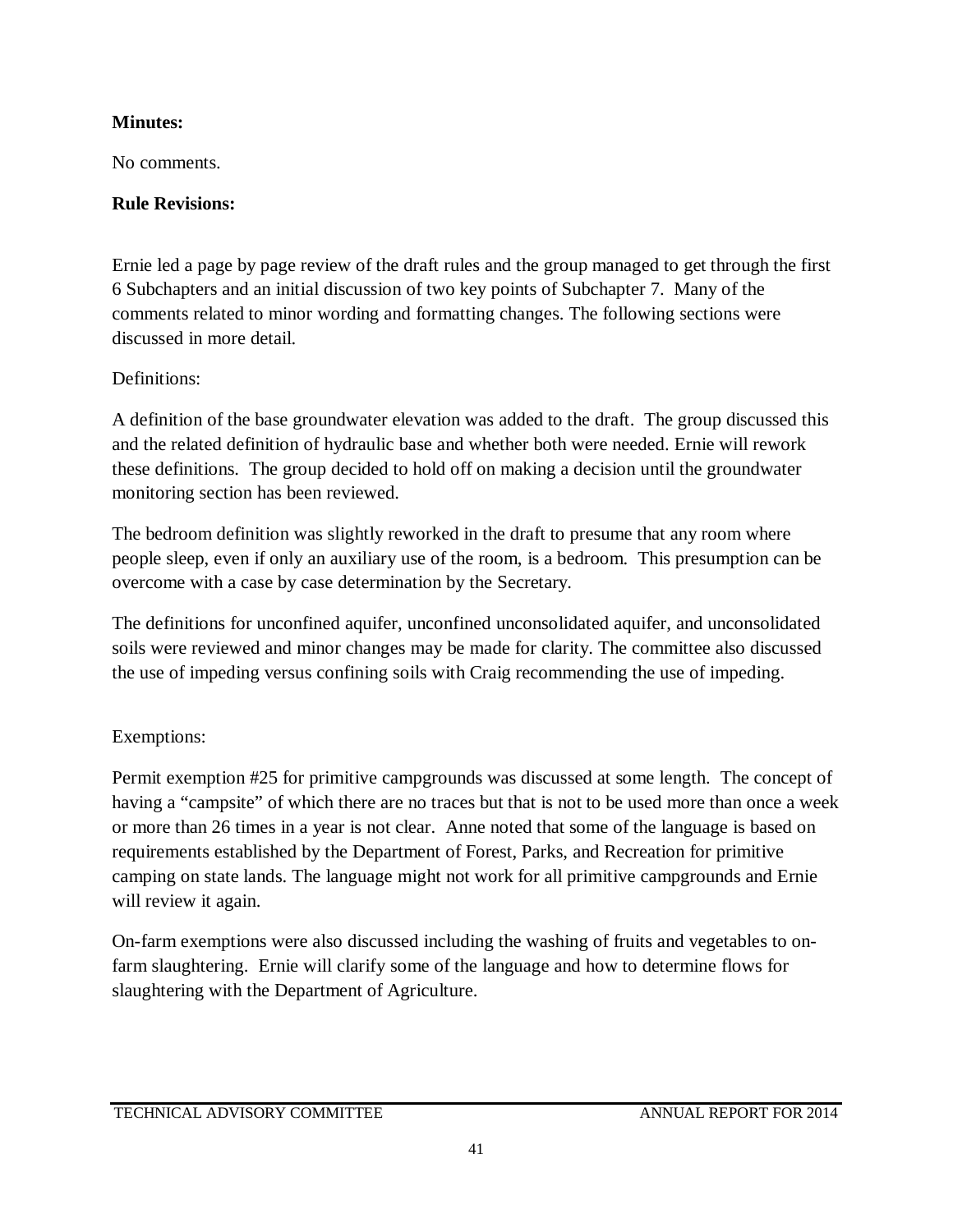Relatively few changes are proposed in Subchapter 4, 5, and 6 and most of the comments were editorial in nature.

The group discussed language in the last section of Subchapter 4 that allows for someone other than a designer to complete annual inspections required in a permit. The changes are intended to increase the number of people who can do the inspections and reduce the cost of inspections. Language was also added to clarify that a failure to comply with operational requirements that cannot be corrected at a later time does not create a title defect. The Agency may still take enforcement action related to the permit violation.

Discussion was started on Subchapter 7 on licensed designers, particularly around whether a Class A or B should design pump stations and sewer main connections. Some people were more comfortable with Class B Designers doing pump station designs because they are tested on it.

Future meetings on July,  $15^{th}$ , July  $29^{th}$ , August  $26^{th}$ , and September  $23^{rd}$  were scheduled. Ernie hopes to get through the rest of the chapters of the draft rules in the July meetings.

```
------------------------------------------------------------------------------------------------------
```
**Executive Committee:** Steve Revell, Ernest Christianson, Roger Thompson

Alternates – Chris Thompson, Spencer Harris, Claude Chevalier, Craig Heindel

### **Subcommittees:**

### **Hydrogeology**

Craig Heindel, Bill Zabiloski, Mark Bannon, Scott Stewart, Steve Revell, Mary Clark, Roger Thompson, Peter Boemig, Ernie Christianson, Spencer Harris

### **UIC Rules**

Craig Heindel, Steve Revell, Roger Thompson, Ernie Christianson, Scott Stewart, Rodney Pingree, Kim Greenwood, Cindy Parks ,John Beauchamp, Gail Center

### **Wastewater Strength**

Mary Clark, Cindy Parks, Peter Boemig, Bill Zabiloski, Roger Thompson, John Akielaszek,

### **Bottomless Sand Filters**

Peter Boemig, Mark Bannon, Cindy Parks, Mary Clark, Denise Johnson-Terk, Craig Heindel, Ernie Christianson

### **Seasonal High Water Table Monitoring**

Craig Heindel, Steve Revell, Roger Thompson, Ernie Christianson, Bill Zabiloski, Dan Wilcox, Mary Clark

### TECHNICAL ADVISORY COMMITTEE ANNUAL REPORT FOR 2014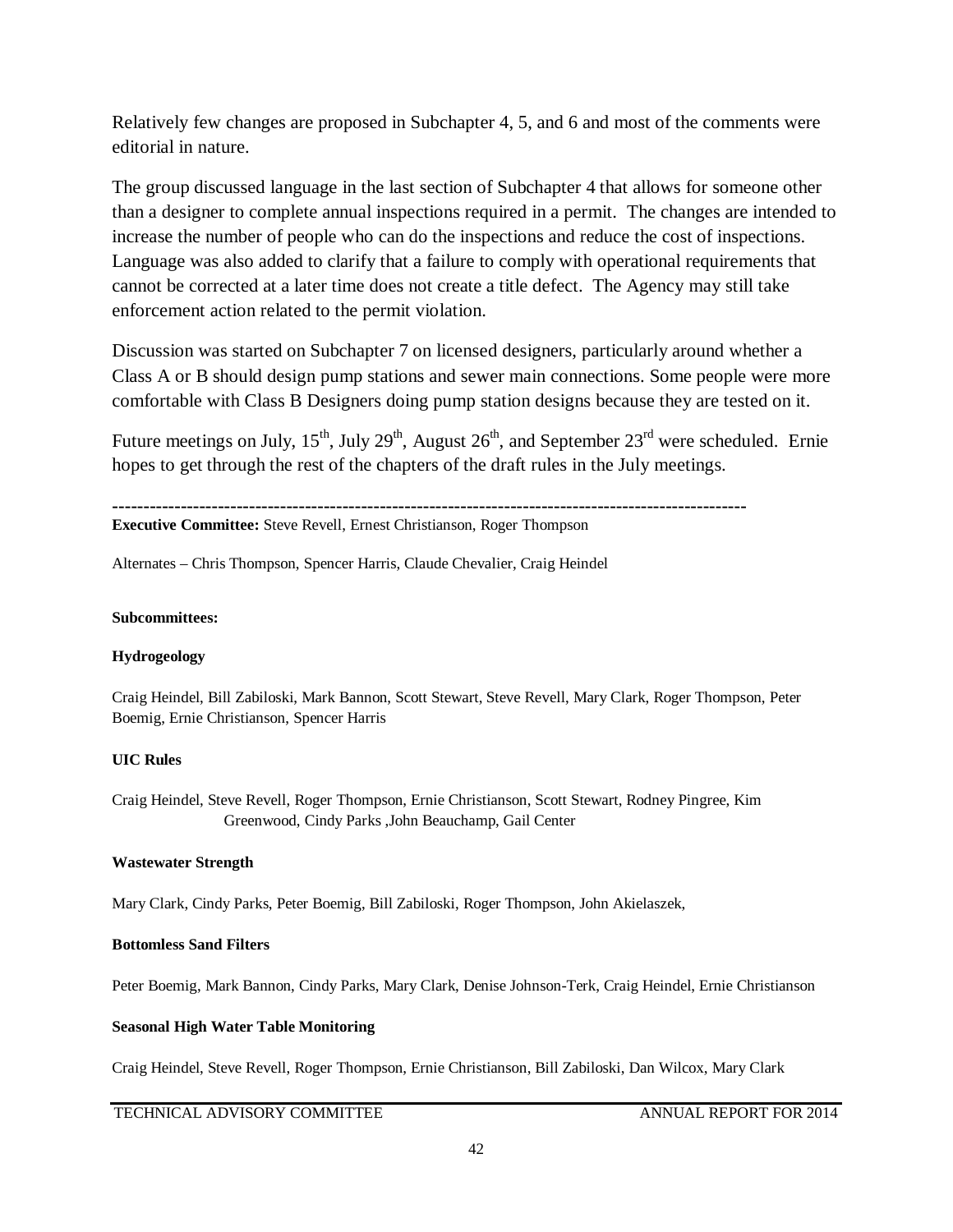## **Approved Minutes of the Technical Advisory Committee Meeting**

## **July 15, 2014**

| <b>Attendees:</b> | Roger Thompson       | Ernie Christianson  |
|-------------------|----------------------|---------------------|
|                   | Peter Boemig         | Anne Whiteley       |
|                   | Steve Rebillard      | Chris Russo         |
|                   | Mary Clark           | Denise Johnson-Terk |
|                   | <b>Scott Stewart</b> | Rodney Pingree      |
|                   | Claude Chevalier     | Ken White           |
|                   | Craig Heindel        | Gunner McCain       |
|                   | Chris Thompson       |                     |

## **Scheduled meetings:**

| July 29, 2014             | $1-4$ PM | Catamount Con. Rm., National Life – Montpelier |
|---------------------------|----------|------------------------------------------------|
| August 26, 2014           | $1-4$ PM | Winooski Con. Rm., National Life – Montpelier  |
| September 23, 2014 1-4 PM |          | Winooski Con. Rm., National Life – Montpelier  |

## **Agenda:**

No comments.

## **Minutes:**

No comments.

## **Rule Revisions:**

Ernie led a page by page review of the draft rules starting in Subchapter 7.

## **Licensed Designers:**

The group discussed installation certifications prepared by installers rather than designers. Ernie noted that the Wastewater System and Potable Water Supply Rules (WW Rules) allow this for some projects. Peter said that a designer should do the installation certification for municipal sewer connections. Ernie noted that each permit states whether a designer or an installer can do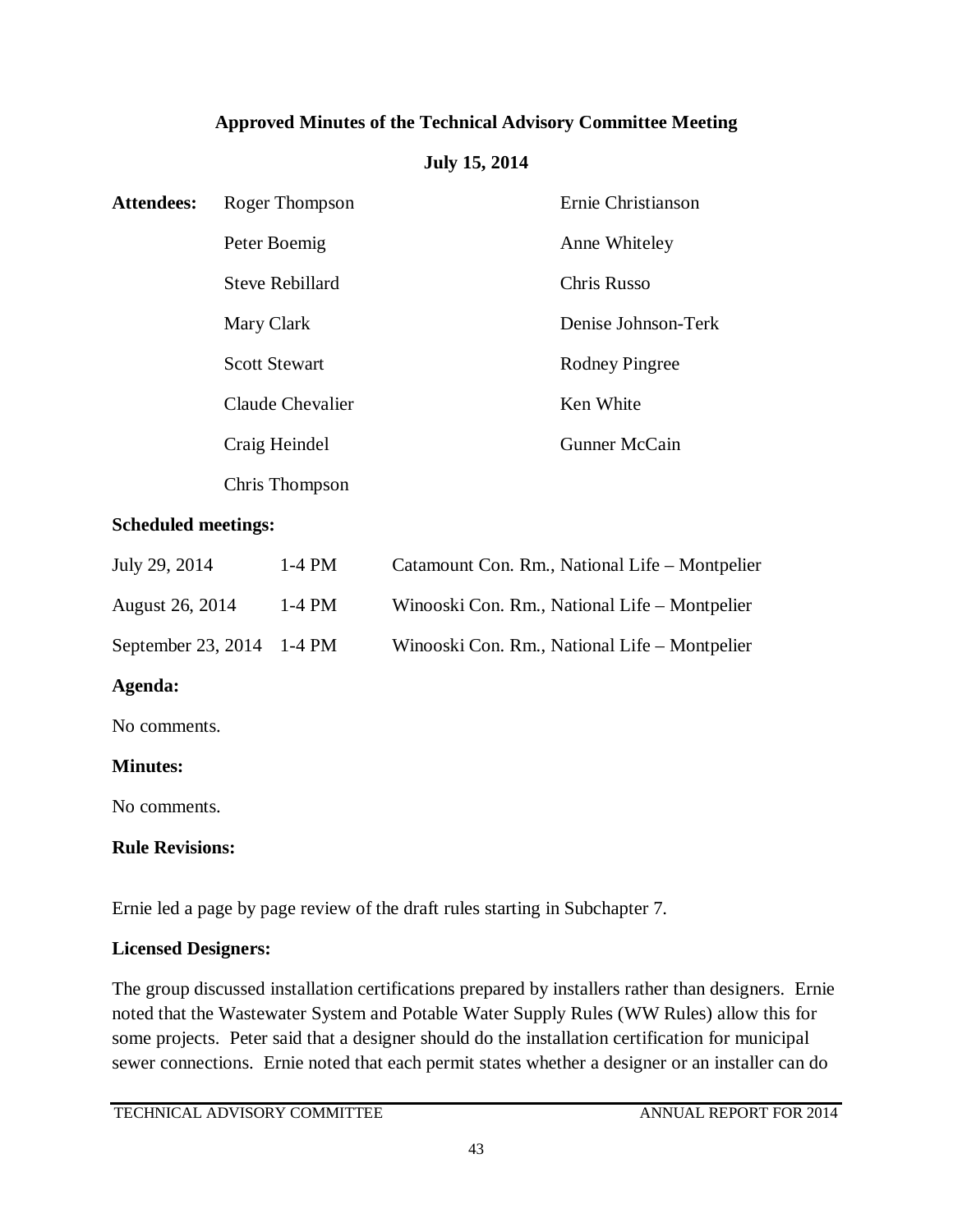the inspections and in some cases only a Class 1 Designer is approved. Anne explained that allowing installers to certify some installations is left over from a time when the Agency asked for authority to license installers. The Agency intended to allow licensed installers to do some installation certifications but when the Legislature decided not to support a licensing program for installers, the statutory language allowing installers to certify installations remained in the bill. Therefore, it is up to the language in each permit to specify who can do the certification. Peter said that there is some variation between Regional Offices and Ernie said he would work on guidance to get all of the Regional Offices on the same page.

Ernie noted some changes in definitions related to sewer lines that serve more than one building but which are not municipal collection sewers. This will allow Class A and Class B designers to design sewer lines serving more than one building as long as the total design flow for the shared line is not more than 1,350 GPD, does not include any manholes, and the line is not a municipal sewer collection line.

Roger noted that the revised language allows for Class BW Designers to design a non-public water supply that serves more than 24 people. These systems are fairly rare as they are limited to systems in operation less than 60 days per year. Ernie said this was an intentional change and conforms to the changes removing the 24 person limit for wastewater system designs.

Peter asked if the WW Rules should require a Class 1 Designer for systems with high strength wastewater. The draft rules require either an advanced treatment system or an oversized leachfield. If an advanced treatment system is to be used, the vendor must verify that the system is appropriate for the type and strength of waste. One concern is that operational methods vary from one building to the next and/or when the management of the property changes. For instance, a restaurant potentially has high strength wastewater but careful plate scraping and management of grease and food waste disposal can greatly reduce the wastewater strength. Then, when management changes, everything can go down the drain and overwhelm the system. The group supported a requirement for a Class 1 Designer when an oversized leachfield approach is used.

Mary asked if there should be any prequalification requirements for a person applying to become a Class A Designer such as a high-school degree or some years of experience. She notes that some states do set minimum requirements. Gunner, Craig, and Roger said that there did not seem to be a need for any prequalification requirements because there is a comprehensive written test followed by a field test to demonstrate the competence needed to become a Class A Designer.

The use of online and live video training was discussed. Mary will propose some oversight and verification requirements to ensure actual participation.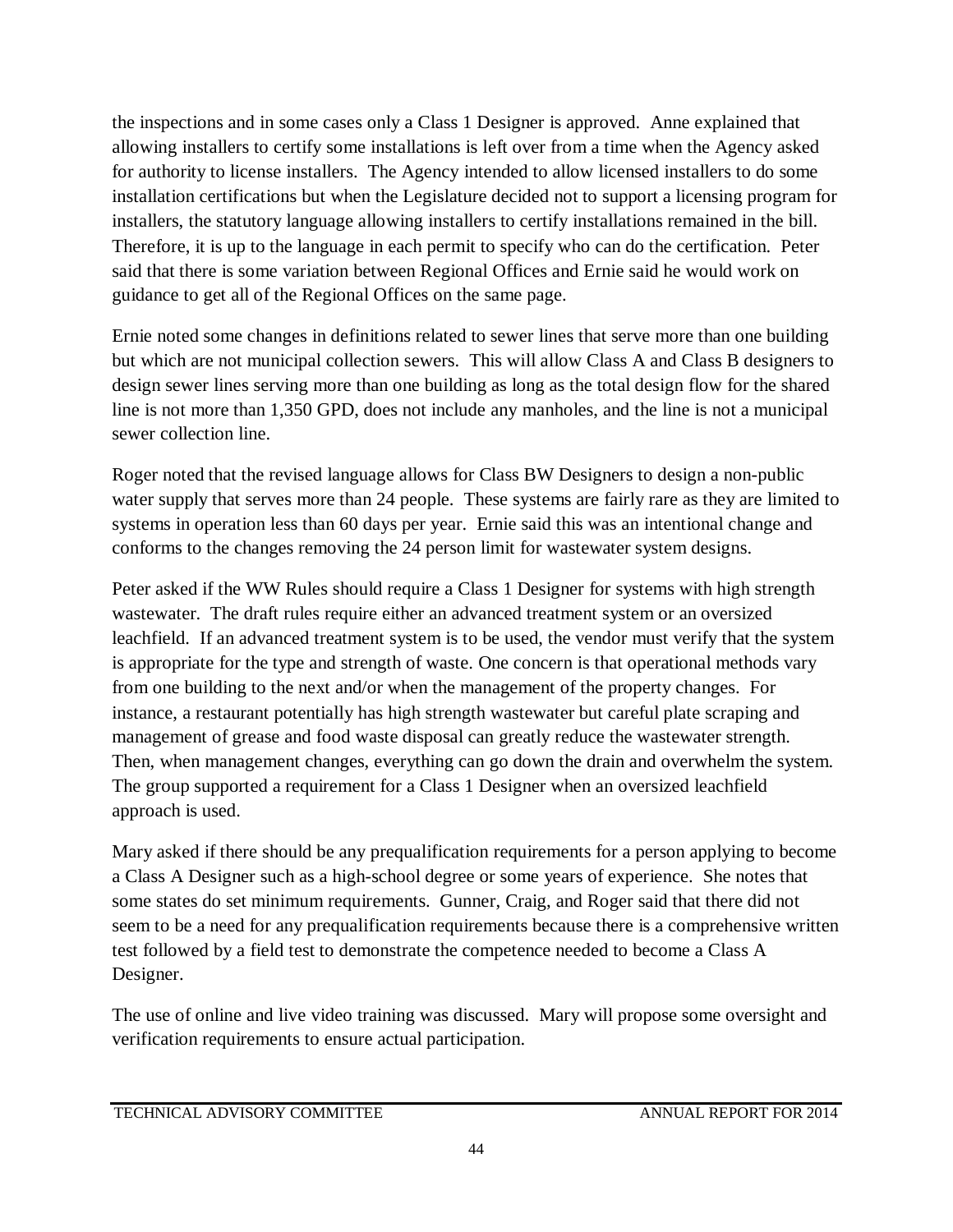### **Design Flows:**

Roger asked about the proposed revision requiring that buildings subject to rental use and high levels or extended occupancy must design for 2 people per bedroom for all bedrooms. The group thought it would be difficult to apply this because all properties are subject to rental at some point in time and deciding when the use would be high and/or extended would be unclear. Ernie suggested returning to the existing language that leaves the decision up to the designer and the applicant and the group agreed.

Anne said that there is internal discussion of design flows and how conservative the design numbers should be. There will also be discussions about any differences in design flow numbers between public and non-public water systems.

The use of flow metering was also discussed. One question is whether the flow quantity used to size the system should be the  $90<sup>th</sup>$  percentile or some other number. The group decided this might be somewhat case specific in that the actual flows exceeding the 90th percentile, or any other threshold, might be scattered over the course of a full year or might occur in a one continuous period. The systems with one period of intense use might need to be sized for a higher flow than one that receives only an occasional high flow. The group noted that designing water systems requires a different approach. While the source might be capable of handling short term demands at a rate exceeding the long term yield of the source, the distribution portion of the system needs to meet the instantaneous peak demand and the peak day requirements. In some cases, this demand can be met with storage capacity which may include storage in the well casing or in tanks.

Roger said that the existing language that allows for additional units (bedrooms, people, camp sites) to be connected to an existing wastewater system only when the system meets the requirements of the current rules should be retained. Ernie agreed.

**------------------------------------------------------------------------------------------------------**

**Executive Committee:** Steve Revell, Ernest Christianson, Roger Thompson

Alternates – Chris Thompson, Spencer Harris, Claude Chevalier, Craig Heindel

**Subcommittees:**

### **Hydrogeology**

Craig Heindel, Bill Zabiloski, Mark Bannon, Scott Stewart, Steve Revell, Mary Clark, Roger Thompson, Peter Boemig, Ernie Christianson, Spencer Harris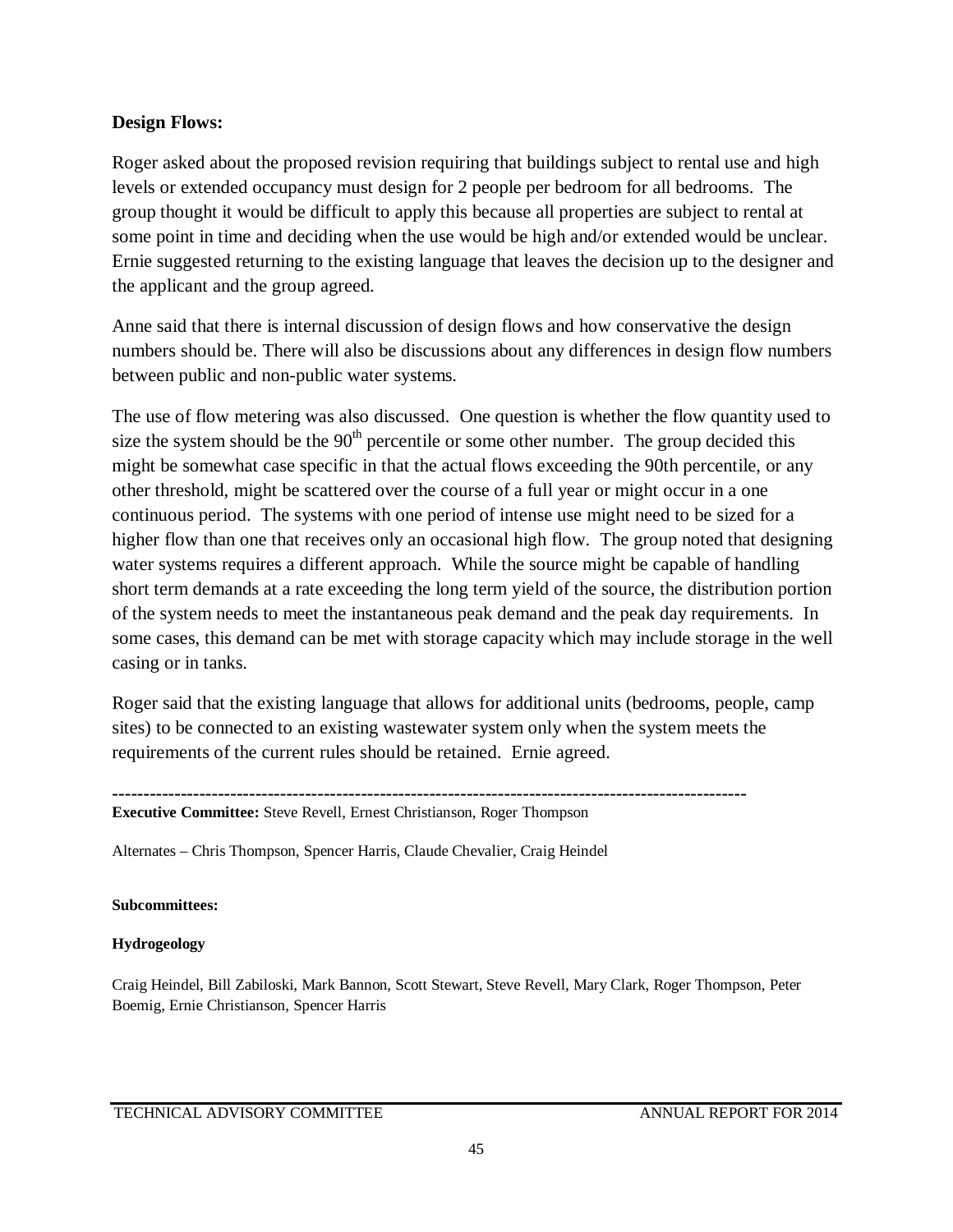### **UIC Rules**

Craig Heindel, Steve Revell, Roger Thompson, Ernie Christianson, Scott Stewart, Rodney Pingree, Kim Greenwood, Cindy Parks ,John Beauchamp, Gail Center

#### **Wastewater Strength**

Mary Clark, Cindy Parks, Peter Boemig, Bill Zabiloski, Roger Thompson, John Akielaszek,

### **Bottomless Sand Filters**

Peter Boemig, Mark Bannon, Cindy Parks, Mary Clark, Denise Johnson-Terk, Craig Heindel, Ernie Christianson

### **Seasonal High Water Table Monitoring**

Craig Heindel, Steve Revell, Roger Thompson, Ernie Christianson, Bill Zabiloski, Dan Wilcox, Mary Clark

### **Approved Minutes of the Technical Advisory Committee Meeting**

### **July 29, 2014**

| <b>Attendees:</b> | Roger Thompson      | <b>Terry Shearer</b> |
|-------------------|---------------------|----------------------|
|                   | Ken White           | Craig Heindel        |
|                   | <b>Steve Revell</b> | Gunner McCain        |
|                   | Chris Russo         | Ernie Christianson   |
|                   | Claude Chevalier    |                      |

### **Scheduled meetings:**

| August 26, 2014           | $1-4$ PM | Winooski Con. Rm., National Life – Montpelier |
|---------------------------|----------|-----------------------------------------------|
| September 23, 2014 1-4 PM |          | Winooski Con. Rm., National Life – Montpelier |
| October 14, 2014          | $1-4$ PM | Winooski Con. Rm., National Life – Montpelier |

### **Agenda:**

No comments.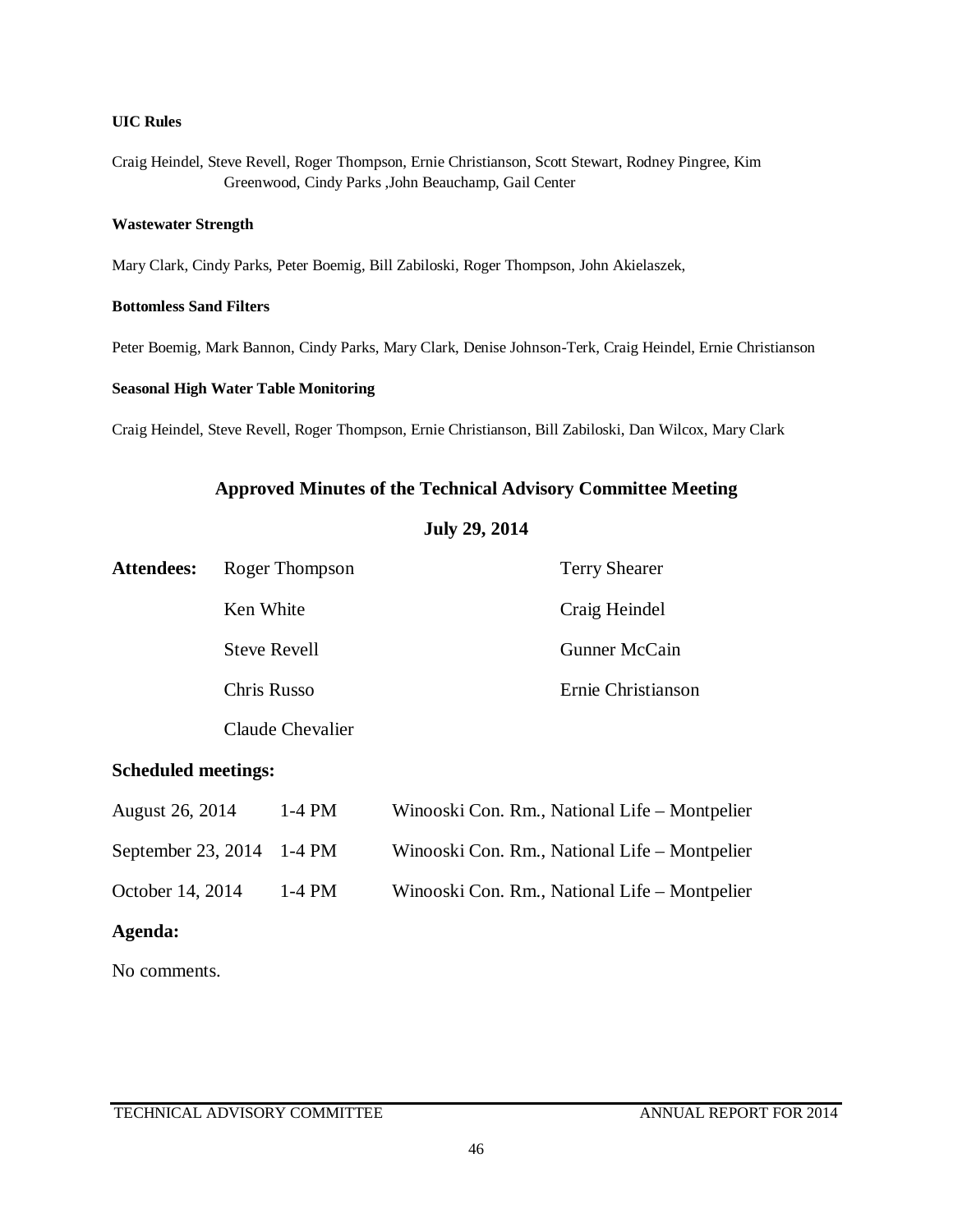# **Minutes:**

No comments.

# **Rule Revisions:**

Ernie led a review of Subchapter 10. The group supported a change in table 10-1 of minimum distances between wells needed to avoid interference testing. The distance will be reduced from 200 feet to 100 feet for wells providing less than 2 GPM. Ernie will review the minutes of earlier meetings and may propose reducing the distance for wells providing more than 2 GPM but less than 5 GPM from 500 feet to 300 feet because the jump from 100 feet to 500 feet seems excessive.

Craig asked if more than one well serving one use can be protected under the rules. Gunner said that there is existing guidance on this topic that allows for protection of two existing wells but that when a new second well is constructed only that well is protected. This issue has been reviewed in the past with a goal of protecting the wells needed to support a particular use without allowing for protection of wells that are unneeded and serve only to restrict others from constructing wastewater systems. The group said that the rules should include language dealing with this issue.

Access to septic tanks was also discussed. There are two concerns; access for pumping and maintenance and health issues. Septic tanks under porches that gradually turn into enclosed living space are a particular concern. The group recommended not allowing septic tank installations under porches, decks, or other structures. Access to well locations are also of concern.

A note will be added to section 10-1007 that additional isolation distances may be required for large capacity water sources or wastewater systems.

Ken asked when specific well construction methods can be used to reduce isolation distances. Craig mentioned the so called "Colorado Rule" where vertical separation is given the same credit as horizontal separation. There are concerns about this approach because a site with fractured bedrock can have rapid groundwater flow within the bedrock. Craig said that sites with lacustrine or bottom sediments can provide protection against vertical flow. The existing description of an impeding layer which allows for a reduction in isolation distance was reviewed and supported by the group. Steve and Craig said that it would be more accurate to state that a gradational analysis should be used, rather than a sieve analysis, when the particles of concern are in the silt/clay range.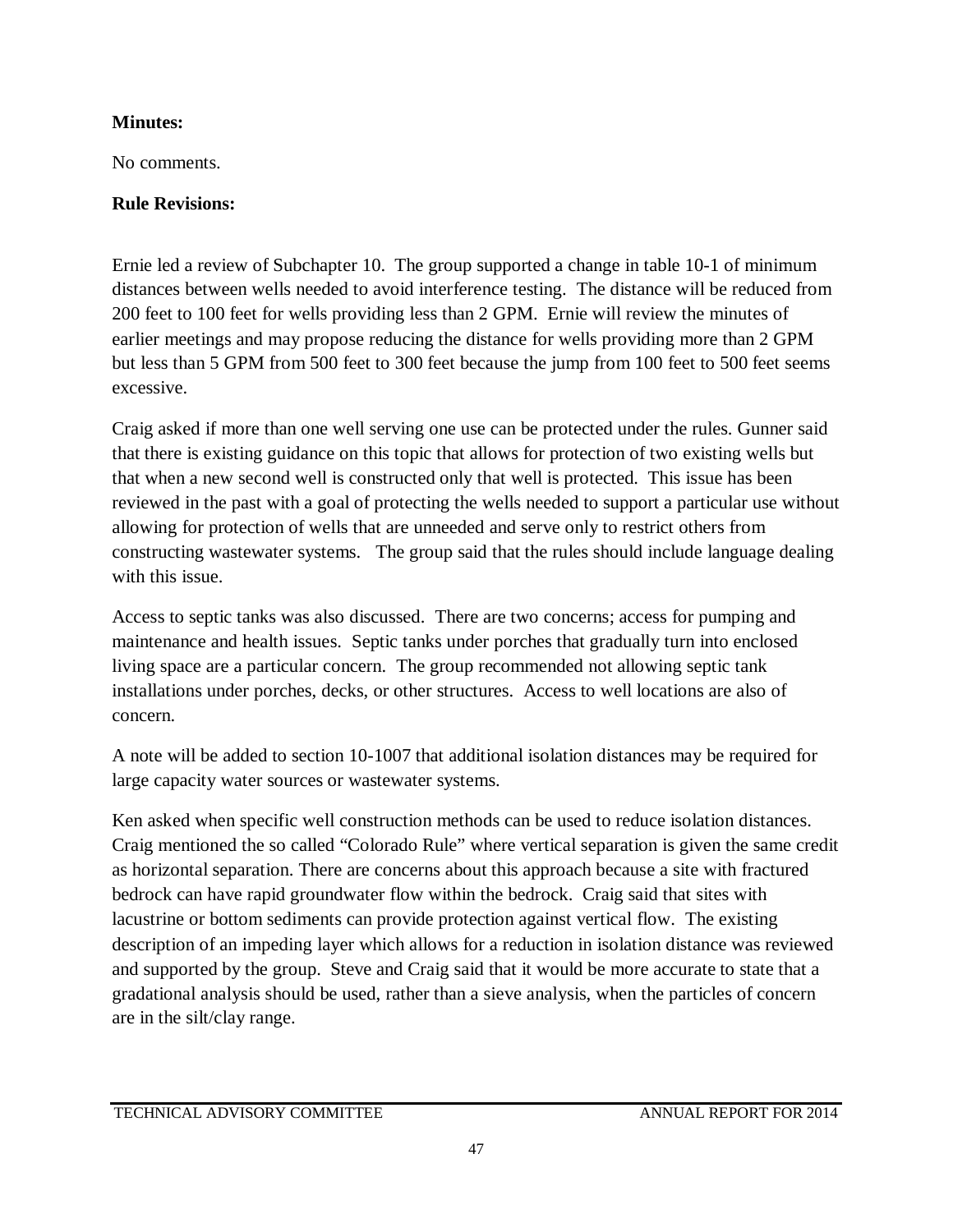Ernie will work on the language in section 10-1008 related to the Secretary's authority to increase or decrease isolation distances based on case specific factors.

**------------------------------------------------------------------------------------------------------**

**Executive Committee:** Steve Revell, Ernest Christianson, Roger Thompson

Alternates – Chris Thompson, Spencer Harris, Claude Chevalier, Craig Heindel

#### **Subcommittees:**

#### **Hydrogeology**

Craig Heindel, Bill Zabiloski, Mark Bannon, Scott Stewart, Steve Revell, Mary Clark, Roger Thompson, Peter Boemig, Ernie Christianson, Spencer Harris

#### **UIC Rules**

Craig Heindel, Steve Revell, Roger Thompson, Ernie Christianson, Scott Stewart, Rodney Pingree, Kim Greenwood, Cindy Parks ,John Beauchamp, Gail Center

#### **Wastewater Strength**

Mary Clark, Cindy Parks, Peter Boemig, Bill Zabiloski, Roger Thompson, John Akielaszek,

### **Bottomless Sand Filters**

Peter Boemig, Mark Bannon, Cindy Parks, Mary Clark, Denise Johnson-Terk, Craig Heindel, Ernie Christianson

### **Seasonal High Water Table Monitoring**

Craig Heindel, Steve Revell, Roger Thompson, Ernie Christianson, Bill Zabiloski, Dan Wilcox, Mary Clark

### **Approved Minutes of the Technical Advisory Committee Meeting**

### **August 26, 2014**

### Attendees: Roger Thompson Steve Revell

Ernie Christianson Gunner McCain

Terry Shearer Peter Boemig

### TECHNICAL ADVISORY COMMITTEE ANNUAL REPORT FOR 2014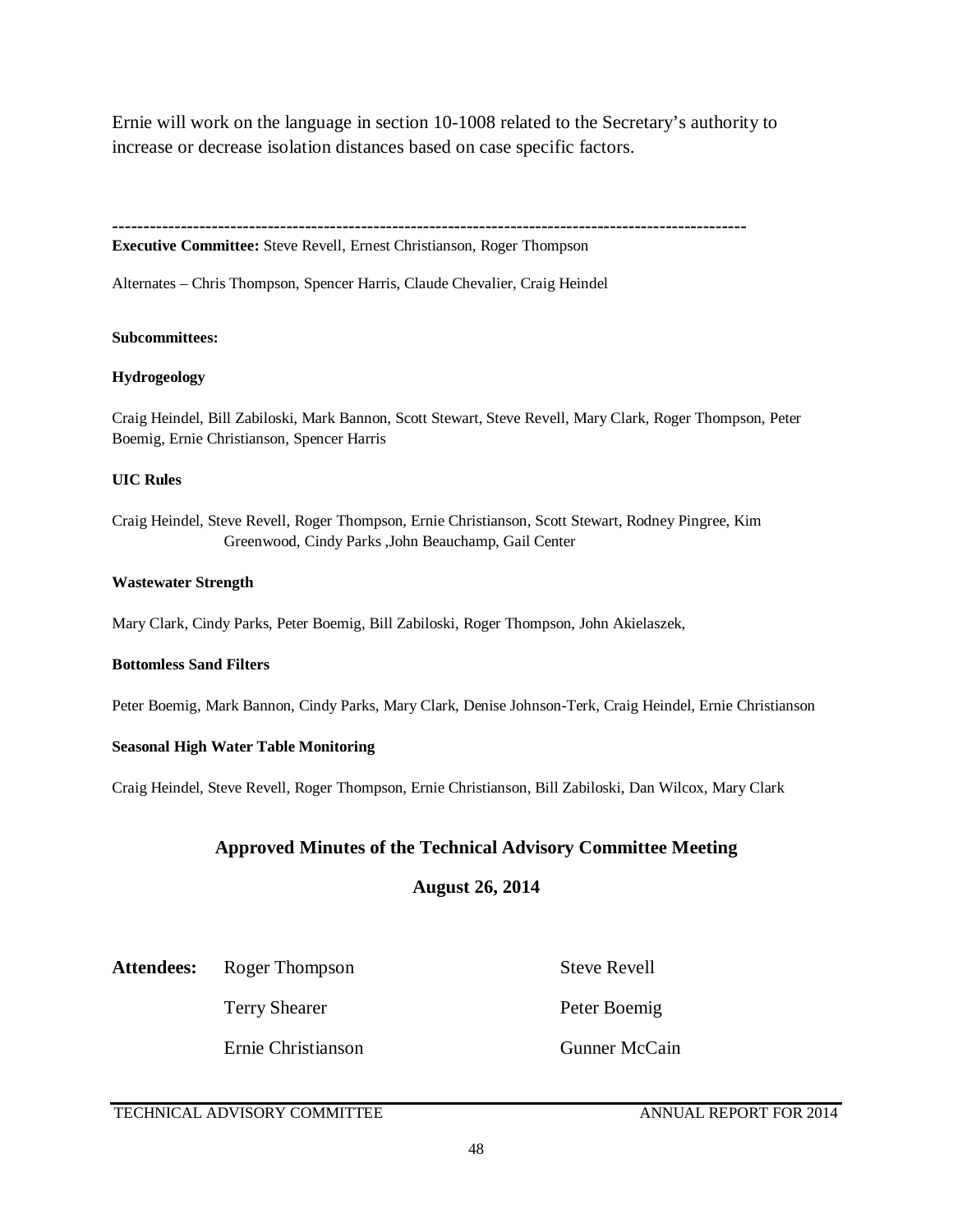| Craig Heindel              | Mary Clark |  |
|----------------------------|------------|--|
| Darlene Autery             | Ken White  |  |
| Claude Chevalier           |            |  |
| <b>Scheduled meetings:</b> |            |  |

| September 23, 2014 1-4 PM |        | Winooski Con. Rm., National Life – Montpelier |
|---------------------------|--------|-----------------------------------------------|
| October 14, 2014          | 1-4 PM | Winooski Con. Rm., National Life – Montpelier |

## **Agenda:**

No comments.

## **Minutes:**

No comments.

## **New Staff Member:**

Ernie introduced Darlene Autery who will manage the Underground Injection Control Program. Darlene replaces Cindy Parks who has moved to a position a Division Engineer in the drinking water program.

## **Innovative/Alternative Systems:**

Mary gave an overview of the Norweco Hydro-Kinetic® Model 600 FEU System. The system uses a combination of activated sludge, aerobic conditions, anaerobic conditions, gravity settling, and effluent filtration. The system has received NSF/Ansi Standard 40 and 245 approvals. The applicant is asking for general use approval but with a limited numbers of installations to date the TAC thinks that a pilot approval is more appropriate at this time. The TAC also asked about the two-tank versus three-tank configuration and the costs related to operation and maintenance of a relatively complex, multi-chambered system.

# **Rule Review:**

Ernie resumed the discussion at section 1-1014 dealing with water system issues. The TAC offered many comments about wording, references, and minor changes. Because most of this section had been reviewed by the TAC before, there were few major concerns.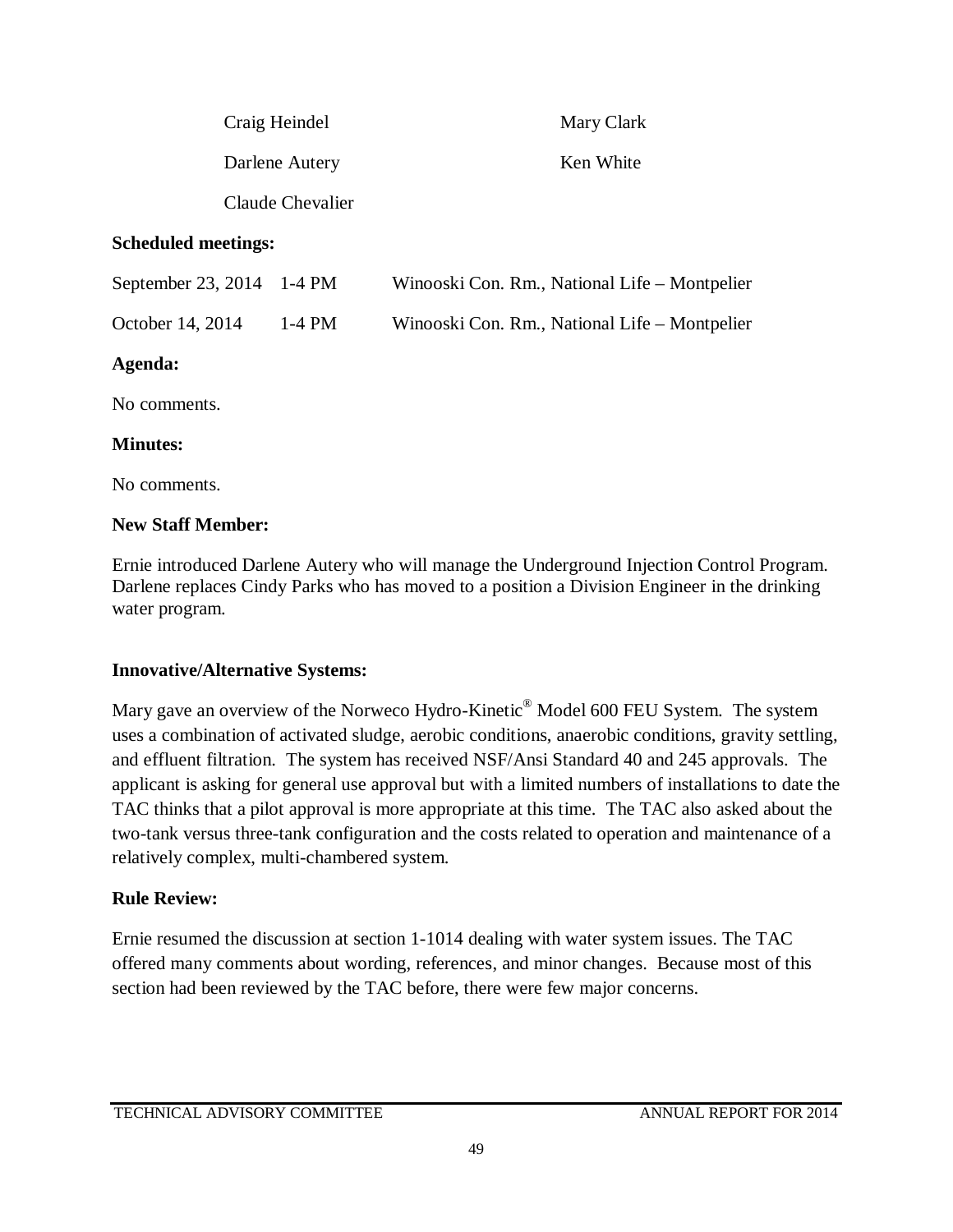Steve asked if the Water Supply Division has signed off on the current draft. Ernie said that they have submitted some comments and may have more before the draft becomes final.

Peter said that he remains concerned about the installation of water treatment systems for multifamily buildings without a permit. While a single family residence has the owner making decisions for his/her residence in a multi-family residence the occupants may be unaware of the contaminants of concern or if the treatment system is being operated effectively.

The TAC also discussed the issues related to closing wells that are not in active use as drinking water supplies. The rules require closure of unused wells, but many people who do not use the wells for drinking water want to either avoid the expense of closure or want to use the well for other purposes such as irrigation. The concern is that non-drinking water wells are not protected from sources of contamination and may become "lost" leaving people unaware even of the existence of the well. This should be further discussed and possibly at least a tracking system for such wells should be maintained.

The group suggested that the 4.5 GPD/linear foot loading rate noted in the exception in 1- 903(d)(1)(C) should be reviewed to determine if another number is more appropriate.

Roger asked about the newspaper discussions of increased permitting efficiency. One approach suggested by the commissioner is to make all permits public process permits so that appeals could be limited to the information in the original record. This would have a significant negative impact on wastewater permits which are issued by the thousands and, when related to failed systems, need to be done quickly. Ernie said that he did not think permits subject to the Wastewater System and Potable Water Supply Rules would be included as public process permits.

### **------------------------------------------------------------------------------------------------------ Executive Committee:** Steve Revell, Ernest Christianson, Roger Thompson

Alternates – Chris Thompson, Spencer Harris, Claude Chevalier, Craig Heindel

### **Subcommittees:**

### **Hydrogeology**

Craig Heindel, Bill Zabiloski, Mark Bannon, Scott Stewart, Steve Revell, Mary Clark, Roger Thompson, Peter Boemig, Ernie Christianson, Spencer Harris

## **UIC Rules**

Craig Heindel, Steve Revell, Roger Thompson, Ernie Christianson, Scott Stewart, Rodney Pingree, Kim Greenwood, Cindy Parks ,John Beauchamp, Gail Center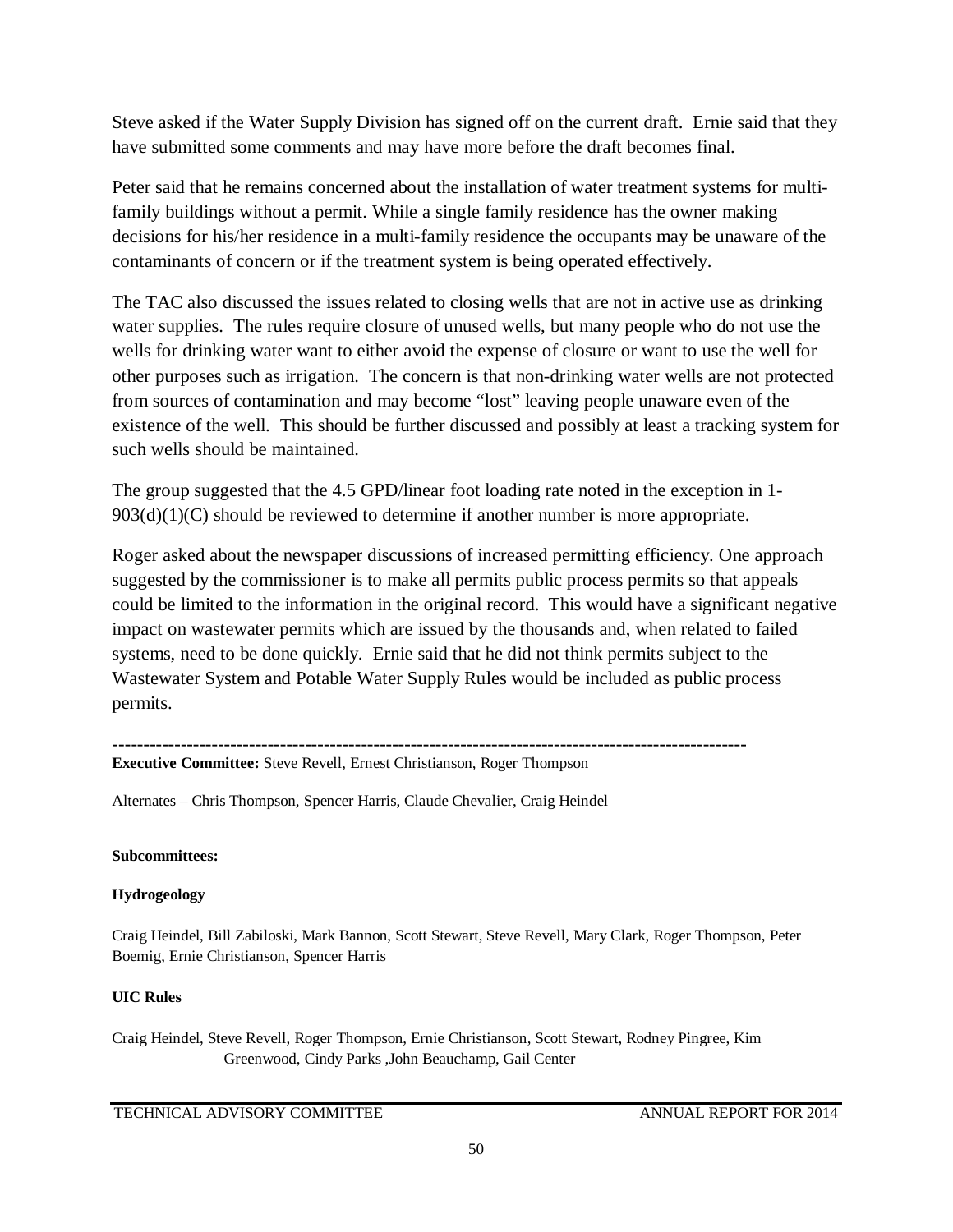### **Wastewater Strength**

Mary Clark, Cindy Parks, Peter Boemig, Bill Zabiloski, Roger Thompson, John Akielaszek,

### **Bottomless Sand Filters**

Peter Boemig, Mark Bannon, Cindy Parks, Mary Clark, Denise Johnson-Terk, Craig Heindel, Ernie Christianson

### **Seasonal High Water Table Monitoring**

Craig Heindel, Steve Revell, Roger Thompson, Ernie Christianson, Bill Zabiloski, Dan Wilcox, Mary Clark

### **Approved Minutes of the Technical Advisory Committee Meeting**

### **September 23, 2014**

| <b>Attendees:</b>                                                                                                                                                                                                                                             | Roger Thompson     | Ken White     |
|---------------------------------------------------------------------------------------------------------------------------------------------------------------------------------------------------------------------------------------------------------------|--------------------|---------------|
|                                                                                                                                                                                                                                                               | Peter Boemig       | Kim Greenwood |
|                                                                                                                                                                                                                                                               | Darlene Autery     | Justin Willis |
|                                                                                                                                                                                                                                                               | Jessanne Wyman     | Chris Russo   |
|                                                                                                                                                                                                                                                               | Claude Chevalier   | Mary Clark    |
|                                                                                                                                                                                                                                                               | Ernie Christianson |               |
| $C_1$ , $C_2$ , $C_3$ , $C_4$ , $C_5$ , $C_5$ , $C_6$ , $C_7$ , $C_8$ , $C_9$ , $C_9$ , $C_9$ , $C_9$ , $C_9$ , $C_9$ , $C_9$ , $C_9$ , $C_9$ , $C_9$ , $C_9$ , $C_9$ , $C_9$ , $C_9$ , $C_9$ , $C_9$ , $C_9$ , $C_9$ , $C_9$ , $C_9$ , $C_9$ , $C_9$ , $C_9$ |                    |               |

### **Scheduled meetings:**

October 14, 2014 1-4 PM Winooski Con. Rm., National Life – Montpelier

## **Agenda:**

No comments.

## **Minutes:**

A note will be added to the draft minutes that the 4.5 GPD/linear foot loading rate noted in the exception in  $1-903(d)(1)(C)$  should be reviewed to determine if another number is more appropriate. Roger asked if the list of subcommittees that is routinely included in the minutes

TECHNICAL ADVISORY COMMITTEE ANNUAL REPORT FOR 2014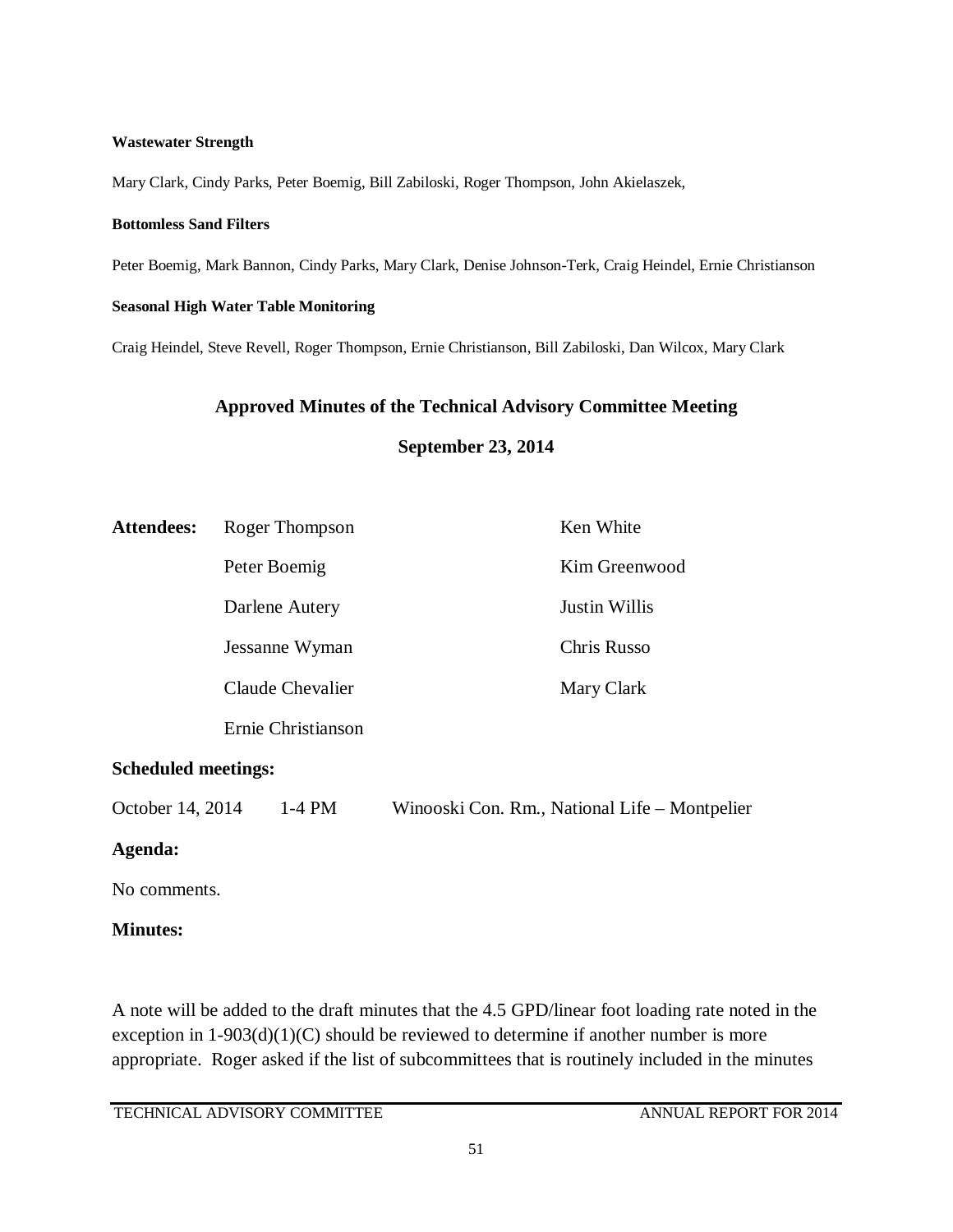should be retained. The group decided that the inactive subcommittees for UIC and High Strength Wastewater issues should be dropped.

# **Compliance and Outreach:**

Chris Russo gave an update of her work. Chris has mailed information related to operation and maintenance inspections for Innovative/Alternative Systems. DEC now allows vendor approved service providers to submit the operation and maintenance reports that are required at least once per year for permits issued starting January 1, 2014. This will increase the number of people who can provide the required inspection reports and may reduce the cost associated with the inspections.

Chris said that DEC was pushing its new SepticSmart program that educates owners of septic systems on how to maintain and protect their systems. Chris provided copies of the handout to the TAC.

The new permit application tracking system is moving slowly. The current target date is the Spring of 2015.

# **Innovative/Alternative Systems:**

Mary told the TAC that company representatives would attend the next meeting to present the Anua peat filter treatment system.

The Bear effluent filter for installation in septic tanks has been reviewed and authorized for use in Vermont.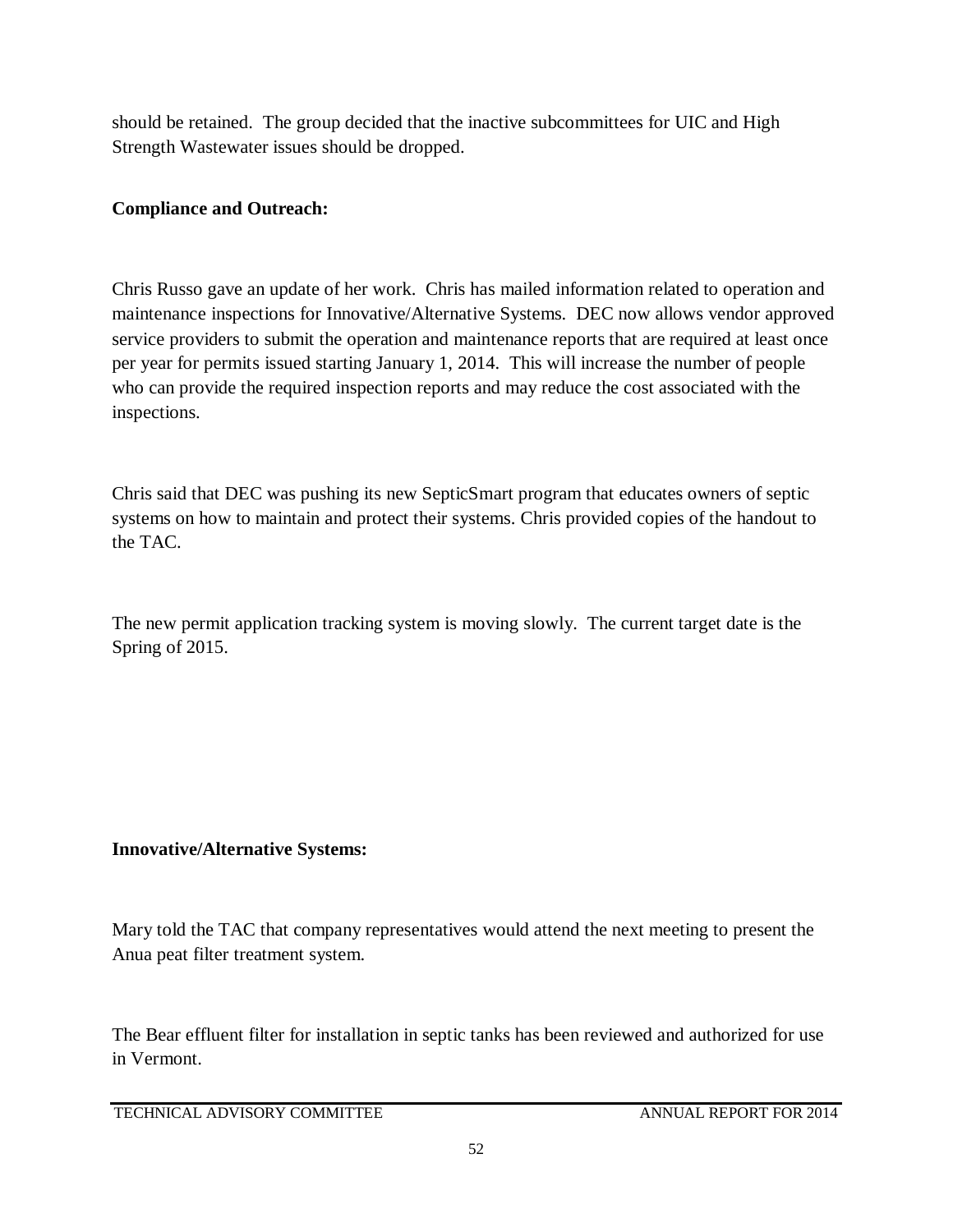The renewal for use of Infiltrator Leaching Chambers has been issued with some updates. Peter asked if the documents could also state the loading rate in gallons per square foot of bottom area that has been approved, in addition to stating the number of chambers that are required based on the site specific soil conditions.

The Norweco Hydrokinetic system remains under review. The company is developing this system specifically to reduce nitrogen concentrations as nitrogen remains a major concern in many states. Kim said that the EPA is looking at this issue and may push all states to regulate nitrogen levels as a protection for surface water. Roger asked if the ability of the system to treat for nitrogen will be part of the Vermont review. Mary said that under the current rules only BOD and TSS are considered. Norweco currently has only one system actually installed and would not qualify for general use approval. There is discussion between DEC and Norweco about how much effluent quality monitoring would be required for a pilot use approval in Vermont. The company is suggesting 50 installations with 10%-20% being monitored. Peter said that seems pretty low for a new system. The company is also asking for a 90-180 day startup period before checking for compliance. Roger asked if this is appropriate if the systems can be approved for seasonal use which in Vermont might not be much longer than 90 days. Mary asked for thoughts on testing requirements and the TAC suggested starting with a rigorous process but with a built in approach allowing for periodic reductions in the amount of monitoring if the initial results were consistent and in compliance with the standards.

# **Review of the Draft Rules:**

Ernie briefly discussed the progress on the water supply section. The public water system Division has recently reviewed and commented and Ernie has updated the draft. A follow-up meeting is scheduled and Ernie expects only minor changes to be proposed.

Ernie discussed bottomless sand filters and suggested adding this design approach to the rules. One point of discussion was the amount of sand required below the point of wastewater application. Ernie proposed the same approach as for mound type systems with 3' of sand with septic tank effluent and 2' of sand if the effluent had been pretreated to filtrate standards. The TAC asked about materials and expressed concerns that even pressure treated wood breaks down over a period of years based on reports of systems in Rhode Island. Ernie will follow-up on this.

Appendix A was briefly reviewed. Ken offered comments on 4 sections related to well construction which will be incorporated into the draft.

Ernie said that he would have an updated draft out to the TAC for review prior to the next meeting.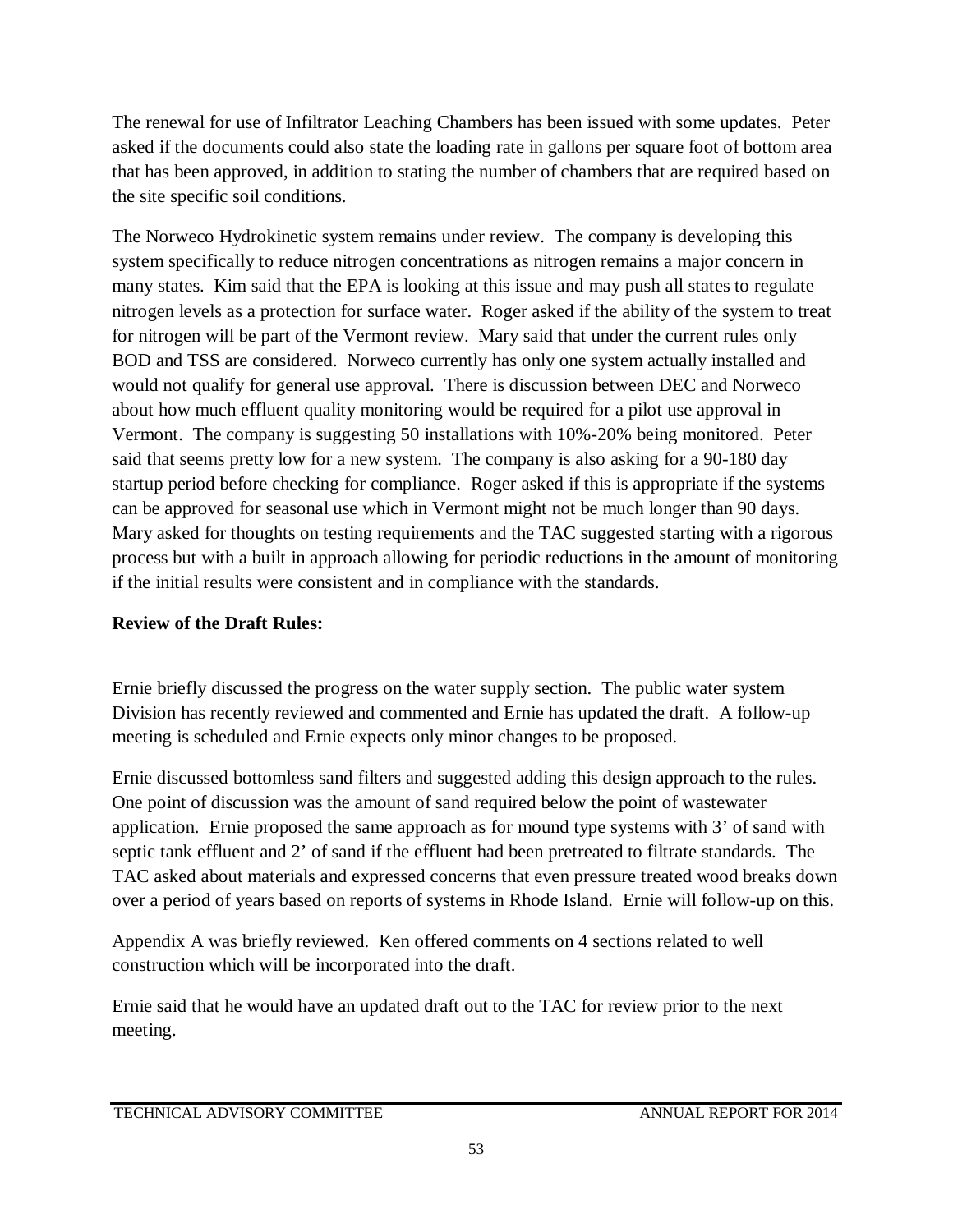**------------------------------------------------------------------------------------------------------**

**Executive Committee:** Steve Revell, Ernest Christianson, Roger Thompson

Alternates – Chris Thompson, Spencer Harris, Claude Chevalier, Craig Heindel

#### **Subcommittees:**

#### **Hydrogeology**

Craig Heindel, Bill Zabiloski, Mark Bannon, Scott Stewart, Steve Revell, Mary Clark, Roger Thompson, Peter Boemig, Ernie Christianson, Spencer Harris

### **Bottomless Sand Filters**

Peter Boemig, Mark Bannon, Cindy Parks, Mary Clark, Denise Johnson-Terk, Craig Heindel, Ernie Christianson

#### **Seasonal High Water Table Monitoring**

Craig Heindel, Steve Revell, Roger Thompson, Ernie Christianson, Bill Zabiloski, Dan Wilcox, Mary Clark

## **Approved Minutes of the Technical Advisory Committee Meeting**

### **October 14, 2014**

| <b>Attendees:</b> | Roger Thompson       | <b>Steve Revell</b> |
|-------------------|----------------------|---------------------|
|                   | Peter Boemig         | Rodney Pingree      |
|                   | Darlene Autery       | Anne Whiteley       |
|                   | Carl Fuller          | Ernie Christianson  |
|                   | <b>Gail Center</b>   | Tim Raymond         |
|                   | <b>Scott Stewart</b> | Ken White           |
|                   | Kim Greenwood        | Craig Heindel       |
|                   | Mary Clark           | Claude Chevalier    |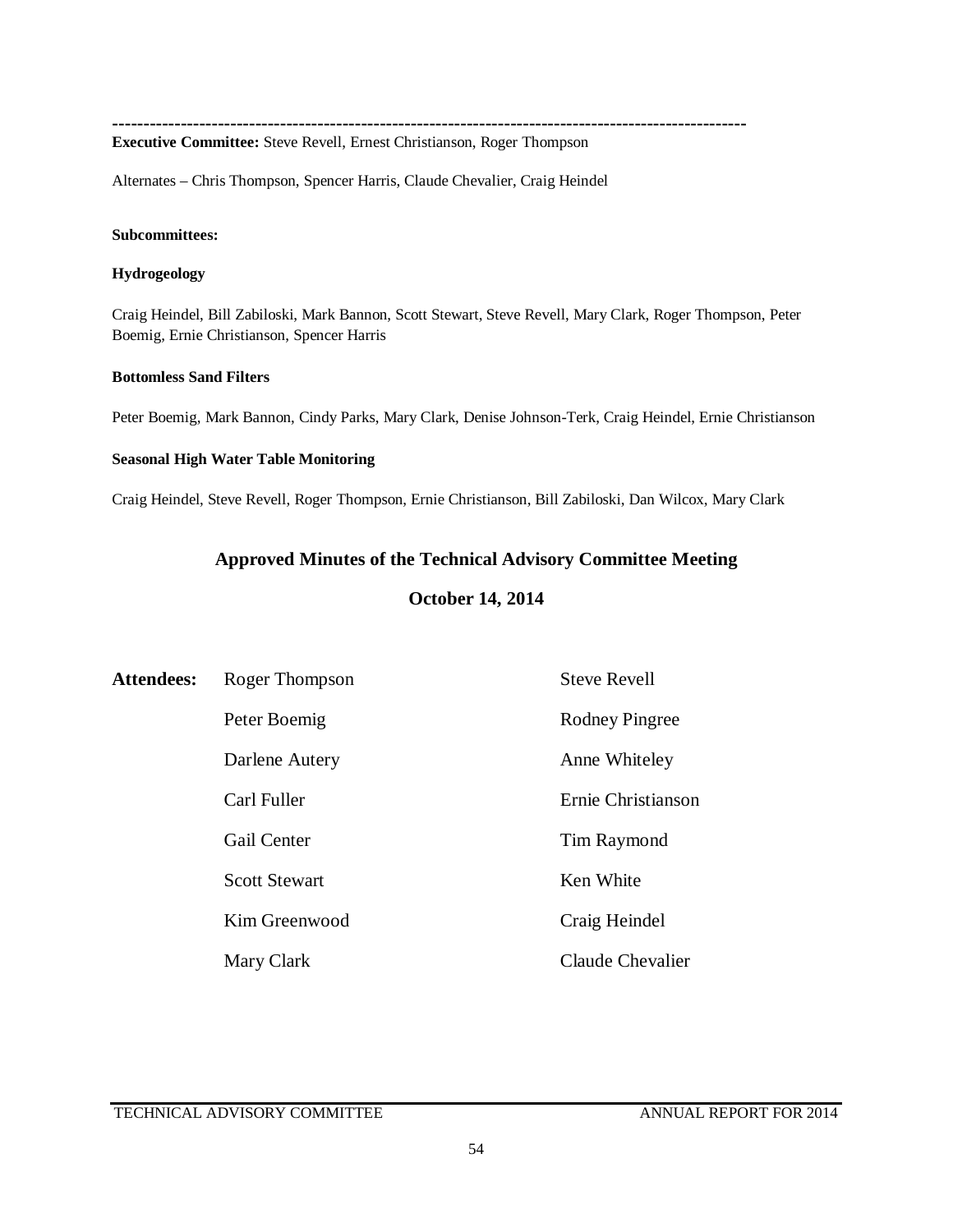## **Scheduled meetings:**

| November 20, 2014 1-4 PM |          | Perry Merrill Con. Rm., National Life – Montpelier |
|--------------------------|----------|----------------------------------------------------|
| December 16, 2014 1-4 PM |          | Winooski Con. Rm., National Life – Montpelier      |
| January 13, 2014         | $1-4$ PM | Winooski Con. Rm., National Life - Montpelier      |

# **Minutes:**

The minutes were accepted as drafted.

# **Meeting Schedule:**

The next meetings were scheduled for:

November 20, 2014 (note that this is a Thursday)

December 16, 2014

January 13, 2015

# **Design Flow Discussion:**

Ernie reviewed the design flows proposed in the draft rules and discussed some possible changes under discussion with the Water Supply Section. Ernie introduced Tim Raymond from the Water Supply Section. Tim and Ernie discussed design flows for residential buildings and the difference in calculations for Public Water Systems as compared to Potable Water Systems. Ernie discussed a concept of using 60 GPD per person (120 GPD per bedroom) for the first 3 bedrooms in a living unit. Additional bedrooms could use a design flow of 60 GPD per bedroom unless the owner/designer believes a higher flow should be used to allow for higher occupancy rates. Tim said that in reviewing information from several Public Water Systems the average flows per living unit ranged from about 180 GPD to about 210 GPD. This information was based on metered flow readings and a peaking rate of 1.5 is using to ensure that the water system can meet the instantaneous peak demands that occur.

Ernie will create and circulate a spreadsheet that compares the existing design flows with his proposed design flows.

Roger asked if the leachfield loading rates should be revised to ensure that the organic loading rates do not exceed the soil capacity. Steve said that he was concerned about making changes that grant a reduction in one area and then imposes an increase in another area offsetting any gains.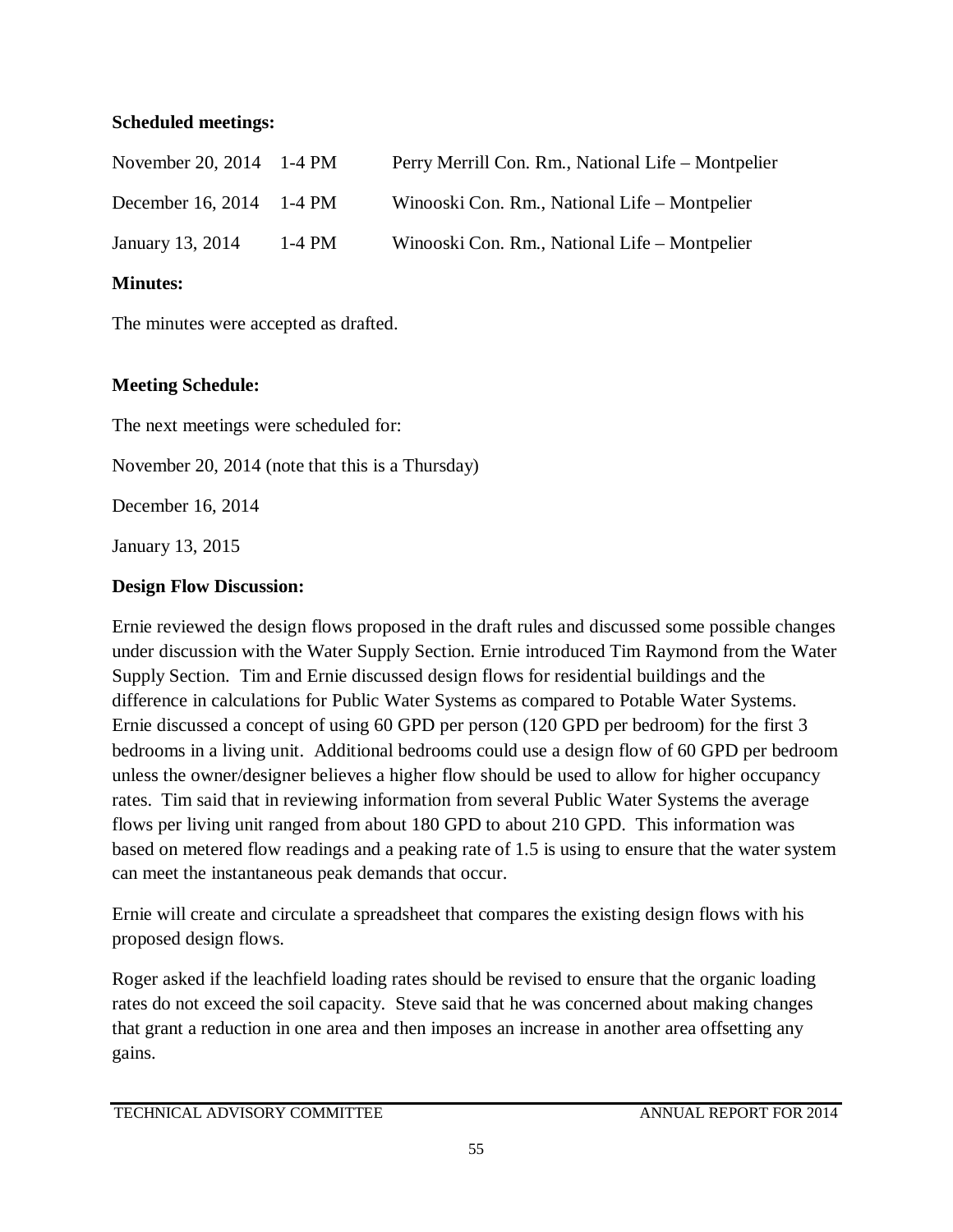# **Hydrofracturing and Deepening of Wells:**

Ernie also reviewed the portion of the Rules dealing with hydrofracturing and deepening of wells. Ernie asked if hydrofracturing or deepening an existing well should require a permit. The group agreed that if the hydrofracturing or deepening was used as a basis of an increase in design flow a permit would be required. The group was not as certain if the hydrofracturing was used to restore the flow to an existing well for an existing use. Wells permitted under the current Rules do not need a permit because hydrofracturing or deepening by itself does not affect the permitting requirements. There was some concern about older wells that might require analysis for an impact on a close by neighboring well under the current rules. Craig and Scott suggested that a permit should be required for systems requiring well yields of more than 5 GPM. Kim said that this might come up as part of the development of the implementation of the public trust policy for groundwater. Language addressing hydrofracturing and deepening of wells serving buildings or structures or campgrounds other than single family residences will be drafted and distributed to the TAC.

# **Other Topics:**

The definition of long term yield was discussed and the group agreed that a clear definition was needed. Also needed is a final decision about if and how overflowing wells will be regulated. This topic has been discussed by the TAC but the Agency has not made a final decision.

The section on groundwater monitoring and interpretation of the results still needs to be finalized.

The group also discussed whether projects with high strength wastewater should be limited to Class 1 (Professional Engineers) Designers and decided this would be a reasonable decision.

The basal area requirements for mound systems was reviewed. Ernie will consider if the requirement is needed if the design basis includes a linear loading rate.

# **Next meeting:**

Ernie will circulate an updated version of the rules which he hopes will be very close to being ready for the beginning of the rule adoption process.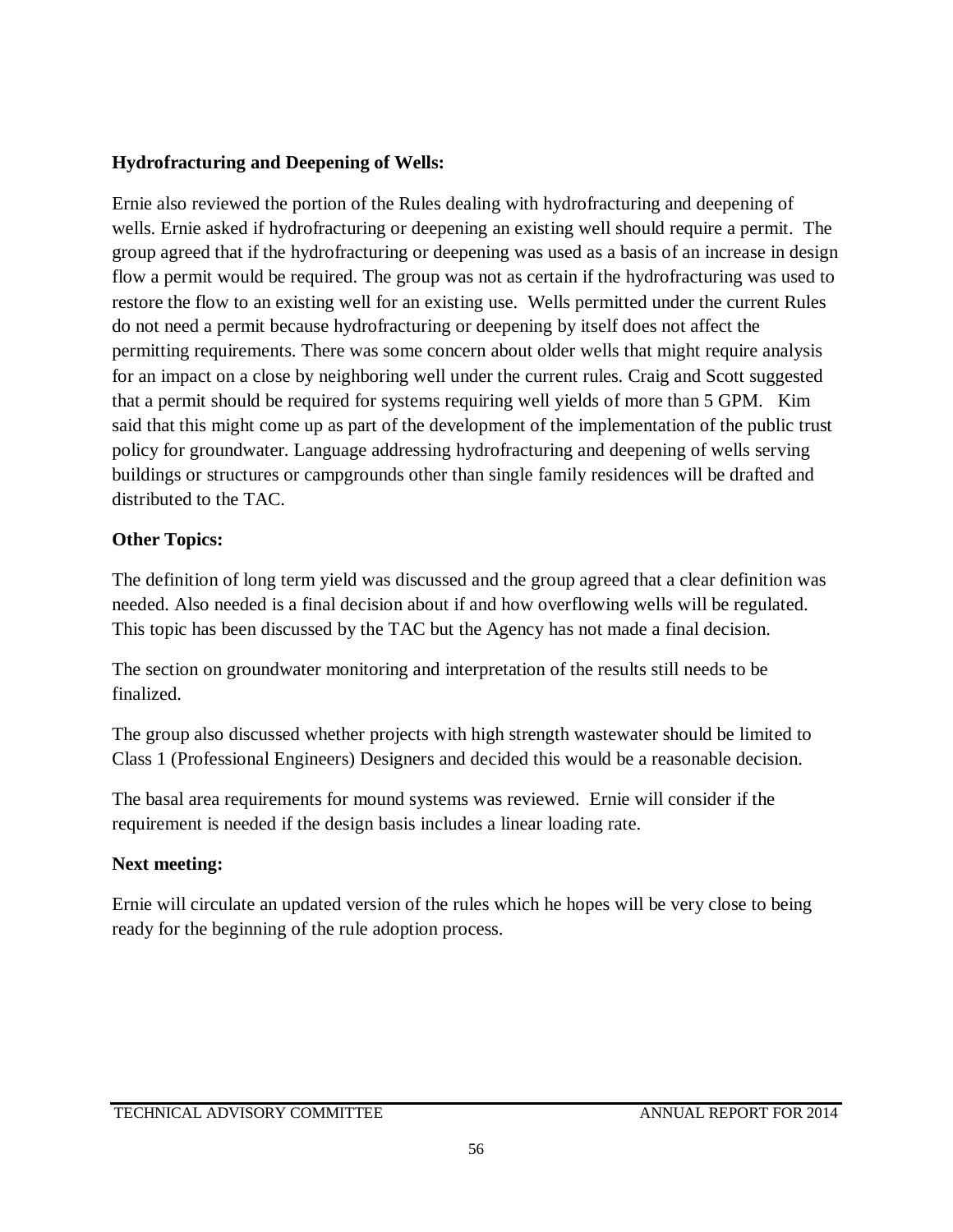**------------------------------------------------------------------------------------------------------**

**Executive Committee:** Steve Revell, Ernest Christianson, Roger Thompson

Alternates – Chris Thompson, Spencer Harris, Claude Chevalier, Craig Heindel

#### **Subcommittees:**

#### **Hydrogeology**

Craig Heindel, Bill Zabiloski, Mark Bannon, Scott Stewart, Steve Revell, Mary Clark, Roger Thompson, Peter Boemig, Ernie Christianson, Spencer Harris

### **Bottomless Sand Filters**

Peter Boemig, Mark Bannon, Cindy Parks, Mary Clark, Denise Johnson-Terk, Craig Heindel, Ernie Christianson

#### **Seasonal High Water Table Monitoring**

Craig Heindel, Steve Revell, Roger Thompson, Ernie Christianson, Bill Zabiloski, Dan Wilcox, Mary Clark

### **Approved Minutes of the Technical Advisory Committee Meeting**

### **November 20, 2014**

| <b>Attendees:</b> | Roger Thompson         | Mark Bannon           |
|-------------------|------------------------|-----------------------|
|                   | <b>Travis Blodgett</b> | Gunner McCain         |
|                   | Craig Heindel          | Peter Boemig          |
|                   | Pete Sabo              | Ernie Christianson    |
|                   | Chris Russo            | Mary Clark            |
|                   | <b>Brian Parker</b>    | <b>Rodney Pingree</b> |

TECHNICAL ADVISORY COMMITTEE ANNUAL REPORT FOR 2014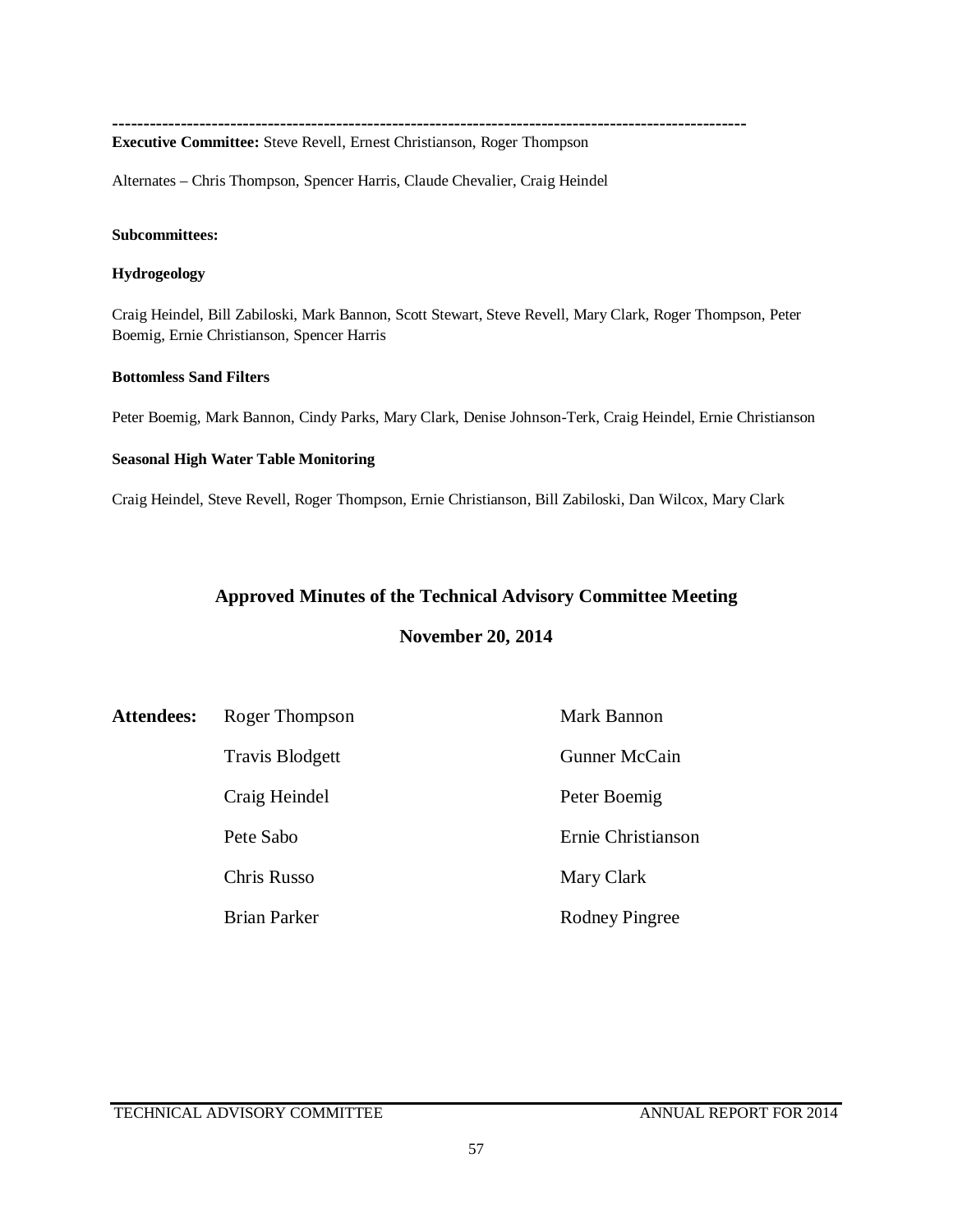## **Scheduled meetings:**

| December 16, 2014 1-4 PM |          | Winooski Con. Rm., National Life – Montpelier |
|--------------------------|----------|-----------------------------------------------|
| January 13, 2014         | $1-4$ PM | Winooski Con. Rm., National Life – Montpelier |

# **Agenda:**

Accepted as drafted.

# **Minutes:**

Craig noted that the minutes should be dated October  $14<sup>th</sup>$  rather than October  $15<sup>th</sup>$ .

# **Innovative/Alternative:**

Brian Parker, Eljen Corp. representative, returned to talk about the Mantis system. The Agency sent a review letter with a few questions that Brian addressed on a point by point basis. Vermont requires pressure distribution in all mound systems. One system currently approved as an Innovative/Alternative system uses a large diameter pipe that depends on ponding in the bottom of the pipe to create an even distribution along its full length, in lieu of small diameter pressurized pipe. Brian believes this creates a precedent for the Mantis approach of using either straight gravity through a 4" diameter pipe, or a small diameter pressurized pipe inside of a larger diameter pipe with 1" holes that allows gravity flow into system's modules. One concern was that Mantis pipe-in-pipe approach for the pressure distribution system could result in the smaller pipe blocking some of the discharge holes in the larger pipe. Brian displayed a model that showed the difference in pipe size and the size of the discharge holes in the larger pipe would not result in significant blockage. The Agency also asked about the potential for a buildup of biologic material on downward facing orifices in the larger diameter pipe that might not be scoured out by the flow from the smaller pressurized pipe. Because of the 1" diameter discharge holes this does not seem likely to be significant. Brian also responded to concerns that the larger pipe has a channel that fills with effluent and then discharges through 1" diameter holes and that this might result in all of the flow running along the larger pipe to the lowest 1" hole where, at least initially, all of the effluent would discharge. Brian offered some photos and video information to support a claim that equal distribution does occur with both the gravity and the pipe-in-pipe approach. The photos from the Massachusetts test center appeared to show that after a period of operation effluent was reaching all of the system with staining of the underlying soil for each of the 5 sections in a module. The video showed a discharge from all of the 1" holes in a demonstration system. The TAC asked about the flow rate for the demonstration system as the observed flow seemed to be large compared to what would happen in an actual system. The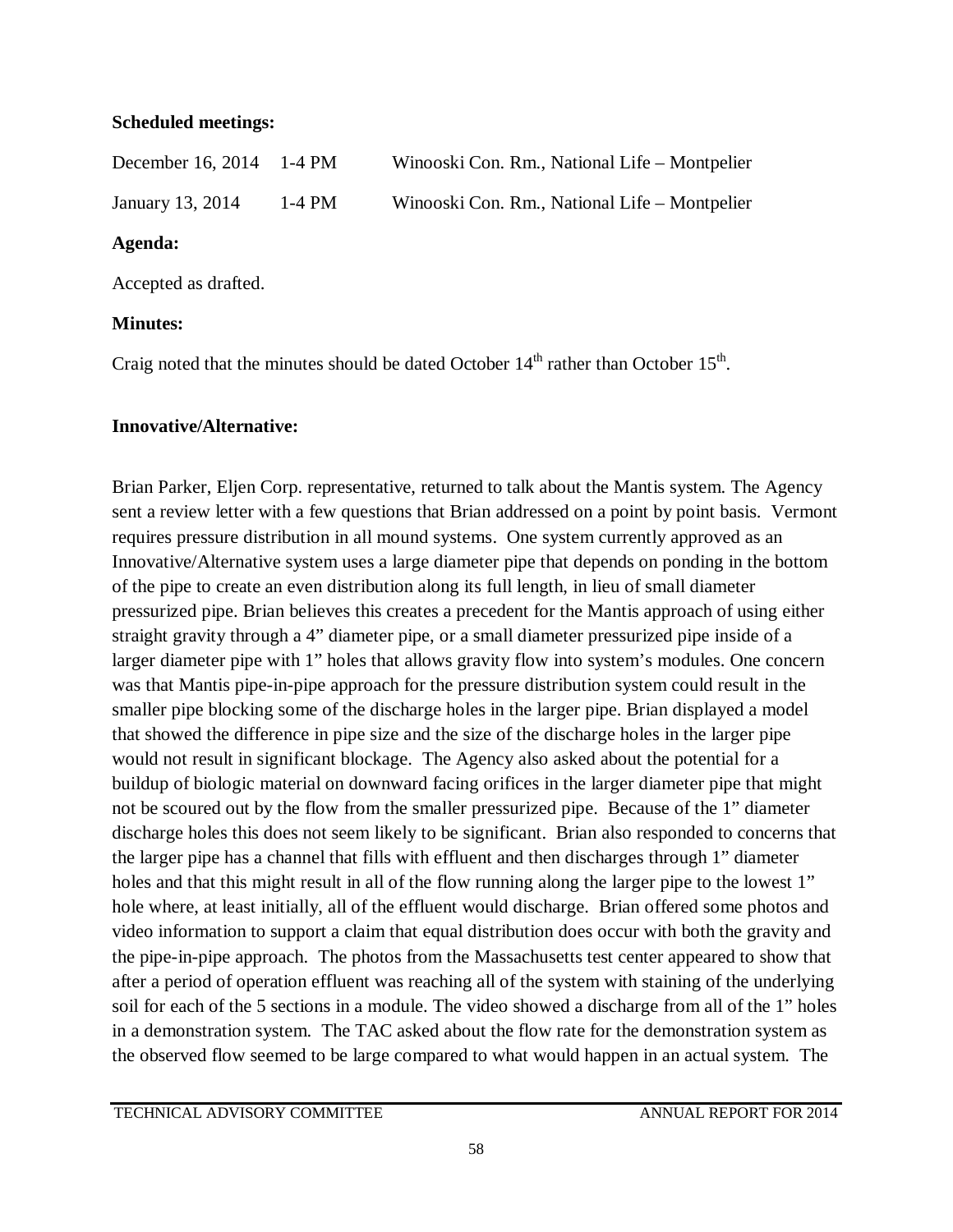TAC asked if field installations could be held to the same construction standards used for the demonstration system. The TAC discussed the pipe-in-pipe approach and is still concerned about uneven distribution and suggested possible modification of the system which Brian did not think were workable. There were also questions about testing of the pressure distribution system at the time of construction. The Eljen proposal is to assemble the system and observe the flow from the last orifice in each lateral. If the flow rate from the last orifice is acceptable then it is assumed the system is pressurized correctly. However, this does not address the requirement for showing that the system will have a maximum of 10% difference between any two orifices as required in the Vermont Rules. Brian said that a procedure could be added that would require inspection of the pressurized pipe to ensure proper hole spacing and that the holes are free from burrs caused by the drilling process prior to installation. Brian noted that Vermont Rules only require one orifice per 25 square feet of leachfield and that with the Mantis system consisting of 5' modules there should be little flow variation between modules. Brian said that he believes that the distribution system is equivalent to other systems currently approved in Vermont and should be approved.

Brian responded to a question about other states approval of the pipe-in-pipe distribution system and stated that all of the 26 states that have approved the Eljen GSF (Geotextile Sand Filter) system allow this approach. Connecticut approved an earlier version of the Mantis system and they have been installing them for about 8 years. Brian also responded to a question about passive airflow from the chambers back to atmosphere saying that the construction of the system has a pathway for airflow from the chambers to the roof vent of the plumbing system. When the burial depth exceeds 18" an intake vent is added to the chambers to increase air flow. Brian suggested that Bob Scully of the Connecticut Department of Public Health might be a person to ask about the effectiveness of the pipe-in-pipe approach.

The Agency will consider the information provided by Brian and the TAC's comments and send a review letter to Brian.

Pete Sabo of AK Industries Inc. presented information in support of a request for approval of the Hydro-Action Industries aerobic treatment units. The Indiana company offers a series of systems that can treat from 500 gallons per day to 1,500 gallons per day that can be combined for larger flows if needed. The company also offers pre-treatment tanks and pump/dosing tanks as needed to make a complete system. While the initial application is only for compliance with the Vermont requirements to produce effluent with 30 mg/l or less of BOD and 30 mg/l or less of TSS, the company offers a nitrogen reduction option. The basic system and the nitrogen reduction process have both received NSF certification. The aerobic treatment process includes an activated sludge approach and test results indicate the levels of less than 5 mg/l of BOD and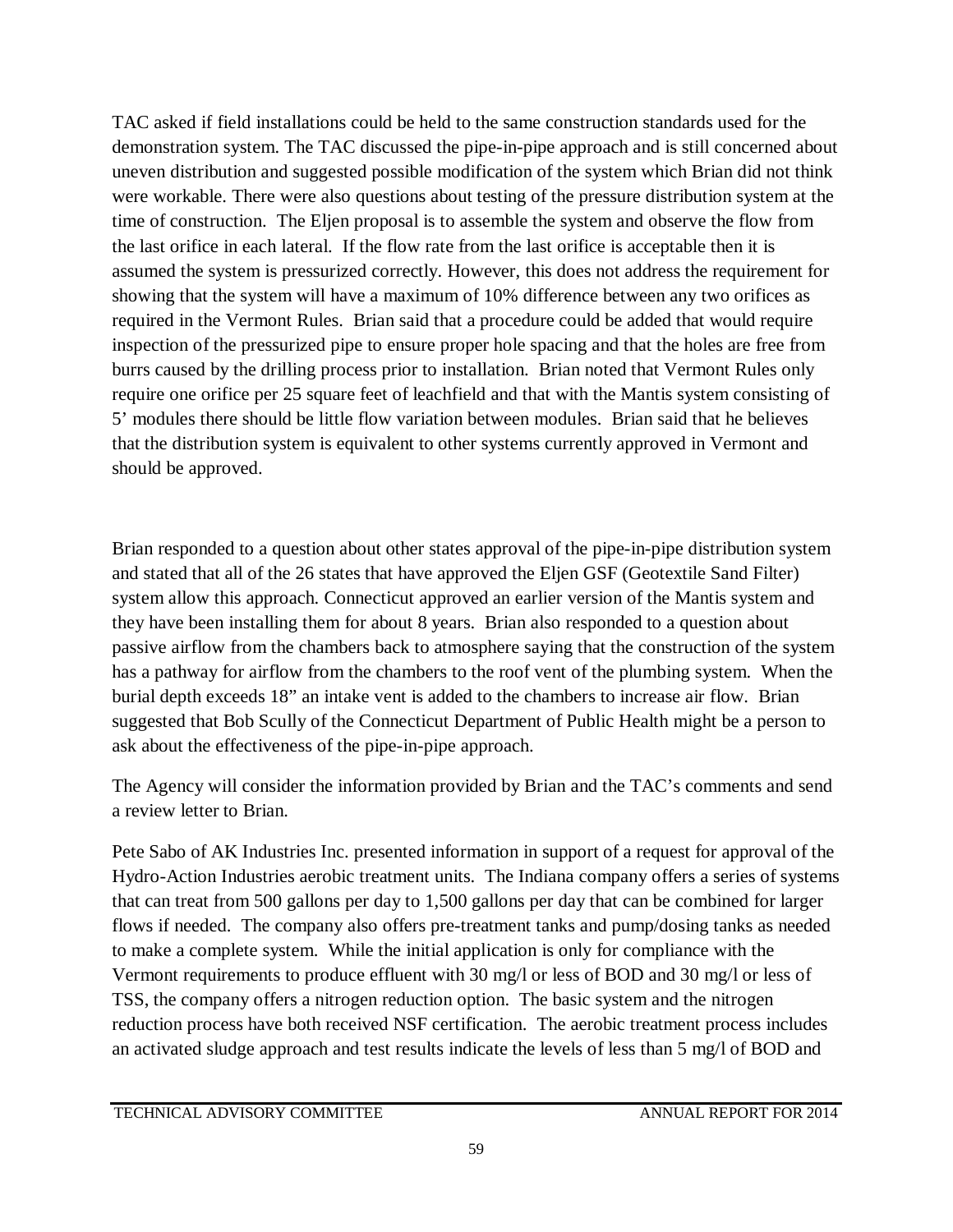less than 7 mg/l of TSS can be achieved. The company recommends twice a year maintenance inspections but believes that once per year ensures good operation. Pete noted that the maintenance process is very quick and simple with only simple checks needed for the air injection system. If the injection system is not meeting the flow requirements it is inexpensive and quick to replace the flow nozzles. The TAC encouraged Pete to apply for any options he wished, including the nitrogen reduction system. Even though Vermont does not a have nitrogen reduction requirement at this point, and will not certify the system for the nitrogen reduction, there may be a requirement in the future and in the meantime some designers and homeowners may want to use the technology. The Agency will do a detailed review and send a letter with any questions.

# **Rule Review:**

Ernie said that Carl Fuller is working on a draft of the analysis of using 60 gallons per day per person in comparison to the existing rule of 70 gallons per day per person. This will be circulated to the TAC when ready.

Ernie said he is still working on the design flows for campgrounds and hopes to end up with one design flow regardless of how many months per year the campground operates. Ernie circulated a USDA technical paper on water use in Forest Service Campgrounds to the TAC and used this as a basis of the proposed flow numbers in the current draft rules. Roger said that Ernie should talk with the Vermont Campground Owners Association about this proposal as some of the new numbers will be an increase in design flow.

Ernie is also going to look into design flows for front loader washing machines versus top loading to see if there is any basis for using different flows based on the type of machine.

The rules will need to be clear about when designs are based on metered flows for water or wastewater and on how to deal with the 7 day equalization of design flow concepts.

Rodney recommended that Note 2: found in Table 8-1, be copied into Table 8-2 and Table 8-3 for consistency and clarity of rule jurisdiction. Rodney also recommended that Water Vending Service/Machines be added to Table 8-3 (following Veterinary Clinic), because the use of these devices is increasing nationally and they potentially can be a significant impact on a water source which should be considered in the design flows

**------------------------------------------------------------------------------------------------------**

**Executive Committee:** Steve Revell, Ernest Christianson, Roger Thompson Alternates – Chris Thompson, Spencer Harris, Claude Chevalier, Craig Heindel

TECHNICAL ADVISORY COMMITTEE ANNUAL REPORT FOR 2014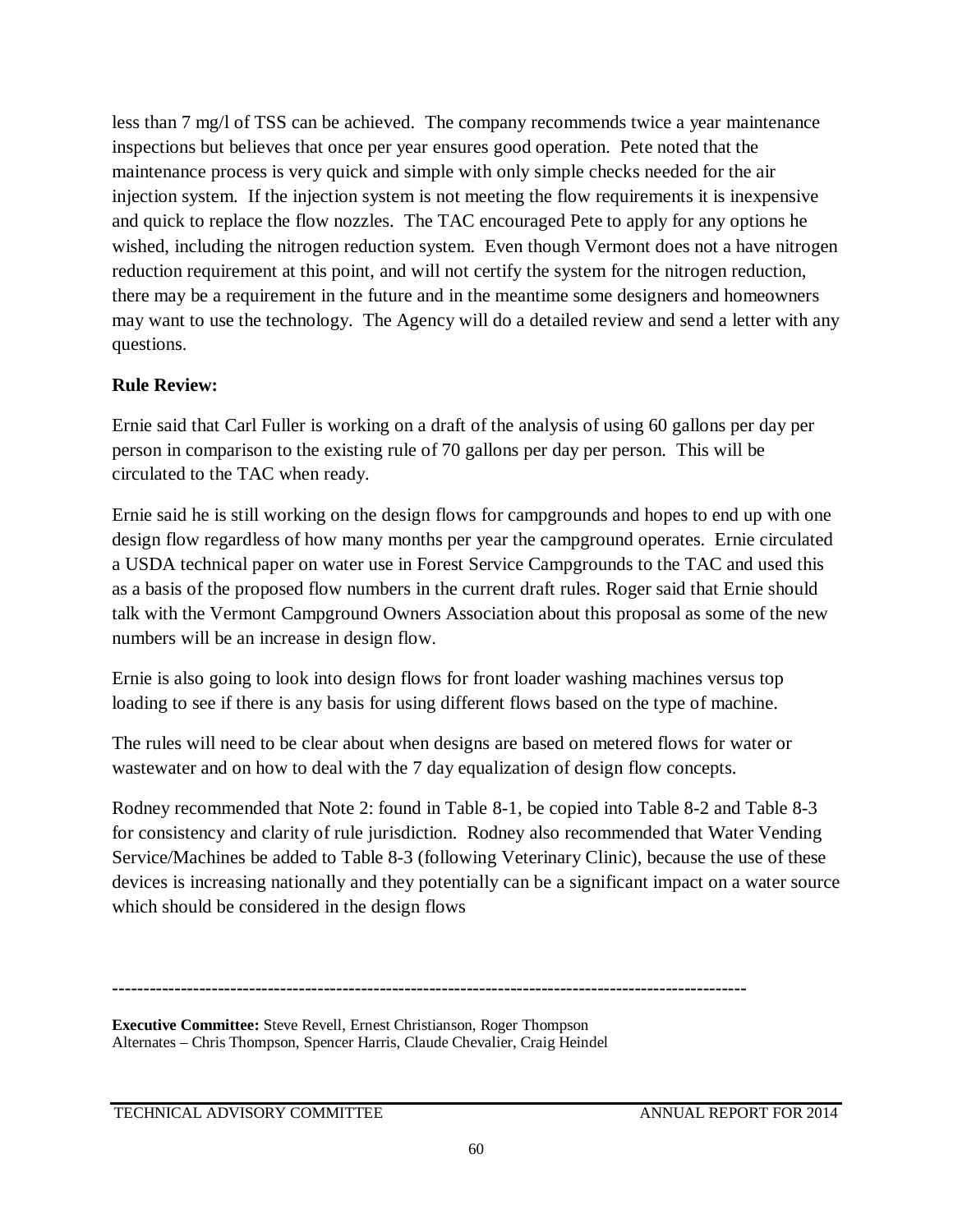#### **Subcommittees:**

### **Hydrogeology**

Craig Heindel, Bill Zabiloski, Mark Bannon, Scott Stewart, Steve Revell, Mary Clark, Roger Thompson, Peter Boemig, Ernie Christianson, Spencer Harris

#### **Bottomless Sand Filters**

Peter Boemig, Mark Bannon, Cindy Parks, Mary Clark, Denise Johnson-Terk, Craig Heindel, Ernie Christianson

#### **Seasonal High Water Table Monitoring**

Craig Heindel, Steve Revell, Roger Thompson, Ernie Christianson, Bill Zabiloski, Dan Wilcox, Mary Clark

### **Approved Minutes of the Technical Advisory Committee Meeting**

### **December 16, 2014**

| <b>Attendees:</b> | Roger Thompson     | <b>Steve Revell</b>    |
|-------------------|--------------------|------------------------|
|                   | Peter Boemig       | <b>Justin Willis</b>   |
|                   | Craig Heindel      | <b>Mark Bannon</b>     |
|                   | Claude Chevalier   | Ken White              |
|                   | Gunner McCain      | Mary Clark             |
|                   | <b>Chris Russo</b> | <b>Scott Stewart</b>   |
|                   | Darlene Autery     | <b>Travis Blodgett</b> |
|                   | Ernie Christianson | Kim Greenwood          |

### **Scheduled meetings:**

January 13, 2014 1-4 PM Winooski Con. Rm., National Life – Montpelier

### **Agenda:**

Amended to add Mary's comments on the recently issued RFP for diagrams for the updated Wastewater Rules.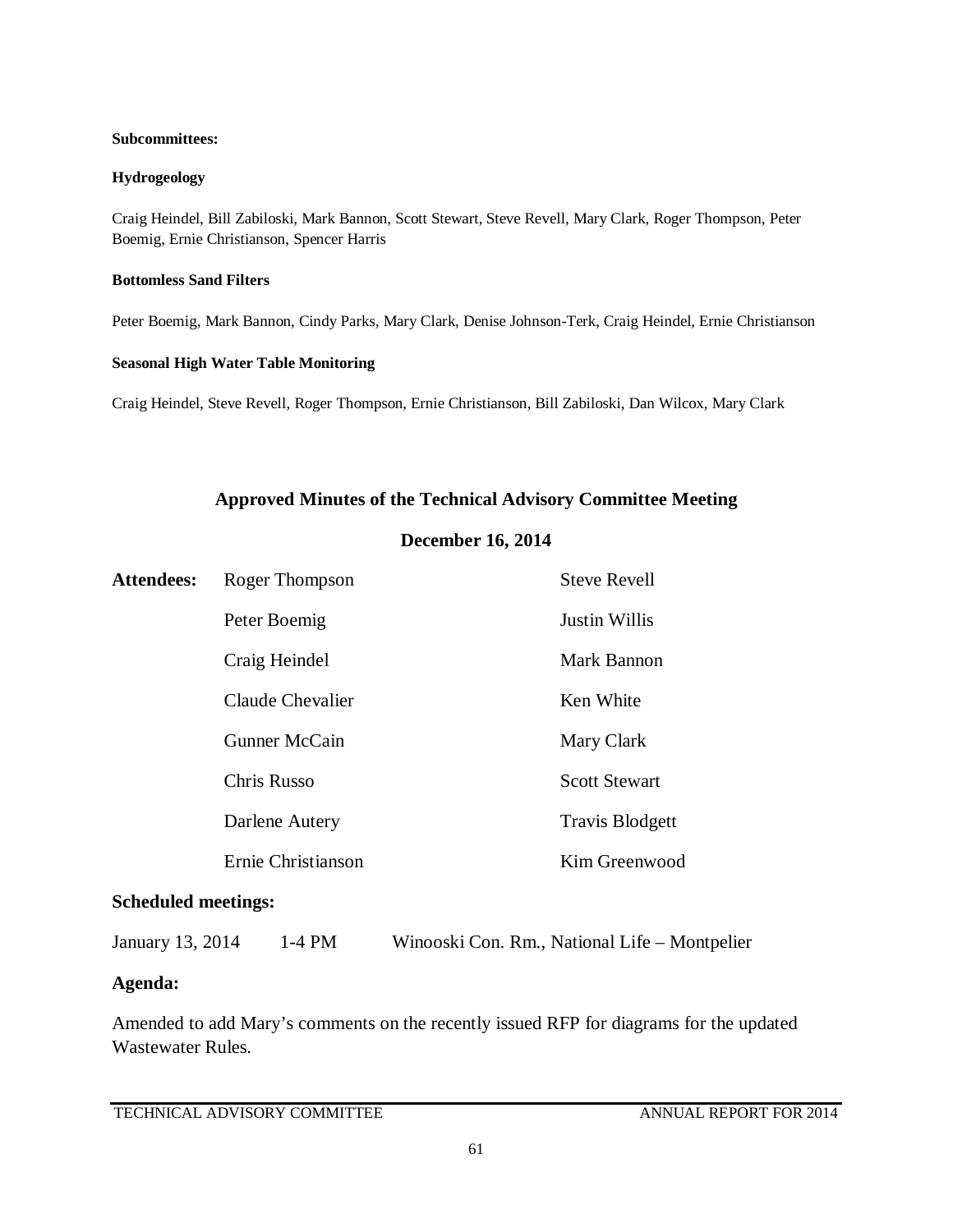# **Minutes:**

The minutes were accepted as drafted.

# **Request for Proposal**:

Mary said that a request for proposal had been published asking for proposals to prepare diagrams to be included in the update of the Wastewater System and Potable Water Supply Rules.

# **Compliance Update:**

Chris Russo gave an update on her activities related to ensuring compliance with the Wastewater System and Potable Water Supply Rules (Rules) and the permits issued under the Rules. The second annual meeting with service providers was held on December 4, 2014 and Chris distributed copies of the meeting notes. Eight service providers met with representatives from the five regional offices and the central office. The new Regional Office Tracking System was discussed. The programing for this system is taking longer than expected but remains a DEC priority. The service providers asked about electronic submission of inspection reports and this will be included in the system. A temporary Access Data Base is being developed that will be used to track a limited number of permits with multiple compliance dates and conditions because of the delay in full implementation.

Chris said that the information cover sheet which should be included with any inspection report filed with DEC is being used and more of the reports now include the DEC permit number so they can be properly tracked. Chris asked the service providers to submit all of their inspection reports even if the WW Permit number is unknown or the system is believed to be exempt. The Regional Office Staff will attempt to match the reports with the original permits and if a permit number is not found staff will file the Inspection Report in the "Town" folders that are currently setup for their Regional Office. The service providers will be notified whenever a match with a WW Permit number can be made.

Standardized permit language has been identified as a need. Currently permits are not able to be viewed between Regions and are not tracked by category (i.e. brewery, restaurant, or meat processing facility). The new Tracking System will allow staff to view permits from other Regions and will allow sorting by category. Central Office Staff have recently assisted the Springfield Regional Office with permit language for a nonstandard permit. Peer review has resulted in clarification on permit language so that expectations for monitoring, reporting, and sample analysis are more precisely defined and enforceable. Ernie thought that approximately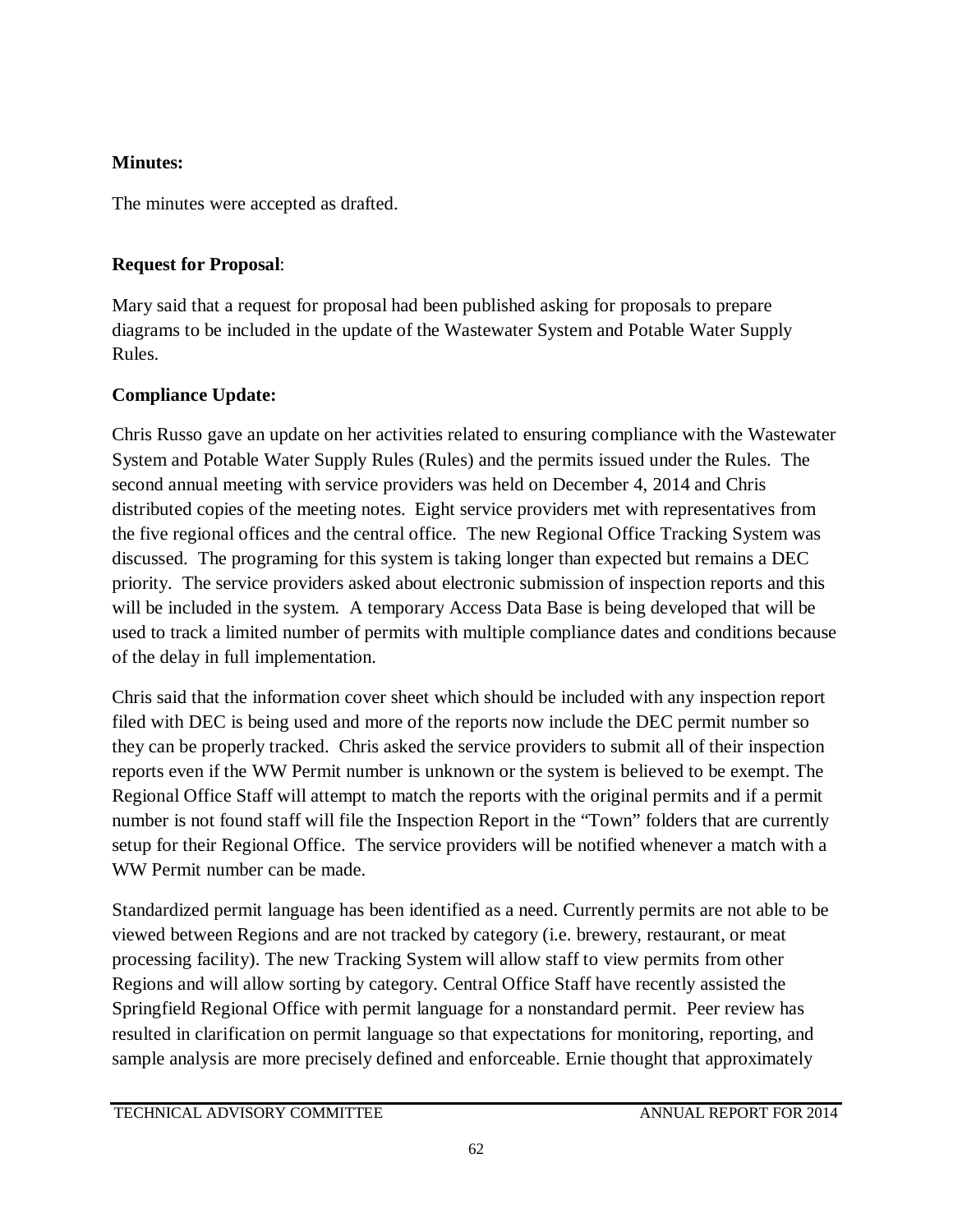1% of the permits fall into this category. Chris has discussed the use of standardized reporting forms that could be required by a permit condition and capture the permit required information in a consistent manner. A form has been drafted with the expectations that it would be able to be modified by the Regional Offices to capture unique permit conditions but would require the signature of the responsible party to allow for compliance and enforcement follow-up if required. Anne Whiteley is offering recommendations on Permit and Form language.

DEC also created a Notice to Owners of Innovative and Alternative (IA) Wastewater Treatment Systems document and an Installation Certification of Wastewater and Potable Water Supplies document that service providers are using to educate system owners on the requirements for maintaining and inspecting their systems. These are available at: www.wastewater.vt.gov

Chris mentioned that the service providers also discussed the use of biological system additives. TAC members were concerned about the use of system additives and wondered if they were being overused and if the system manufacturers supported such use. Chris said that the additives were being used in very limited circumstances for specific problems.

Some of the proposed changes to the Rules that were discussed included allowance for flexibility in inspection dates which would allow for a group of systems in one geographic location to be done at the same time reducing the cost of providing the inspection service. The service providers also commented on the proposed bottomless sand filter requirements and noted the freezing of the force main where it rises up to the distribution manifold can be a problem. Drain back provisions are important but not always effective. One suggestion was to install heat tape that could be used if a freezing problem occurred. In addition, the service providers recommended breathable filter fabric material between the sand and the cover material and that bark nuggets be used rather than bark mulch.

The service providers said the meeting was useful and DEC received good feedback that can be used to improve the rules and the Regional Office operations.

# **Innovative/Alternative Systems:**

Mark raised a concern that a condition has been included in individual permits stating that the approval for a specific I/A system would expire on a date not long after the permit was issued. His client was very concerned that his permit might not be valid after the expiration date for the treatment technology. Mark also asked why I/A approvals included an expiration date when the Rules do not specifically state that I/A approvals should have an expiration date. The TAC agrees that when a permit is issued based on a specific treatment system, the treatment system approval should be referenced and a copy of the approval attached to the individual permit. This should be recorded in the town records as part of the permit. These steps increase the chance that the original permittee and any future owners will become aware of the requirements to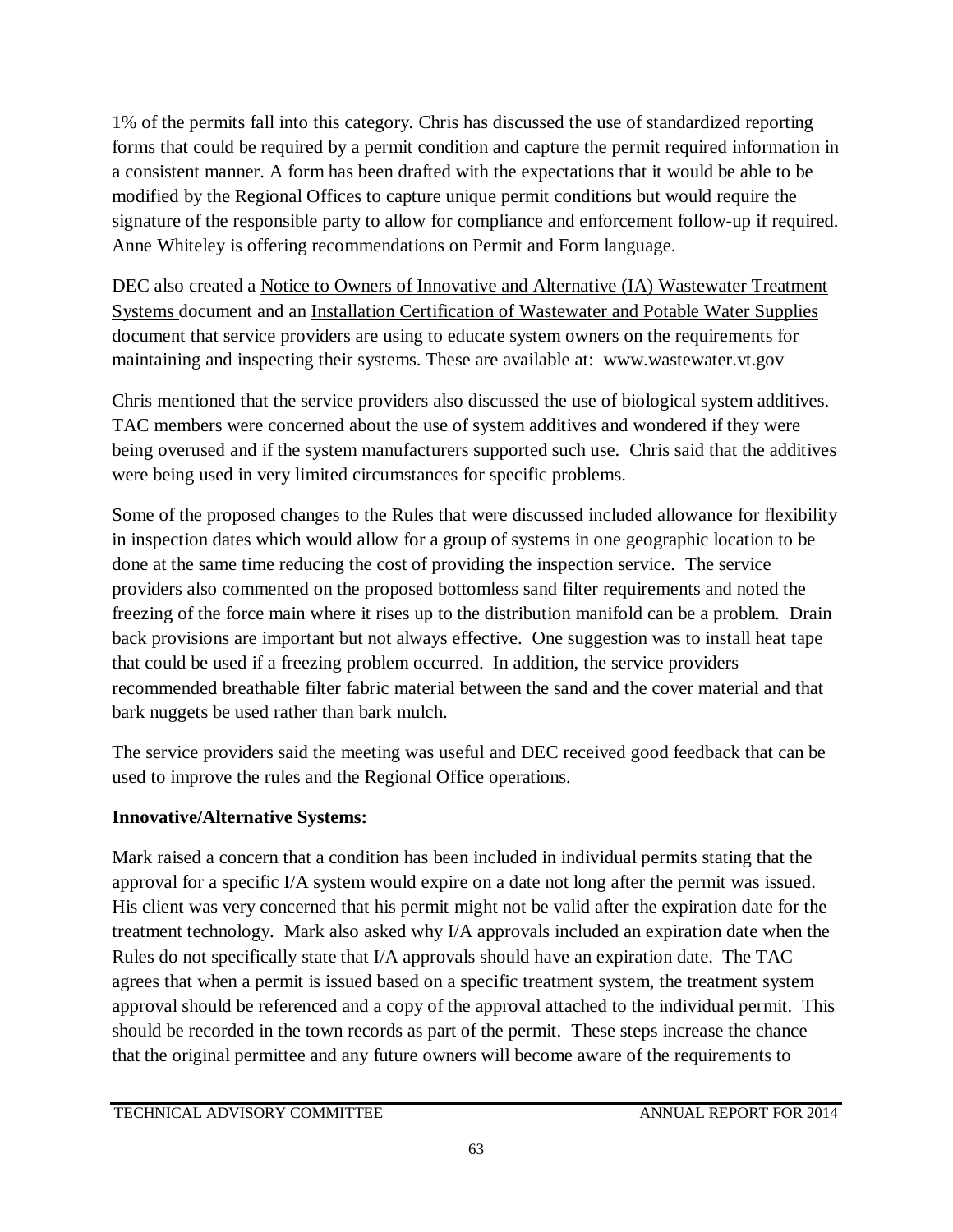operate and maintain the treatment system. Ernie said that he would look into the standard format for individual permits and revise the permit condition to reference the specific treatment system but without stating the expiration date of the I/A approval. Gunner suggested adding a statement that expiration of the I/A approval does not affect existing individual permits that have already been issued. Ernie said that the Rules allow for conditions to be included in I/A approvals that ensure compliance with the Rules. Expiration dates ensure that the manufacturers keep up on their reporting requirements and ensure that approvals reflect any changes to the product.

Mary asked for comments related to the Hydro-Action treatment system request that was presented to the TAC at the November meeting. Roger and Gunner said that they did not see any red flags. Mark asked if the system would receive a general use approval. Mary wants to conduct further research on their Maryland approval, and on two state's denials. Mary also said she wanted to look into the tank construction a little more. The company has provided a test that was conducted in 2002, but she wants to confirm third party testing on the current versions. Their literature indicates wall thickness, while an average of 3/8" thick, can be as little as 5/16". This may be acceptable but it is important to ensure that the tanks will be sufficiently strong and durable for Vermont's climate.

Mary also asked about the Eljen Mantis system. The company provided additional information at the previous TAC meeting and is asking for three methods of distribution. Gravity flow and pumping to a distribution box could both be approved for inground systems. Eljen is still asking for gravity flow to mound systems while also offering a pipe-in-pipe form of pressure distribution. The TAC reviewed the information related to the approval of the Presby Enviro-Septic system and the Mantis system and the group believes the distribution methods are not equivalent based on the information submitted to date. The TAC encouraged Mary to request that Eljen provide proof of rapid biomat development that would result in even flow to all of the modules served by the distribution pipe, which the TAC understands to be the basis of their argument for why the pipe-in-pipe method produces the equivalent of uniform distribution in a short time period (few weeks). The photos provided show a gray biomat only directly under the modules, not elsewhere in the mound sand. Mary will follow up with the Connecticut Department of Health and the Massachusetts test center to see if they have any information about the time needed to achieve even distribution over a full length of the system.

# **Examples for the Simplified Hydro Method 12/10/2014:**

Ernie reviewed this worksheet which provides two alternative ways to evaluate the hydraulic capacity of a site that has two soil layers with different capacities. One approach is to use the full depth of the available soil but assign only the capacity of the most restrictive soil layer. An alternative is to assign different capacities for each soil layer that apply only to the available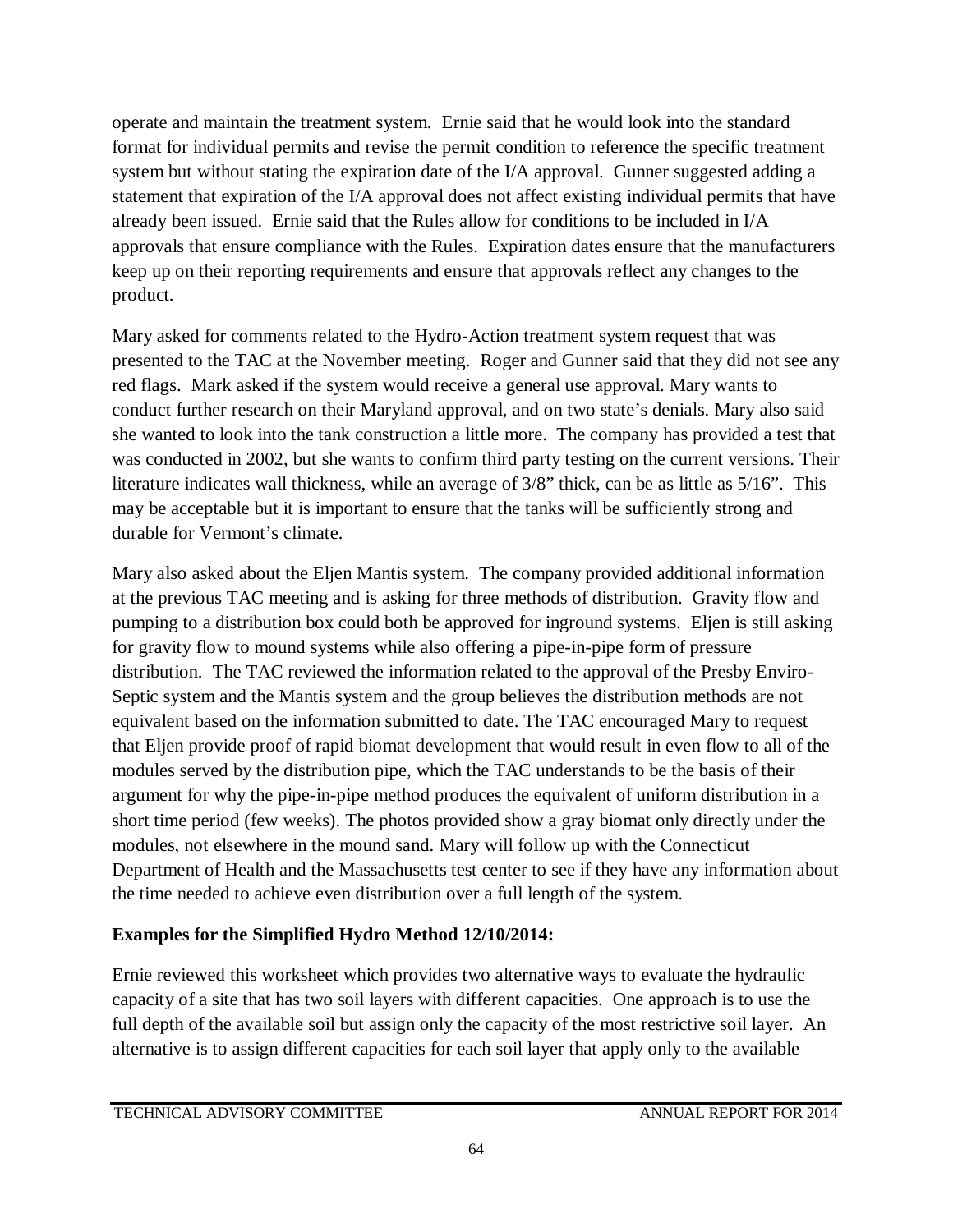thickness of that layer. The alternative will result in a higher site capacity and in some cases the increased capacity will be significant. The worksheet analyzed two different sites and the TAC said that only the second example should be included in the Rules. An example of the method for a single layer soil should also be included. Roger asked Craig and Steve if they supported the methods described in the worksheet and both said the science is sound. Mark mentioned that the approach seemed very conservative and asked Craig and Steve if they expected to see groundwater mounding as high as predicted by this method. Craig and Steve said that they would not expect to see a large groundwater mound for small to midsize systems but supported the use of the simplified method for use by those not considered to be qualified hydrogeologists because it is conservative. Mark also mentioned that the Colorado School of Mines has a good website with information about groundwater mounding calculations.

# **Design Examples for High Strength Wastewater Projects:**

Ernie also reviewed a worksheet of examples of methods that might be added to the Rules as a basis for modifying system designs when the wastewater strength is greater than normal domestic strength. One issue is whether normal should be average strength of septic tank effluent, which in one report is considered to be 170 mg/l of BOD, or should it be 400 mg/l which is the upper limit in the existing Rules for moderate strength wastewater. The 400 mg/l limit was first added to the Rules when prescriptive requirements for recirculating sand filters were added and reflects the maximum loading rate for a sand filter, not for a leachfield. The TAC also asked if the increase in the size of a leachfield needed to be directly proportional to the increase in wastewater strength. Craig suggested looking at research about long term acceptance rates, including work by Richard Otis. Steve said that Bob Siegrist, of the Colorado School of Mines, also worked on this issue

# **Design Flows:**

Roger asked Ernie about the status of his evaluation of whether residential design flows should be changed from 70 gal/person/day to 60 gal/person/day. Ernie said that he had reviewed a lot of information and thinks the design flow should be kept at 70 gal/per/day for those systems serving from one to four residential units to ensure that systems serving one or a few units will function if the households use above average amounts of water. Systems serving five or more units are already allowed to use lower design flows because of the averaging effects from combining multiple units. Justin asked about septic tank size and if multiple compartment tanks should be considered. Justin said that his field observations found that some malfunctioning systems could be improved by using larger tanks. The TAC agrees that multiple compartment tanks do seem to perform better and that larger tanks also seem to perform better but that some research is needed to determine if the additional cost is justified.